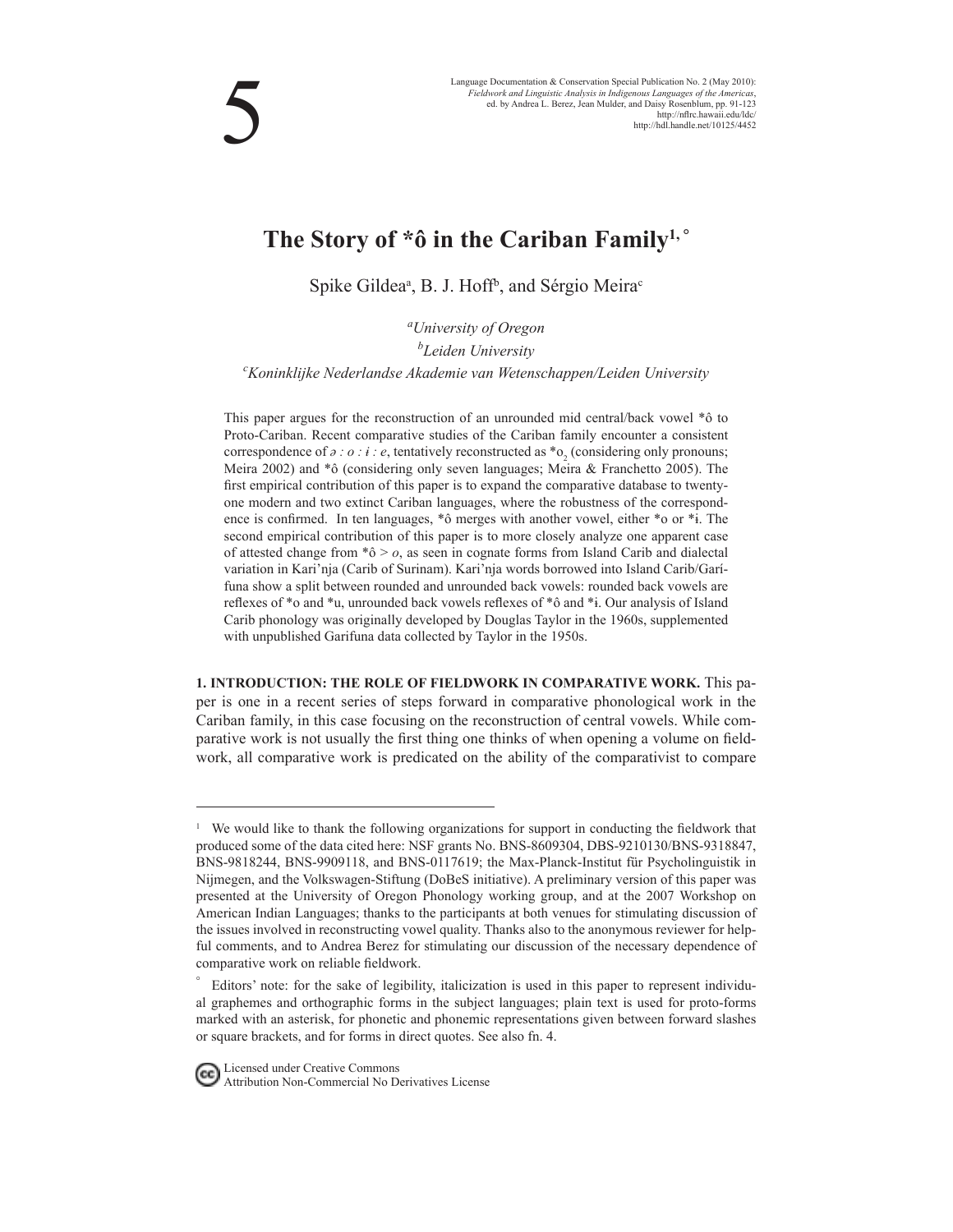reliable data, and for most language families of the world, reliable data only exists as a result of good fieldwork. In South America, all early comparative work—and even some relatively modern comparative work—is weakened by the absence of reliable data. Many early materials are simply lists of words and phrases collected by untrained explorers; some apparently could not hear important phonological distinctions in the new languages they encountered and even those who had reasonably good ears did not have good orthographic tools to consistently write down the distinctions they were hearing. This paper illustrates the importance of good modern fieldwork in two ways: first, after collecting reliable modern data, many inconsistencies in cognate sets disappear and previously unseen patterns become clear; second, reliable modern data can provide insight into previously opaque transcription systems used by older sources, thereby enabling us to make better use of language data recorded several hundred years ago.

Languages belonging to the Cariban language family are spoken in northern South America, the bulk across northern Brazil, Venezuela, Guyana, Surinam, and French Guiana, with outliers to the west in Colombia and to the south in Central Brazil. The historical literature on the Cariban family names over 100 languages, maybe half supported by actual linguistic information (e.g., word lists, brief collections of utterances), and of these, just more than half possibly representing distinct languages. Clearly, many of the languages spoken at the time of first contact with Europeans have become extinct, with an unknown number leaving behind no record. Currently, some 25 Cariban languages remain, with a cumulative total of between 60,000 and 100,000 speakers; census figures in individual countries do not distinguish number of speakers separately from number of members of ethnic group. Well over half the speakers belong to the three closely related languages of the Pemóng Proper Subgroup (Kapóng, Makúshi, and Pemón) and Kari'nja (a.k.a. Carib proper, Galibi, Kari'nya, Kaliña, Cariña). The actual number of speakers for the rest of the Cariban languages falls between around 3000 (e.g., Tiriyó) and a handful of elders (e.g., Mapoyo). Several Caribbean languages historically claimed to be Cariban (Black Carib, Island Carib, Garifuna) are linguistically Arawakan, with some Cariban features (mostly vocabulary) due to intensive contact with Kari'nja invaders (Hoff 1995, cf. also section 4). Older classifications of the family (with the exception of Girard (1971)) are clearly flawed; we present our current classification—more conservative, but we hope also more reliable—in section 3.

In section 2, we review previous comparative treatments of mid vowels in the Cariban family, highlighting problems in the data that led to the earlier reconstruction of two instead of three mid vowels. In section 3, we present the improved correspondences that appear when comparing cognates from a modern, reliable lexical database. These correspondences clearly justify reconstruction of a third Proto-Cariban mid-vowel, \*ô.<sup>2</sup> In section 4, we show how the combination of modern fieldwork and examination of correspondences

<sup>2</sup> Meira (2002) originally proposed  $*o_2$ , which is appropriately neutral with regard to phonetic interpretation, but which, as a digraph, is inconvenient to work with in reconstructed morphology and lexicon. Thus, for aesthetic reasons, we adopt Meira & Franchetto's (2005) shift from  $*_o_2$  to  $*_o$ . The reader who wants to pronounce \*ô may jump to section 5, where we offer arguments in favor of a phonetic value of  $\lceil 9 \rceil$  or  $\lceil \chi \rceil$ .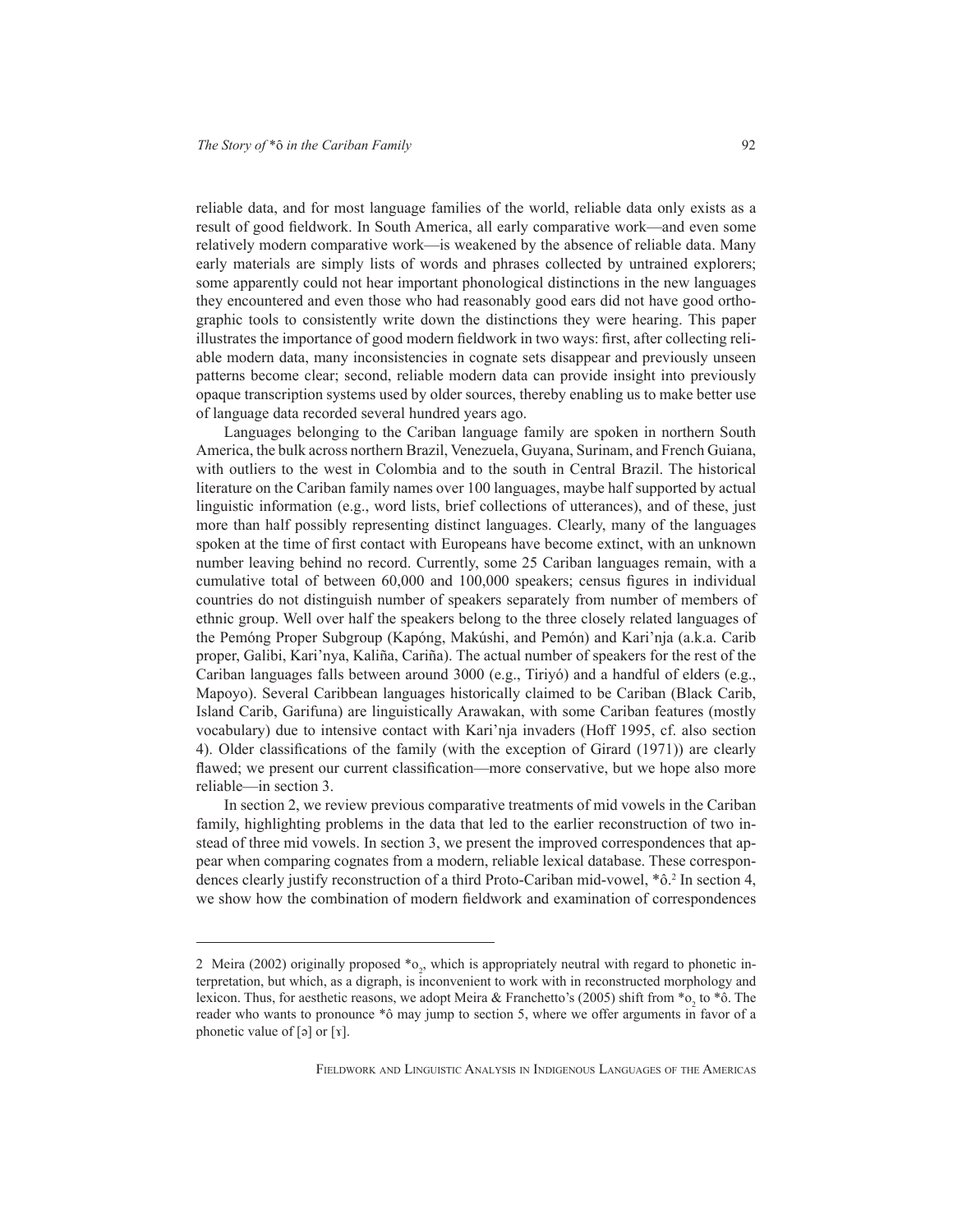for \*ô combine to cast light on a vexing problem with early work on Island Carib/Garifuna, which in turn cements our reconstruction of the third mid vowel. Finally, in section 5 we summarize our conclusions about this third mid vowel, along with a call for more instrumental acoustic analyses of modern field data.

**2. PREVIOUS COMPARATIVE WORK ON CARIBAN MID VOWELS.** Modern, reliable comparative work on the Cariban family began with the dissertation of Victor Girard in 1971. In the preceding century, several dedicated philologists (especially Adam 1896 and de Goeje 1909/1946) collected extensive databases, but, as expounded by Girard (1971), they suffered from so many methodological flaws that none of their conclusions could be sustained. However, Girard's generally sound methodology and careful collation of data were in turn confounded by the low quality of the sources available to him. In section 2.1, we review Girard's contribution to the reconstruction of mid vowels. In recent years, tremendous advances have been made in the quality of descriptive data available for comparison, especially in the transcription of central vowels. Thanks to these advances, a series of recent papers has advanced the strong hypothesis that a third mid vowel must be reconstructed to Proto-Cariban. In section 2.2, we review these studies.

**2.1. PROBLEMS WITH MID VOWELS IN EARLY COMPARATIVE WORK.** Early sources of data from Cariban languages were vexed with poor transcription, especially of vowels. As a result, early attempts to compare Cariban wordlists resulted in inconsistent correspondences. In our own fieldwork, we have found that old word lists are rarely confirmed by our modern transcriptions, and that even the more modern sources consistently mistranscribe vowel quality and length. In particular, the central vowels [ɨ] and [ə] are often mistranscribed as front rounded vowels (*ü, ö, y, ø*) diphthongs (*ui, ue*), or collapsed with any one of the existing vowels (especially *e, o, a,* but sometimes also *i, ɨ, u*). In part as a result of this morass of mistranscription, Girard (1971:77) saw evidence for reconstructing only 6 vowels, \*i, \*ɨ, \*u, \*e \*o, and \*a. Girard did make it clear that he recognized some of the limitations of his database: "[t]here was an inability on the part of the grammarians, both native Spanish and Italian speakers, to distinguish between the mid-front e and the high- or mid-central  $\mathbf{i}$  ... In general  $\mathbf{i}$  is written  $\leq e$  or, when occurring after bilabials, particularly p,  $\langle ue \rangle$  (p. 45). We have seen many examples of such mistranscription in Girard's sources for languages on which we have worked; in this paper, we illustrate such problems by adding cognates for †Tamanaku and †Kumana to the tables in Appendix 2, where the correspondences of *a : ə* and *e : ə* are almost certainly due to mistranscription.

Even though Girard was aware of these problems, especially with the colonial sources, it is also apparent from his prose that he chose to disregard some sources that indicated modern seven-vowel systems, adding to the six a mid-central vowel: "\*ɨ appears to have represented a phonemic area rather than a point. Even modern, and one hopes, more accurate phonetic transcriptions show both [ɨ] and [ə] (see Makiritare, Tiriyó, etc.). Some linguists have analyzed these phones as phonemes. There is no evidence however from other sister languages that Proto-Carib contained three central vowels" (p. 78-9). Interestingly, he does not present the problem as one of what to do with the correspondences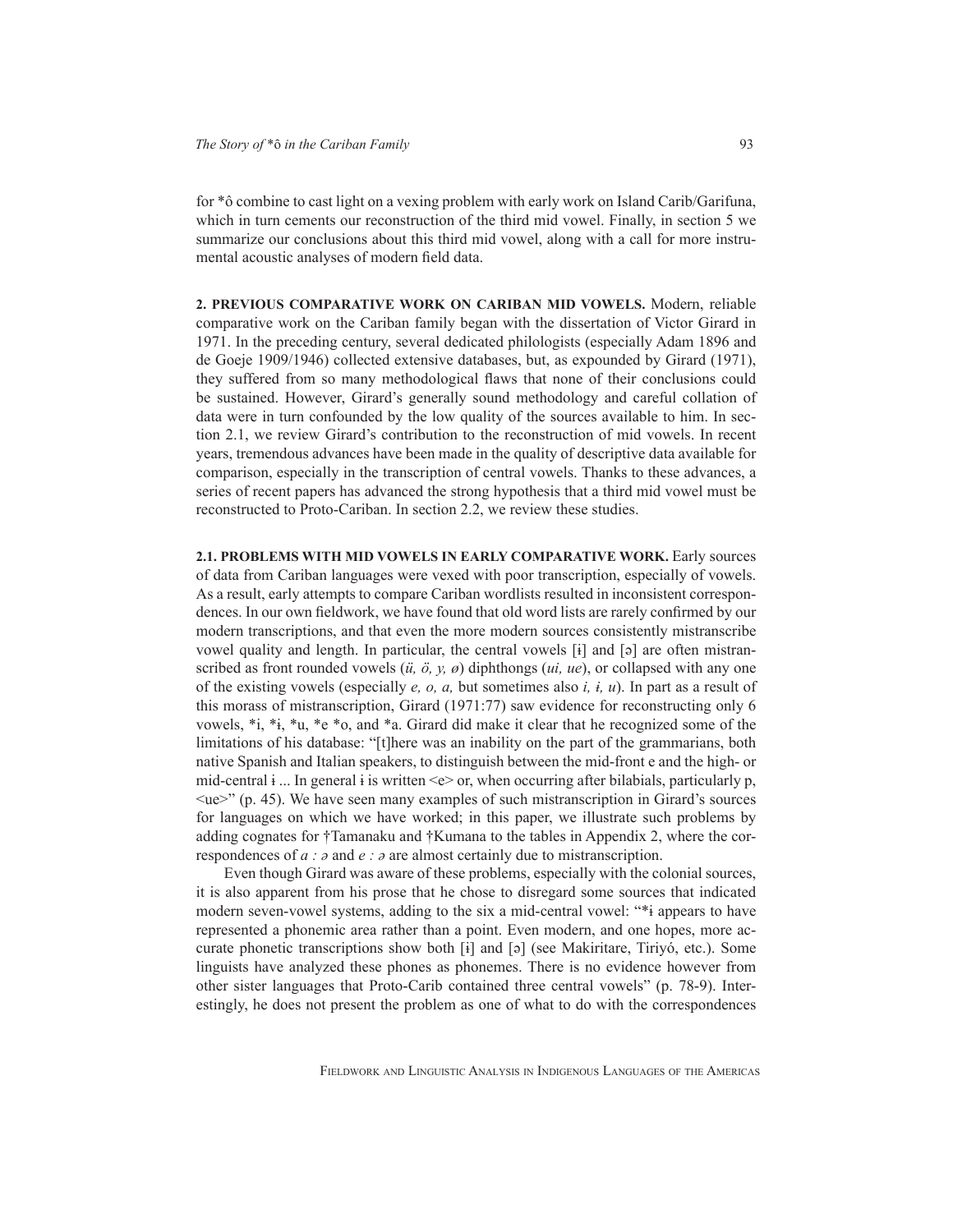containing these "extra" phonemes, but rather he asserts their irrelevance without careful argumentation.

The problem with these mid-central vowels was exacerbated by the problem of synchronic ablaut, in which nouns, verbs, and postpositions present an alternation between stem-initial *e* (the front grade form) and either *o* or *ə* (the back-grade form). Since the unrounded back-grade form *ə* was often mistranscribed, ablaut was not particularly straightforward to see in many of the languages. This meant that Girard primarily saw the half of ablaut that involved the rounded back-grade form: "Alternating  $*e \sim *o$  and  $*e \sim *a$ . Many languages manifest these alternating vowels when they occur word-initially. This is a vexing problem for a synchronic as well as a diachronic analysis ..." (p. 83). As a result, Girard (1971:83-6) reconstructed an initial alternation to many Proto-Cariban lexical items, and got used to seeing *e* : *o* correspondences as the outcome of a 'vexing' alternation.

Overall, the many cases of *ə* : *o* correspondences in the older data also generally involved either real *e*, or mistranscribed *e, ue, a,* etc., and hence Girard reconstructs them as either the  $*e$  ~ \*o alternation, as  $*e$ , or as  $*i$ . But in fact, Girard did not address most of the cognates we will present in this paper, possibly because their vowel correspondences were simply too chaotic given the poorly-transcribed data available to him at that time. His conclusions stood unchallenged for 30 years, while we awaited sufficient descriptive data to allow us to ask the right questions.

### **2.2. THE CONTRIBUTION OF MODERN DATA AND RECENT COMPARATIVE WORK.**

Primarily over the last ten years, at least some reliably transcribed data have become available from nearly every extant language in the family. At least some earlier sources for several languages were reliable, but because other unreliable sources existed for each language, comparativists had no way to know which source to trust. Among us, we three have personally collected data for all but a handful of the languages in the family, which has made it possible in most cases to distinguish the useful sources from those that are not usable. Not all reliable sources are equally rich, and not all issues with transcription have been resolved for all of them (especially of prosodic features, such as vowel length), but an unrounded mid non-front vowel is now clearly confirmed as a phoneme (generally transcribed *ə, ë,* or *ö*) in ten modern Cariban languages: Akuriyó (Meira 2000), Bakairi (Meira 2003), Karihona (Meira 2000), Kapóng (Akawaio: Cesar-Fox 2003; Ingarikó: Souza Cruz 2005), Mapoyo/Yabarana/Pémono (Mattéi-Muller 2003), Panare (Mattéi-Muller 1994), Pemón (Taurepán: Álvarez 2000; Arekuna: Edwards 1978), Tiriyó (Meira 1999, 2000; Carlin 2004), Wayana (Tavares 2005), and Ye'kwana/De'kwana (Hall 1988). In light of these modern findings, Jesuit descriptions can be seen to suggest another mid vowel in Tamanaku (Mattéi-Muller & Henley 1990) and Kumaná (Cumanagóta, Chaimá: Mattéi-Muller & Henley 1990).<sup>3</sup> We now know that in older materials,  $\sigma$  (rather than *i*) was frequently mistranscribed as *e*, leading to orthographic collapse of a phonemic distinction and confusion in correspondences.

<sup>3</sup> For a more modern case, cf. the mistranscription of Pemón *ə* as *e* or *ue* in Armellada and Salazar's (1981) dictionary.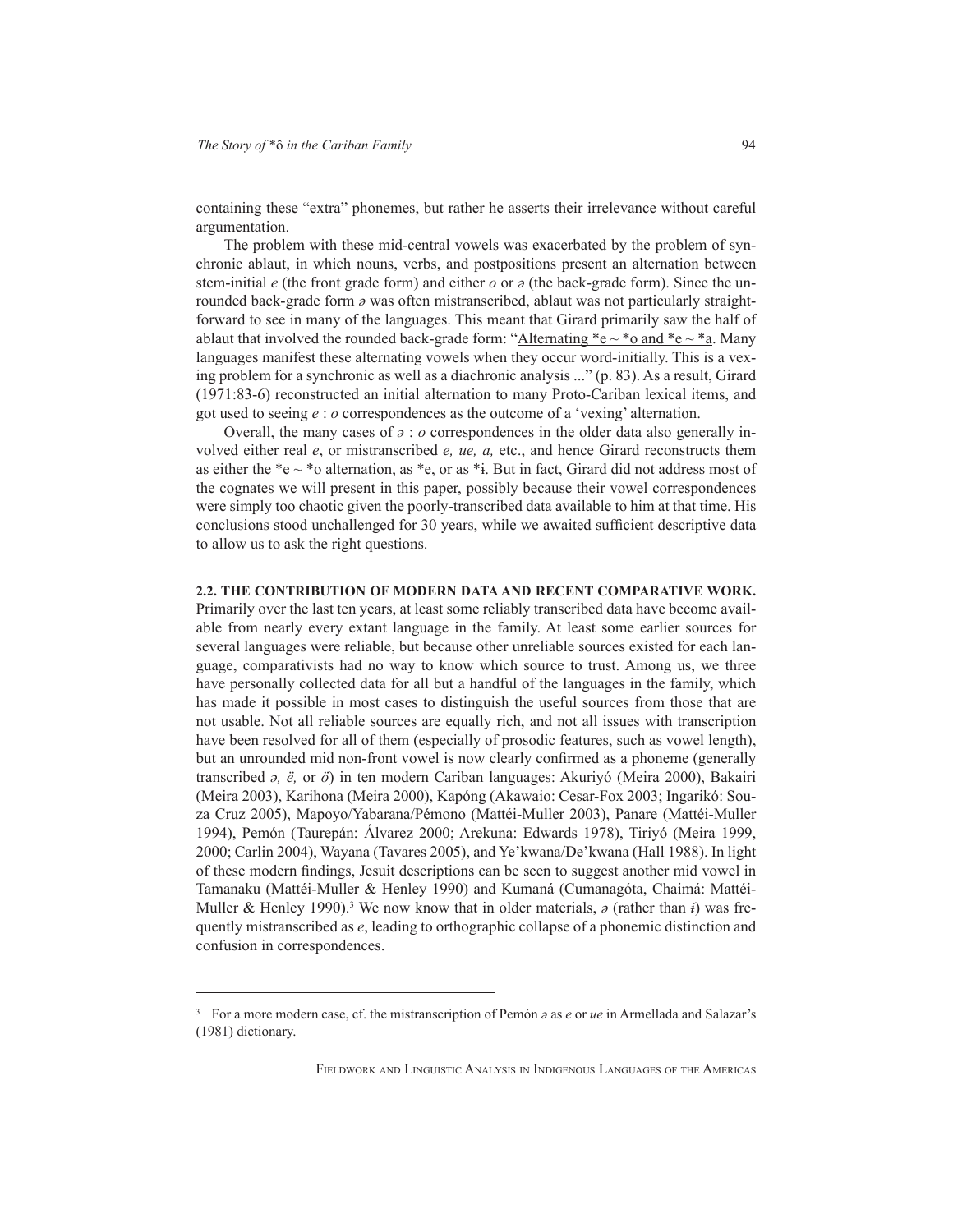Based on these modern sources (as well as his own primary fieldwork with nearly half the languages of the family), Meira (2002) re-opened the question of how many mid-vowels to reconstruct to Proto-Cariban when he compared pronoun sets across the family. In comparing these pronouns, two robustly different correspondence sets emerged, unlikely to be due to a conditioning environment. Since both correspondences present *o* in many languages, Meira posited Proto-Cariban \*o in opposition to \*o<sub>2</sub>: \*o becomes *o* in every modern language, but  $*_o_2$  develops a range of modern reflexes, including *o*, *a*, *a*, *i*, and *e*. Meira suggests (p. 260, note 7) "it is not impossible that Proto-Cariban  $*_o_2$  was actually \*ë ([ə])."4

But of course, so limited a lexical selection as the pronouns could conceivably present spurious correspondences, given the sorts of idiosyncratic sound change often associated with high frequency lexical items. The correspondence was confirmed in a much broader sample of the lexicon by Meira & Franchetto (2005). They collected cognate sets with reliable modern data from seven languages, showing (p. 168ff) that not only do the correspondences remain consistent beyond the pronoun sets, but they are, in fact, *more* consistent in the rest of the vocabulary (see Table 1).

| PC     | Yukpa | Tiriyó | Hixkar-<br>Makushi<br>vana |  |  | Bakairi   Ikpéng   Kuikúru |  |  |  |  |
|--------|-------|--------|----------------------------|--|--|----------------------------|--|--|--|--|
| $^*$ 0 | 0     |        |                            |  |  |                            |  |  |  |  |
| *ô     | O     |        |                            |  |  |                            |  |  |  |  |

Table 1. Correspondences from Meira & Franchetto (2005)

Meira & Franchetto change the symbol  $*_o2$  to  $*_o$ , but they otherwise make no changes to Meira's (2002) reconstruction. In considering the likely phonetic value of \*ô, they leave open the possibility of various phonetic realizations: "\*ô might end up being \*ə, or "unstressed  $o$ ," or  $o + a$  "schwa-coloring laryngeal," or "any other future solutions" (p. 171).

An additional aid to recognizing modern reflexes of \*ô comes from recent advances in the understanding of root-initial ablaut. Descriptions of ablaut show *e/o* and *e/ə* alternation conditioned by person-marking conjugation in nouns, verbs, and postpositions, as well as by a valence-reducing prefix in verbs (Meira, Gildea & Hoff 2007). These correspondences are now well-documented, and the various ablaut alternations are now understood as the outcome of various combinations of these historical changes:

<sup>&</sup>lt;sup>4</sup> In the attempt to avoid confusion, we here note that there are three different phonetic alphabet traditions in play in this paper. The modern IPA values of the vowels in question are [ɨ] (high central unrounded), [ɯ] (high back unrounded), [ə] (mid central unrounded) and [ɤ] (mid back unrounded). Traditional Americanist IPA symbols for these same vowels are, respectively, [ɨ], [ï], [ə], and [ë]. Individual descriptions of Cariban languages have generally not distinguished the central from back articulation (no individual language makes a phonemic distinction between them), so the symbols [ï] and [ë] have often been used to indicate central vowels. Meira's (2002) usage is this latter; our own usage of [ï] and [ë] in section 4-5 reflects the second, the Americanist tradition.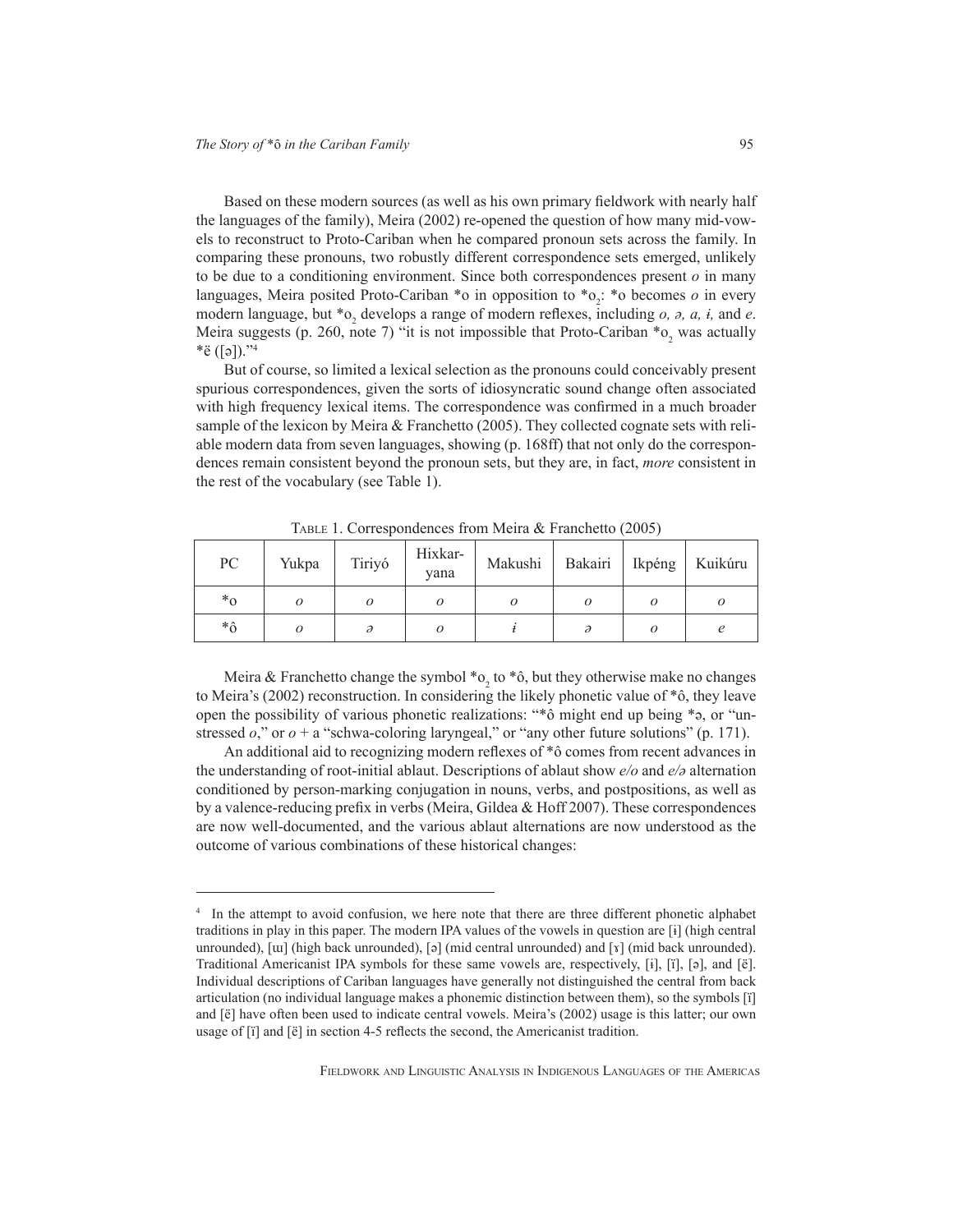- Across the family,  $\ast i$ -ô > *e*
- In all branches of the family except Parukotoan, \*jô > *je*
- In a few languages,  $\hat{\sigma} > a / \_Ca$  (vowel harmony).
- In a few languages,  $\ast \hat{o} > a / \#$  (initial lowering, largely restricted to highfrequency morphemes like \*ô- '2', \*ôte- 'detransitivizer', and free pronouns).
- There may also be some idiosyncratic resolutions to vowel hiatus when  $*\hat{o}$  is involved (\*e-ô > *e*, but with any other vowel, \*e-V > V; also, in some cases, \*ôe >  $\hat{o}$ ).
- In a later development, in about half the languages of the family,  $*\hat{\sigma} > \sigma$ , creating  $e \sim o$  ablaut from  $e \sim \hat{o}$  ablaut.

At this point, we arrive at the contributions of this paper: we collect cognate sets from all members of the family for which we have data (Appendices 2 and 3) and we consider (section 3) all the modern reflexes of \*ô that appear in the resulting correspondence sets (Appendix 1). A casual inspection of these cognate sets makes it clear that we have a distinct, reliable correspondence that must be reconstructed as a separate proto-phoneme. We then construct the case for evidence of an attested change:  $\ast \hat{\sigma} > \ast \hat{e} > \rho$  in Kari'nia (section 4). We conclude with some discussion of the probable phonetic value of Proto-Cariban \*ô (section 5).

**3. MODERN REFLEXES OF \*ô.** The correspondences are presented in Appendix 1, extracted from the cognate sets in Appendix 2. We divide these into two groups of languages: those in which the modern reflex of \*ô represents a separate phoneme (section 3.1 below) and those in which the modern reflex of \*ô has undergone an unconditioned merger with another phoneme (section 3.2). We then consider briefly some individual phonological environments in which a number of modern reflexes of \*ô have undergone conditioned mergers with other phonemes (section 3.3).

As a preliminary to the consideration of individual language names, we present a conservative modern classification of the family (Figure 1). We have chosen specific spellings for the name of each language based on (i) the spelling preferred by the majority of the communities who speak the language (where that is known to us) and (ii) the spelling adopted in the source(s) we cite. To help avoid adding to confusion amidst the proliferation of names, we specify some commonly-known alternate names for certain languages: Karihona (Carijona), Kari'nja (Carib, Galibi, Cariña), Katxuyana (Kaxuyana), Kuhikuru (Kuikuro), Kapóng (preferred spelling in Guyana, where most Kapóng live, for Akawaio, Patamuna and Ingarikó), Pemón (preferred spelling in Venezuela, where most Pemón live, for Taurepang, Arekuna and Kamarakoto), Yabarana (for Yawarana, Mapoyo/Wanai, and Pémono), Tiriyó (preferred spelling in Brazil, as opposed to Trio, preferred spelling in Suriname), and Ye'kwana (De'kwana, Makiritare, Maionggong). Other names are more standard, at least in the modern literature.

We believe that our classification is reliable in recognizing individual languages and the immediate Groups into which many of them fall. Among the Groups, only Taranoan has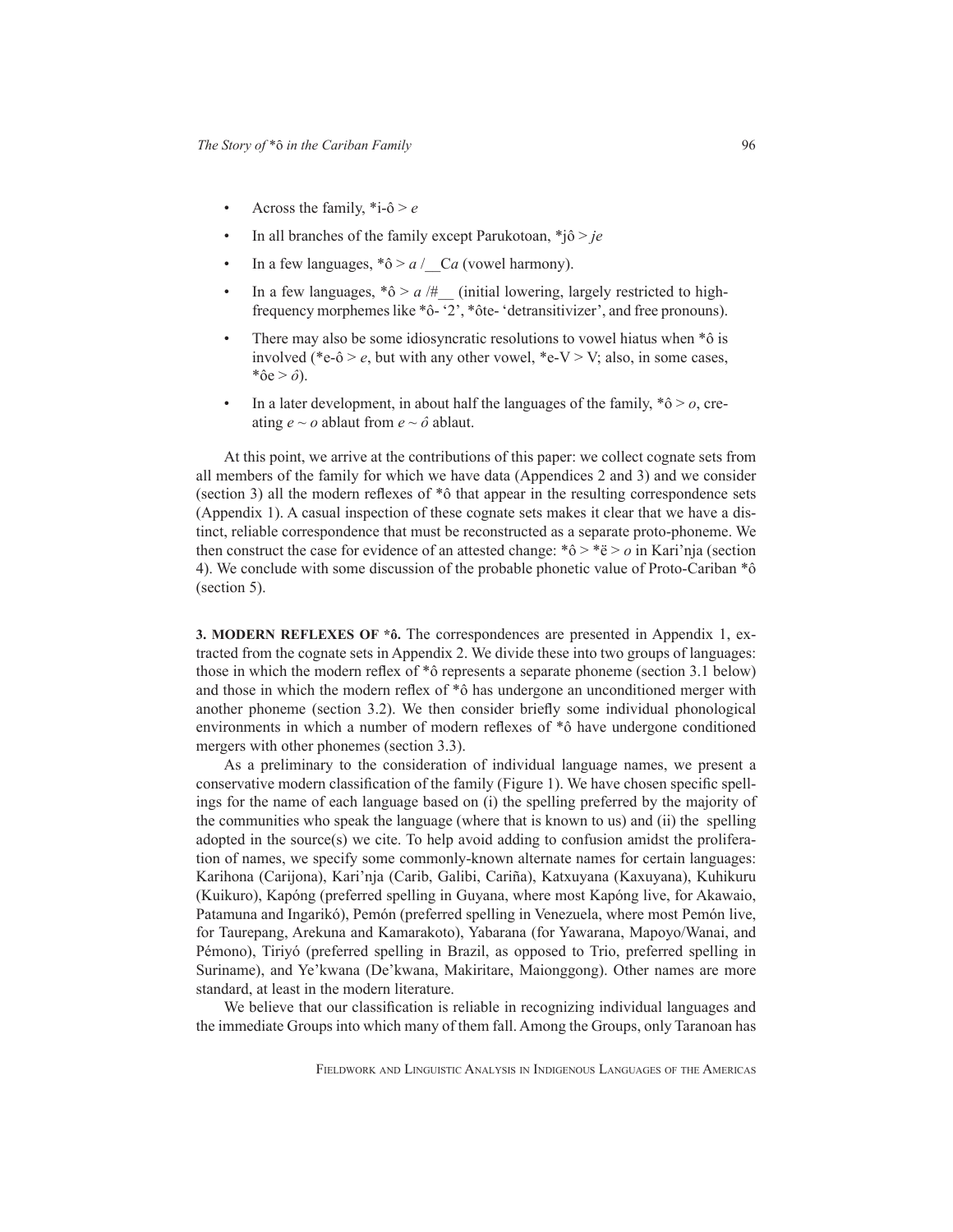been thoroughly documented (Meira 2000); the others are so obviously related that we do not expect additional documentation and comparative work to alter them.

Relationships above the level of Group are more tentative, in part because of the relatively conservative nature of Cariban phonology (which led Girard (1971) not to posit any higher-level branches) and in part because we have not yet thoroughly combed our new databases in search of potential shared innovations. The Venezuelan Branch presented here differs from the one proposed in Gildea (2003) and Mattéi-Muller (2002, 2003) in that it excludes the Kumaná and Makiritare Groups, which were originally included due in part to the mistaken belief that their separate phoneme *ə* might constitute a shared innovation (from Proto-Cariban \*o). While additional criteria might still relate them to the other Venezuelan Branch languages, here we strip the branch to those languages that present more potential shared innovations. The Pekodian Branch is as proposed in Meira & Franchetto (2005). Certainly future comparative research is likely to identify more high-level relationships amongst the Groups.

Figure 1. A conservative classification of the modern Cariban family **Venezuelan Branch (A-B-C-D)**

*Pemóng-Panare Macro-Group (A-B)*

- A. Pemóng Group (Kapóng [Akawaio, Patamuna, Ingarikó], Makushi,
	- Pemón [Taurepang, Kamarakóto, Arekuna]).

B. Panare

*Mapoyo-Tamanaku Macro-Group (C-D)* 

C. Yabarana (Mapoyo, Wanai, Yawarana, Pémono)

## D. †Tamanaku

#### **Pekodian Branch (E-F)**

E. Bakairí

F. Arara Group: Arara (Parirí), Ikpéng (Txikão)

**Residue** (Groups and Languages still in search of branches, in alphabetical order)

#### *Groups*

G. †Kumaná (†Chaima, †Cumanagota)

H. Ye'kwana (De'kwana, Makiritari, Maiongong)

I. Nahukwa Group: Kuhikuru (Kuikúru, Kuikuro), Kalapalo

J. Parukotoan Group

J1. Katxúyana (Kaxuyana, Shikuyana, Warikyana)

J2. Waiwai SubGroup: Waiwai (Wabui, Tunayana), Hixkaryana

K. Taranoan Group

K1. Tiriyó Subgroup: Akuriyó, Tiriyó (Trio)

K2. Karihona

L. Yukpa Group: Yukpa, Japréria

#### *Languages*

M. Apalaí

N. Kari'nja (Carib, Kalinya, Cariña, Galibi)

- O. Waimirí Atroarí
- P. Wayana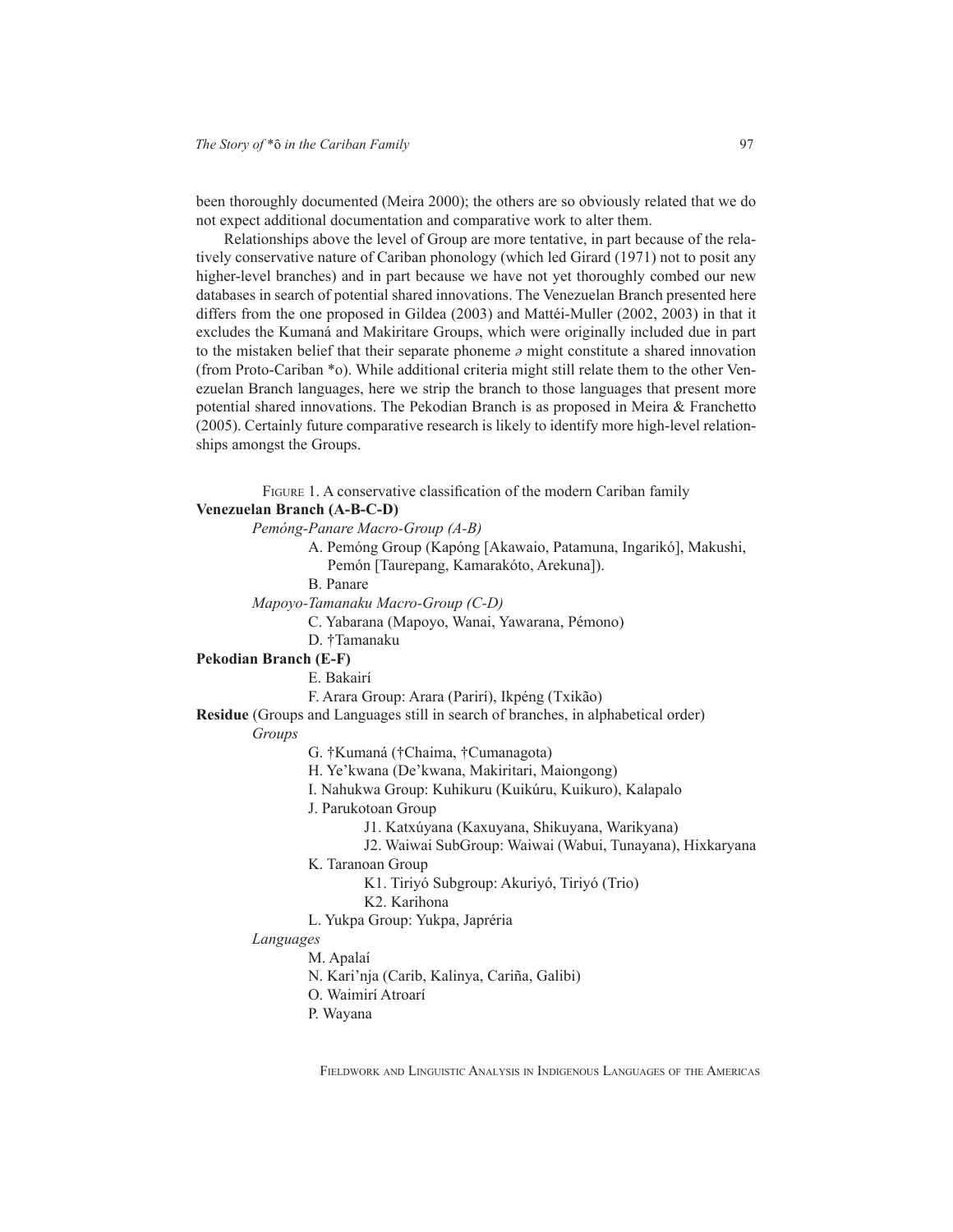**3.1. \*ô AS A SEPARATE PHONEME.** Eleven modern languages present clear cases in which modern reflexes of \*ô are a separate phonemic category, ten presenting the mid-central vowel *ə* and one the mid front vowel *e*. In addition, Jesuit descriptions of Tamanaku and Kumaná are best interpreted as reflecting mistranscriptions of *ə* (cf. Mattéi-Muller and Henley's (1990) work on Tamanaku, and cf. the correspondences for \*ô in Appendices 2 and 3), raising the total number of languages that present  $\sigma$  to twelve. As listed in Figure 2, these languages belong to nine different groups, plus one language (in a group of one) that presents *e*, meaning a separate phoneme is attested in ten out of sixteen groups of the family. If the Venezuelan and Pekodian Branches are counted as only one unit each, then a separate phoneme reflex of \*ô is seen in seven of twelve units, making it nearly impossible to posit that modern  $\sigma$  is a consequence of a shared innovation in which a single protophoneme (e.g., \*o) split to become two modern phonemes in these languages.



I. Kuhikuru

**3.2. UNCONDITIONED MERGERS.** Ten modern languages present clear cases in which modern reflexes of \*ô have consistently merged with another proto-vowel, and thereby do not constitute a separate phonemic category, eight presenting as the modern reflex the mid back rounded vowel *o* and two the high central unrounded vowel *ɨ*. As listed in Figure 3, these languages belong to seven different groups (five merging  $*$ ô with  $*$ o, two with  $*$ i). Note that two members of the Pekodian Branch and one member of the Venezuelan Branch are present in this group as well, making it difficult to argue that either merger can be characterized as either entirely a shared innovation or as due to contact.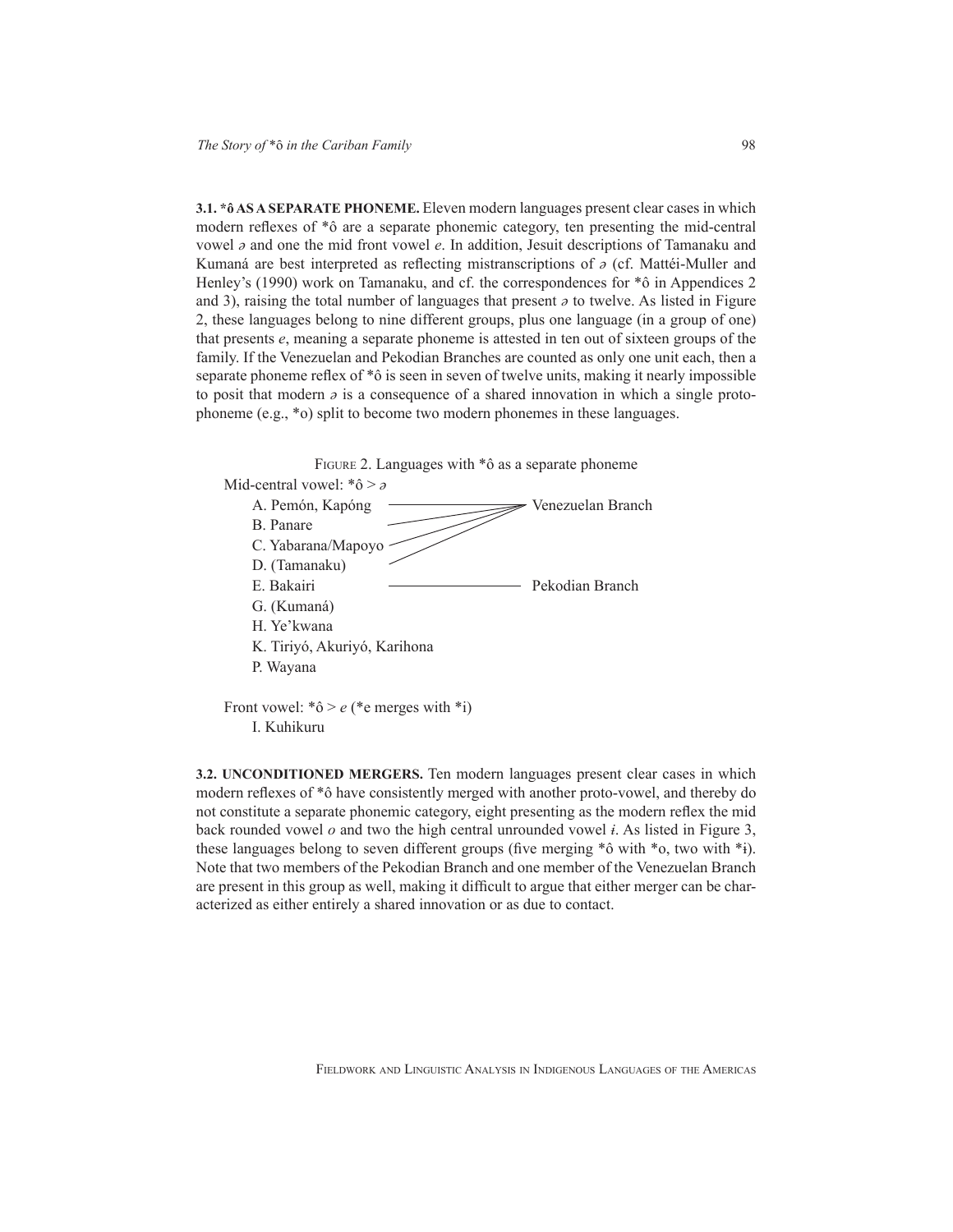| FIGURE 3. Languages in which *ô merged with another vowel |                   |  |  |  |  |  |  |  |  |  |  |
|-----------------------------------------------------------|-------------------|--|--|--|--|--|--|--|--|--|--|
| Merge with $*$ <sup>o</sup>                               |                   |  |  |  |  |  |  |  |  |  |  |
| F. Arara, Ikpéng                                          | Pekodian Branch   |  |  |  |  |  |  |  |  |  |  |
| J. Waiwai, Hixkaryana, Katxúyana                          |                   |  |  |  |  |  |  |  |  |  |  |
| L. Yukpa                                                  |                   |  |  |  |  |  |  |  |  |  |  |
| M. Apalaí                                                 |                   |  |  |  |  |  |  |  |  |  |  |
| N. Kari'nja                                               |                   |  |  |  |  |  |  |  |  |  |  |
| Merge with $*_1$                                          |                   |  |  |  |  |  |  |  |  |  |  |
| A. Makushi                                                | Venezuelan Branch |  |  |  |  |  |  |  |  |  |  |
| O Waimiri-Atroari                                         |                   |  |  |  |  |  |  |  |  |  |  |

**3.3. CONDITIONED MERGERS (MEIRA, GILDEA & HOFF FORTHCOMING).** In our ongoing investigation of modern Cariban morphophonology, we have found a number of phonological processes that appear to apply only to modern reflexes of \*ô. Particularly fronting leading to ablaut, lowering harmony, and word-initial lowering. The same fronting, harmony processes, and sporadic lowering appear to have operated historically to yield specific inconsistencies in modern cognate sets.

First, we recapitulate the findings of Meira, Gildea & Hoff (forthcoming) with regard to ablaut caused by fronting. In all languages of the family, vowel hiatus caused by  $i$ - '3' prefixed to any root beginning with \*ô results in a single vowel, \*e, at the beginning of the root; before all other vowels, \*i- simply disappears with no synchronic reflex. In all except the languages of the Parukotoan Group (Hixkaryana, Katxuyana, Waiwai), the sequence \*jô > *je*, most frequently following the relational prefix *j*-, but also morpheme-internally in 3 lexical items (cf. 'tooth', 'bone', 'cook' in Appendix 2). In no Cariban languages does \*i- '3' survive preceding vowels, and in most modern Cariban languages, word-initial \*j-  $'Rel' > \emptyset$ , which leads to the loss of the conditioning environment for fronting. As such, roots beginning with the vowel  $*$ ô present a synchronic alternation that Meira, Gildea  $\&$ Hoff call *ablaut* in these languages (Table 2).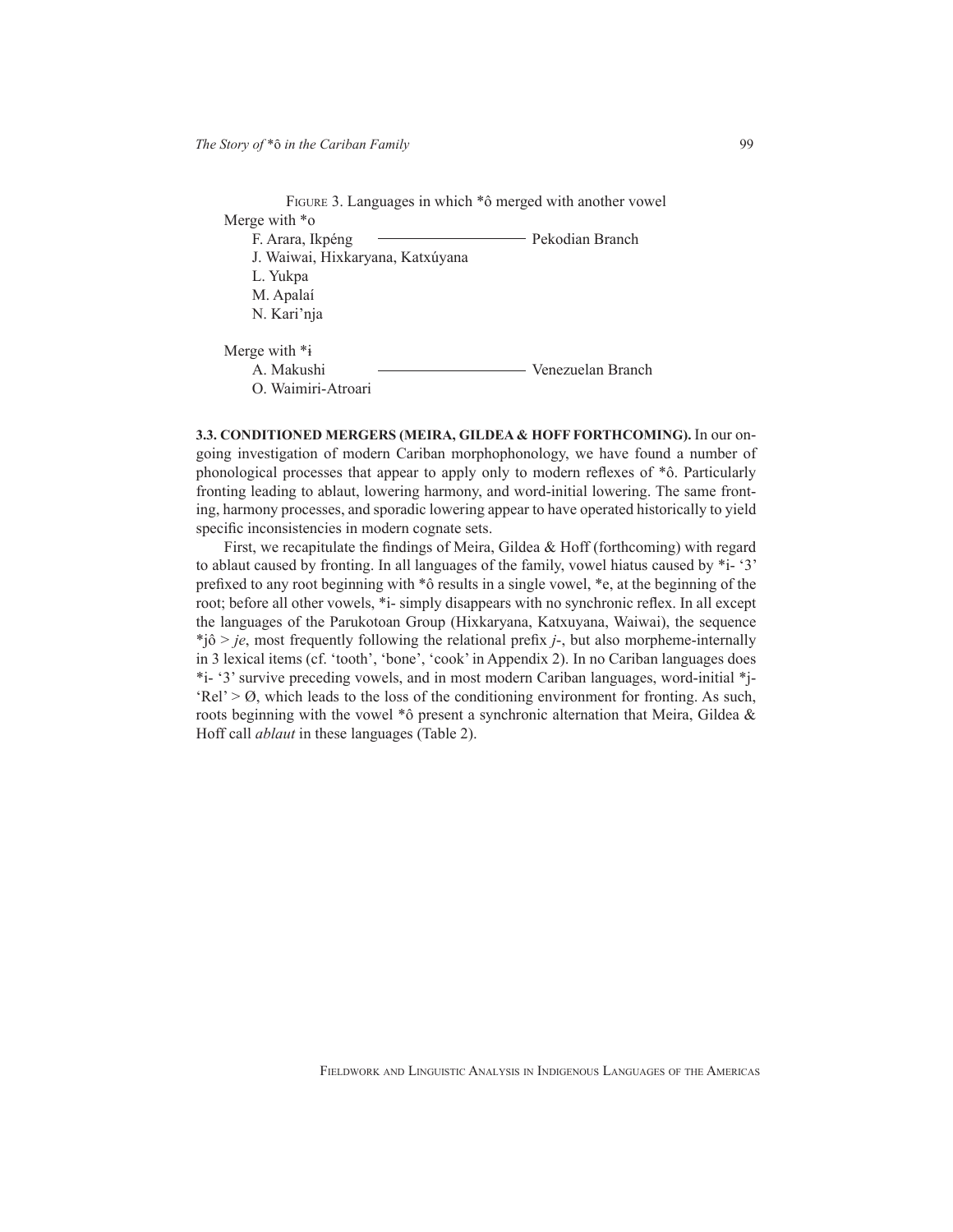|                | shaded)     |                        |                              |                         |          |                    |  |  |  |  |  |  |  |
|----------------|-------------|------------------------|------------------------------|-------------------------|----------|--------------------|--|--|--|--|--|--|--|
|                | P.C.        | Tiriyó                 | Kari'nja                     | Wayana                  | Bakairi  | Katxuyana          |  |  |  |  |  |  |  |
|                | *ônu        | enu                    | enu                          | ewu                     | enu      | enu                |  |  |  |  |  |  |  |
| 3              | *i-ônu      | enu                    | $enu$ :-ru                   | ewu                     | enu      | enu-ru             |  |  |  |  |  |  |  |
| $\overline{2}$ | $*$ ô-j-ônu | $\partial$ -enu        | $a$ <i>j</i> -e: $nu$ - $ru$ | $\partial W$ -ewu       | inu      | $o$ - $onu$ - $ru$ |  |  |  |  |  |  |  |
| 1              | *u-j-ônu    | j-enu                  | j-e:nu-ru                    | j-ewu                   | j-enu    | <i>j</i> -onu-ru   |  |  |  |  |  |  |  |
| N <sub>P</sub> | $*$ j-ônu   | enu                    | $enu$ :-ru                   | ewu                     | enu      | j-onu-ru           |  |  |  |  |  |  |  |
| $1+2$          | *k-ônu      | $k$ -ənu               | k-onu:-ru                    | $k$ - $\partial W$      | $k$ -ənu | k-onu-ru           |  |  |  |  |  |  |  |
| 3R             | *t-ônu      | $t$ - $\partial$ nu    | t-onu:-ru                    | $t$ - $\partial W$ u    | t-ənu    | t-onu-ru           |  |  |  |  |  |  |  |
| Ø              | *ônu        | $\partial \mathcal{U}$ | o:nu                         | $\partial W\mathcal{U}$ |          |                    |  |  |  |  |  |  |  |

Table 2. Ablaut with the word for 'eye' in selected Cariban languages (back grade

The rows are sorted according to ablaut effect. The top row shows that the initial \*ô in 'eye' is fronted to *e* in all languages for third person. The next three rows demonstrate the differential effect of \*j- 'REL', which only occurs following the first and second person prefixes and following a preceding possessor NP: \*ô is fronted to *e* for most languages, excepting Katxuyana (a Parukotoan language, in the final column), where \*ô is not fronted following  $\ast$ j-, but remains back and later participates in the general merger when  $\ast$ ô > *o*. The bottom three rows demonstrate the form of the root taken when there is neither a third person nor a relational prefix conditioning fronting: the unfronted reflexes of \*ô are simply unrounded *ə* or rounded *o*. 5

The second conditioned merger is an outcome of lowering harmony triggered by the low central vowel *a* as the nucleus of the following syllable: \* $\hat{o} > a / C a$ . This is described in multiple languages as a synchronic vowel harmony rule, in which a prefix contains a modern reflex of \*ô (whether *ə* or *o*) that becomes *a* when the prefix is attached to a root whose first vowel is *a* (both with and without an intervening consonant). Ready examples are found in languages where the second person prefix has the allophone *a-* conditioned by an *a* in the initial syllable of the root (e.g., Apalai, Koehn & Koehn 1986:97; Hixkaryana, Derbyshire 1985:199; Katxuyana, Gildea's field notes; Tiriyó, Meira 1999:201), or where the detransitivizer prefix has an allomorph *at*- or *as*- when the root has *a* in the first syllable (Apalaí, Arara, Ikpéng, Bakairi, Hixkaryana, Karihona, Katxuyana, Kuhikuru, Makushi, and Ye'kwana; Meira, Gildea, & Hoff forthcoming). The most extreme example in this case is found in Katxuyana, where vowel harmony applies across the entire stem (i.e., no stems are attested that begin *o*C*a*) and where some cases of ablaut are between fronted *e*

<sup>&</sup>lt;sup>5</sup> Recall that in Kuhikuru, a later vowel shift led to  $e > i$  and  $\phi > e$ , such that the ablaut alternation is not  $o \sim e$ , but rather  $e \sim i$ : e.g., *egi* 'song', *ete* 'village', *eku* 'semen'  $\rightarrow u$ -*igi-si* 'my song', *u-itu* 'my village', *u-iku-ɣu* 'my semen'.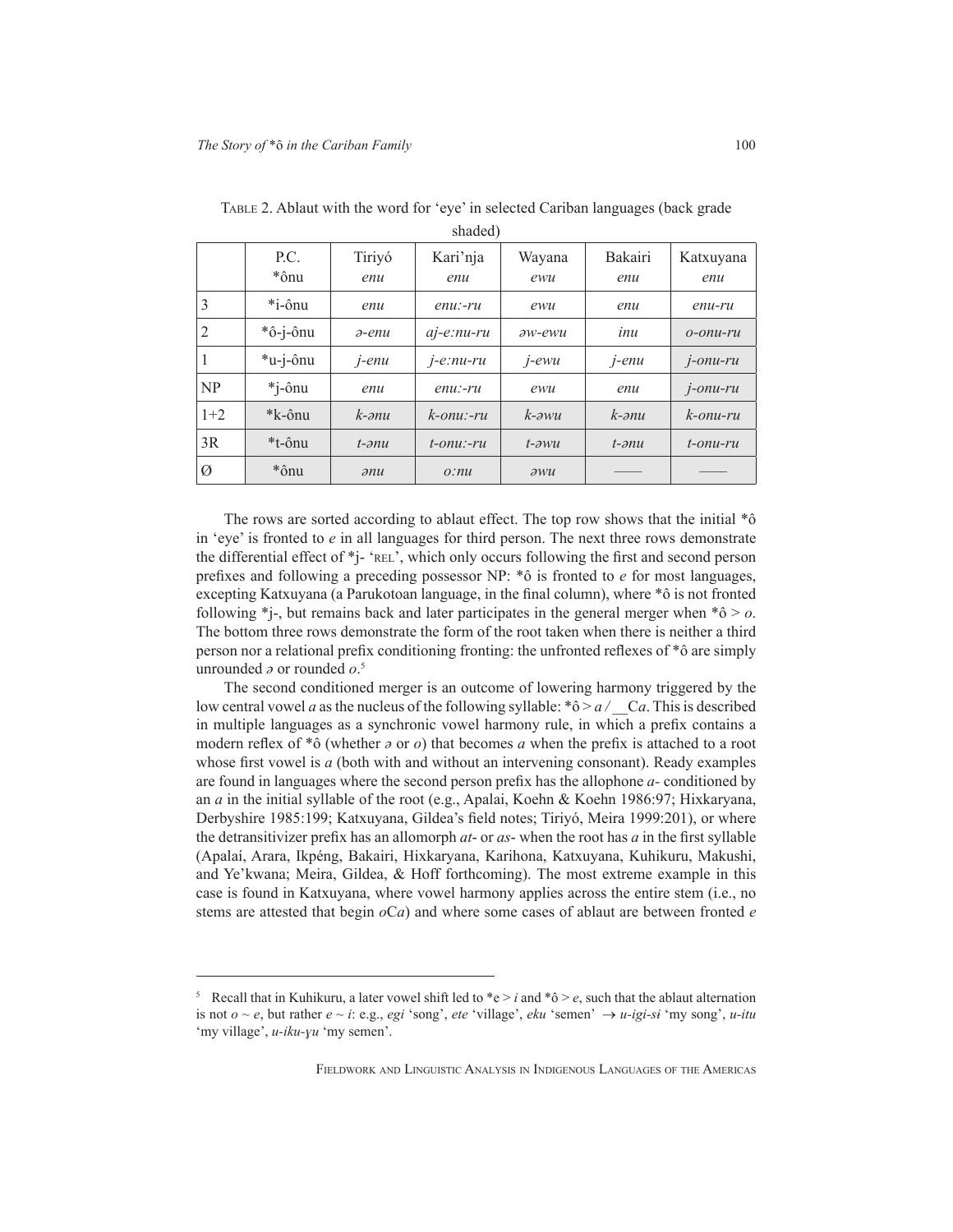alternating with lowered *a*, for example, *ewahu* 'his calf (of leg)' (< \*i-ôwapu) versus *tawahu* 'his own calf' (< \*t-ôwapu).

In addition to harmonic lowering, there are some inconsistent cases of  $\ast$ ô > *a* wordinitially (often a prosodically weak position in these dominantly iambic languages). These are gathered together in Appendix 3. We will return to this phenomenon in more detail in section 4, where we examine both modern dialectal variation and attested historical transcriptions of Kari'nja.

**3.4. SUMMARIZING THE EVIDENCE SO FAR.** At this point, we can see two converging lines of evidence pointing to Proto-Cariban \*ô as a distinct vowel: first, there is a substantial set of cognates that display a consistent correspondence of *ə* : *o* : *ɨ* : *e*, and second, there are two conditioned historical phonological processes (fronting and lowering) that have affected only this vowel. We can now turn to these changes and try to sequence them, after which we can look for evidence of the relative time depth of each change.

The most obvious conclusion available to us is that unconditioned mergers all came after any conditioned changes, as subsequent conditioned changes would have applied to the entire merged category, and not just the subset that has its origin in \*ô. Hence, we date the many cases of unconditioned  $\ast \hat{o} > o$  and the two cases of unconditioned  $\ast \hat{o} > i$  as the last changes to take place. The order of the conditioned changes is less transparent, but it seems clear that fronting is an exceptionally old process: coalescence of the third-person prefix \*i- with the initial vowel of the stem probably predates Proto-Cariban, and the ubiquity of the change  $\dot{\gamma}$  *je* argues for its antiquity as well, especially given that the conditioning environment (the initial \*j-) is lost in so many languages. In contrast, both harmonic and sporadic lowering of  $\ast \hat{o} > a$  is more limited, either to specific very old, high-frequency morphemes such as \*ô- '2' and \*ôte- 'DETRANSITIVIZER [RECIPROCAL]', or limited to a few languages in a geographically contiguous area of northern Brazil.<sup>6</sup> Of particular interest is the evidence from Katxuyana that fronting predates lowering; only after  $\dot{\gamma}$ - $\dot{\delta}$  > *e* for third person do the remainder of  $*$ ô lower to *a* in the harmonic environment, creating  $e \sim a$  ablaut for a handful of words.

Given that the mergers are at the end of this chain of changes, one might ask how recently such mergers have taken place. The answer is "relatively recently", as seen in the divergence in outcome within closely-related genetic groups. For example, Makushi is still largely mutually intelligible with its two sister languages in the Pemón group, Pemón and Kapóng, yet of the three, only Makushi has merged  $\text{*}o \geq i$ . Meira & Franchetto (2005) argue for the existence of the Pekodian Branch of the family, uniting Bakairi with the Arara/ Ikpéng Group, yet while Bakairi maintains \*ô as the separate phoneme *ə*, Arara and Ikpéng have both merged \*ô > *o*. However, it is difficult to project the time depth of these changes back in real time, as we cannot determine actual dates when the groups in question separated. In section 4, we turn to something closer to a case of attested change: the varieties of Kari'nja captured in historical wordlists and attested in modern dialectal variation.

<sup>6</sup> For now, we offer this maximally restrictive characterization, but as more detailed descriptions become available for other languages, productive harmonic lowering may be found outside of this region.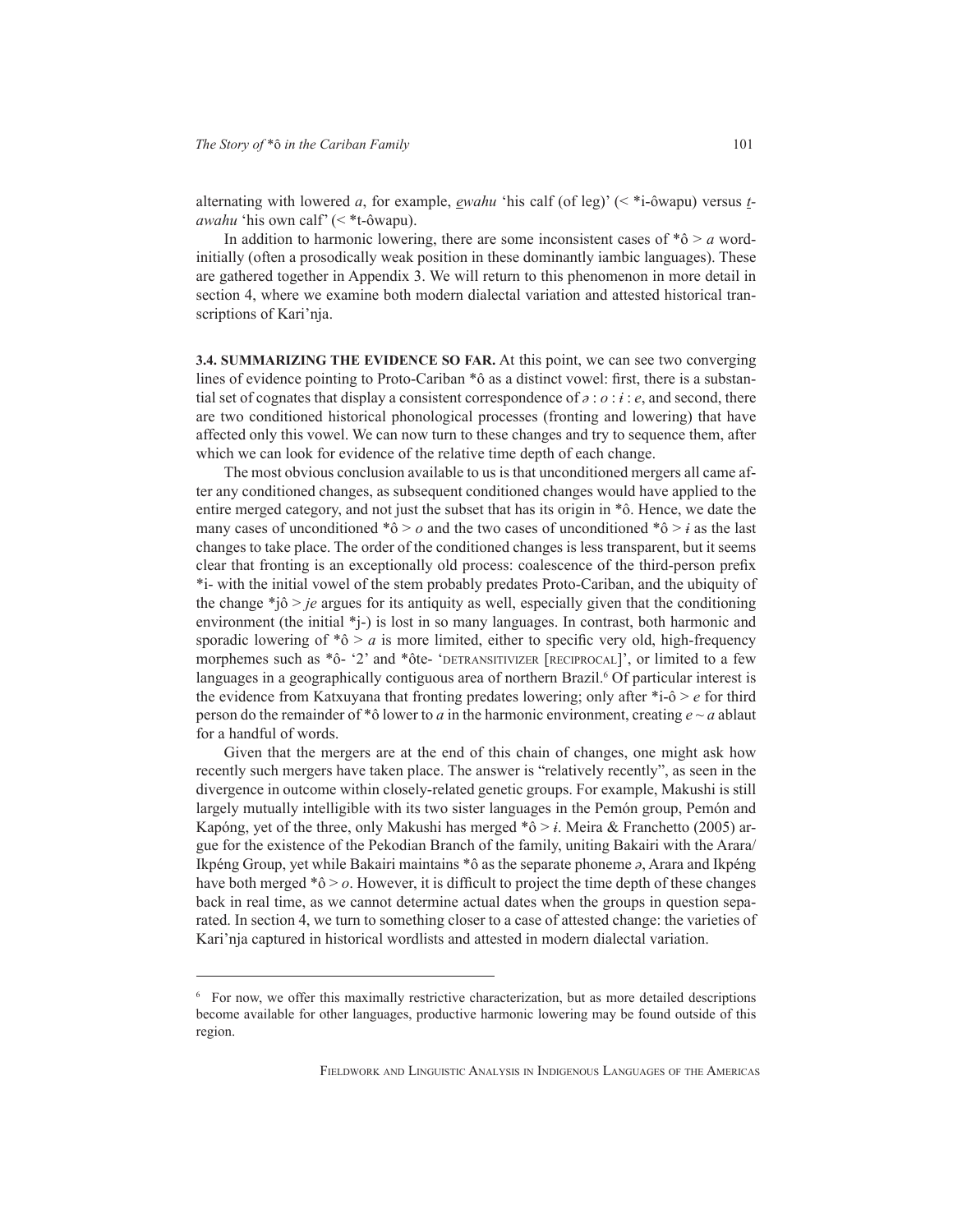**4. THE KARI'NJA EVIDENCE: \*ô >** *o* **AS A RECENT CHANGE.** The Kari'nja language, also known as Carib proper, Galibi, Kaliña, Kari'na, and Cariña, is the one for which the family received its name. It is spoken by between 10,000 and 25,000 people along a roughly 1000-mile arc of the coast and one to two days' travel inland beginning in Brazil near the border with French Guiana, continuing through French Guiana, Surinam and Guyana, and ending in the easternmost 300 miles of the Venezuelan coast. As one of the first languages contacted, and as a language spoken by a larger population than most, Kari'nja has a rich record of colonial documentation, plus more ample modern documentation from multiple dialects. Present-day Kari'nja is one of the languages in which \*ô merged with \*o, generating a typical six-vowel system (*a e i o u ï*). There is, however, some historical evidence that points to the existence of an earlier seventh vowel in the Kari'nja vowel system.

Further, Kari'nja served as the basis of a pre-Colombian trade pidgin that is documented in two word lists. When the West-European traders arrived on the north coast of South America, they found a pidginized Kari'nja language waiting for them to be used in their dealings with the Indians, all along the coast (Boyer 1654, Biet 1664). And long before that time, due to a Kari'nja invasion some two to three centuries before the arrival of Colombus, the same contact language had already served as the lexifier for the male speech of Island Carib, an Arawakan language of the Lesser Antilles with a strong gender-based register distinction (Taylor & Hoff 1980, Hoff 1995). This language is known to us thanks to the work of Raymond Breton (1665, new edition 1999). A modern descendent of Island Carib, Garifuna, received some descriptive attention in the 20th century (Taylor 1951, 1977).

Taken together, these sources give evidence that early Kari'nja retained a phonemic distinction between the reflex of \*ô as an unrounded mid back vowel *ë* and that of \*o as *o*. In all modern dialects of Kari'nja, \*o is still *o*, but an independent reflex of \*ô has completely vanished: most of its territory has been taken over by *o*, a small part by *a*, and via the ablaut process, another part to *e*. We consider first the evidence provided by Island Carib for the survival of \*ô as an independent phoneme in early Karinya (section 4.1). Then we turn to the process by which some instances of  $*$ ô merged with the phoneme /a/ in the Kari'nja pidgin and in some dialects of modern Kari'nja (section 4.2).

**4.1. ISLAND CARIB AND GARÍFUNA: THE EVIDENCE FOR EARLY KARI'NJA \*ë < \*ô.** All lexical information about Island Carib comes from Breton's (1665) dictionary. It is not a trivial task to interpret Breton's orthography, in which one finds several symbols that suggest an *e*-like sound—*e, eu, ê, é*—and also the symbols *ou* and *o*, which suggest back rounded vowels. Breton's data have been successfully decoded by Douglas Taylor, largely on the basis of his findings from descriptive study of present-day Island Carib, better known as Garifuna (Taylor 1951:12, 160-171; 1977: 29-43, 138-142). We illustrate Breton's transcription and Taylor's interpretation of it by means of the concrete examples found in Table 3.

In Table 3, cognates are presented from modern Kari'nja, Island Carib, and modern Garifuna, and from these we reconstruct Early Kari'nja, the common ancestor that is shared by modern Kari'nja and, via Island Carib, by modern Garifuna.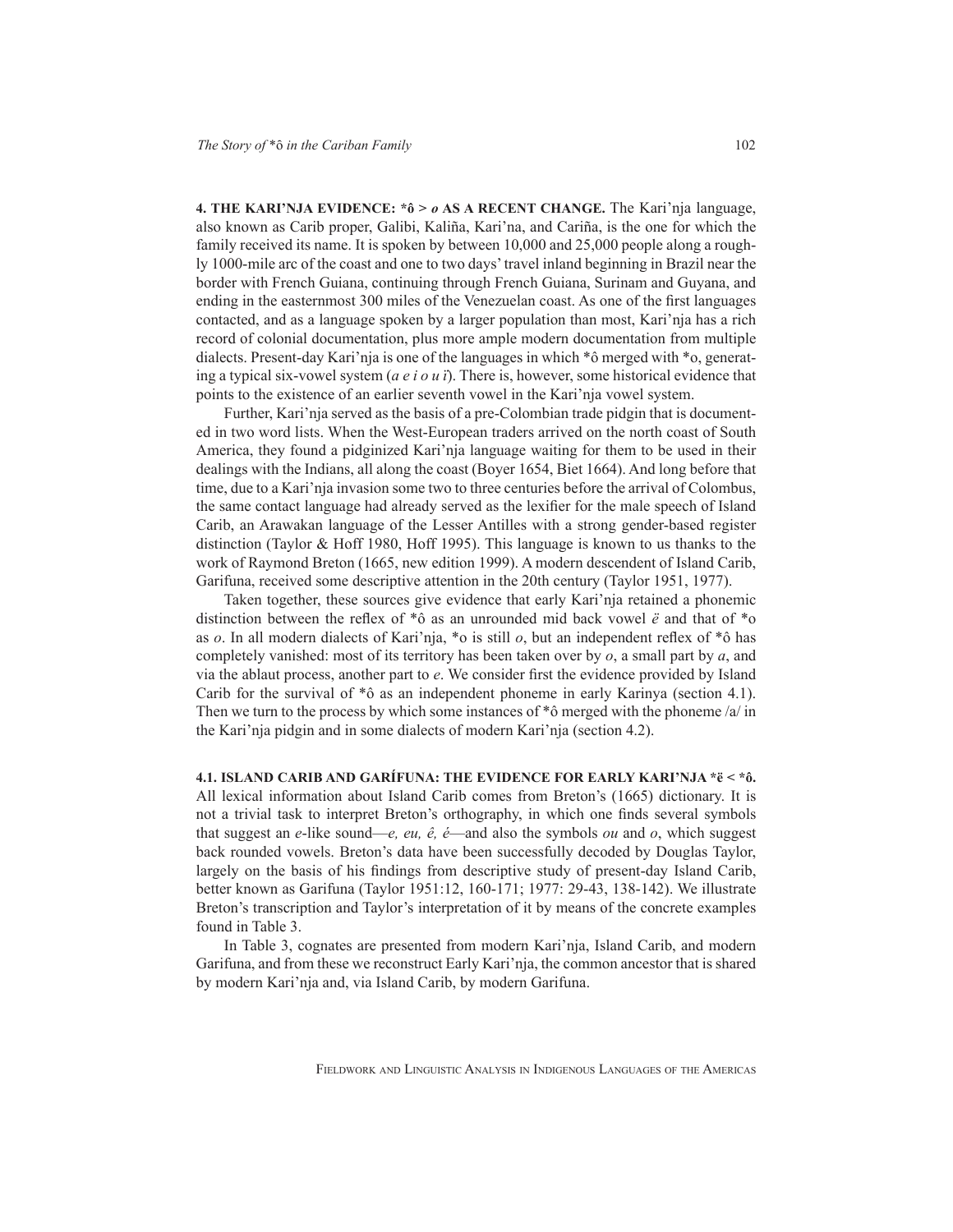|                |                                                                                         | Modern<br>Kari'nja | Early<br>Kari'nja | Island<br>Carib          |                          | Garifuna                        |  |  |  |  |  |  |
|----------------|-----------------------------------------------------------------------------------------|--------------------|-------------------|--------------------------|--------------------------|---------------------------------|--|--|--|--|--|--|
|                | 'two'                                                                                   | $\alpha$ ko/       | */ëkë/            | eukê                     | /ïkï/                    |                                 |  |  |  |  |  |  |
| $\overline{2}$ | 'stone'                                                                                 | /topu/             | */tëpu/           | tébou                    | /tibu/                   | $\frac{d}{d}$ ibu $\frac{d}{d}$ |  |  |  |  |  |  |
| 3              | 'flea'                                                                                  | /siko/             | $*$ /sikë/        | chicke,<br>-chigu-       | /sikil                   | $/s$ igï/                       |  |  |  |  |  |  |
| 4              | 'mountain'                                                                              | $/$ wïpï $/$       | $*$ /wipi/        | ouébo                    | $\langle$ uïbu $\rangle$ | $\langle$ uïbu $\rangle$        |  |  |  |  |  |  |
| 5              | 'axe'                                                                                   | $\sqrt{w}$ wivi    | $*$ /wïwï/        | houéhoue                 | $/$ uïuï $/$             |                                 |  |  |  |  |  |  |
| 6              | 'sum'                                                                                   | /weyu/             | */weyu/           | huéyou                   | /ueiu/                   | /ueiu/                          |  |  |  |  |  |  |
| 7              | 'person'                                                                                | /itoto/I           | $*$ /itoto/       | $eto$ útou <sup>II</sup> | /itutu/                  | /idudu/III                      |  |  |  |  |  |  |
|                | <sup>I</sup> Tiriyo Indian, <sup>II</sup> Arawak Indian, <sup>III</sup> Miskito Indian. |                    |                   |                          |                          |                                 |  |  |  |  |  |  |

Table 3. Reflexes of \*ô,\*ï, \*e, and \*o in early and modern stages of Kari'nja7

Starting from Early Kari'nja *ëkë* 'two' in the third column and moving to modern Kari'nja in the column to the left, we see the result of the historical rounding process in both vowels. Moving to Island Carib in the column on the right, Breton's version *eukê* together with the comments in his *grammaire* (1667) suggest an *e-*like rather than an *o-*like sound. Taylor came to the conclusion that one and the same phoneme of Island Carib is symbolized here once by  $eu$  and once by  $\hat{e}$ , and that this phoneme was back and unrounded. It cannot have been high or mid in a phonological sense, because the high/mid distinction is not available to back vowel phonemes in Arawakan systems like that of Island Carib: rounded /u/ presents the allophones [u, o], whereas the actual pronunciation of unrounded /ï/ varied between [ï, ë]. Breton distinguished the high from mid allophones, writing both *o* [o] and *ou* [u], *ê* [ë] and *eu* [ï]. Taylor, observing the allophony in the modern language, recombines these distinct graphemes to the single phoneme they must have represented.

In the second and third rows, Modern Kari'nja shows the expected rounded reflexes. However, the spelling *tébou* for 'stone' reveals a typographically vulnerable spot in Breton's book: a circumflex has been suppressed here by the stress mark, creating typographical ambiguity between the front and back unrounded mid vowels–this happened quite often in the dictionary, and can only be disambiguated by consulting Taylor's modern Garifuna examples. In the third example, Breton's unmarked *e* suggests a front vowel, but both the modern Kari'nja reflex and the modern Garifuna reflex suggest that it must have been the unrounded back vowel. As noted in section 2, such confusion is common in the Jesuit sources; even though Breton clearly could hear (and did mark) many  $\ell \in \ell$  and  $\ell i$ , his data are not free of this problem.

<sup>7</sup> Note that we deviate from one of Taylor's spelling conventions: for the non-low, unrounded back vowel phoneme of Garifuna we write /ï/ instead of Taylor's /o/.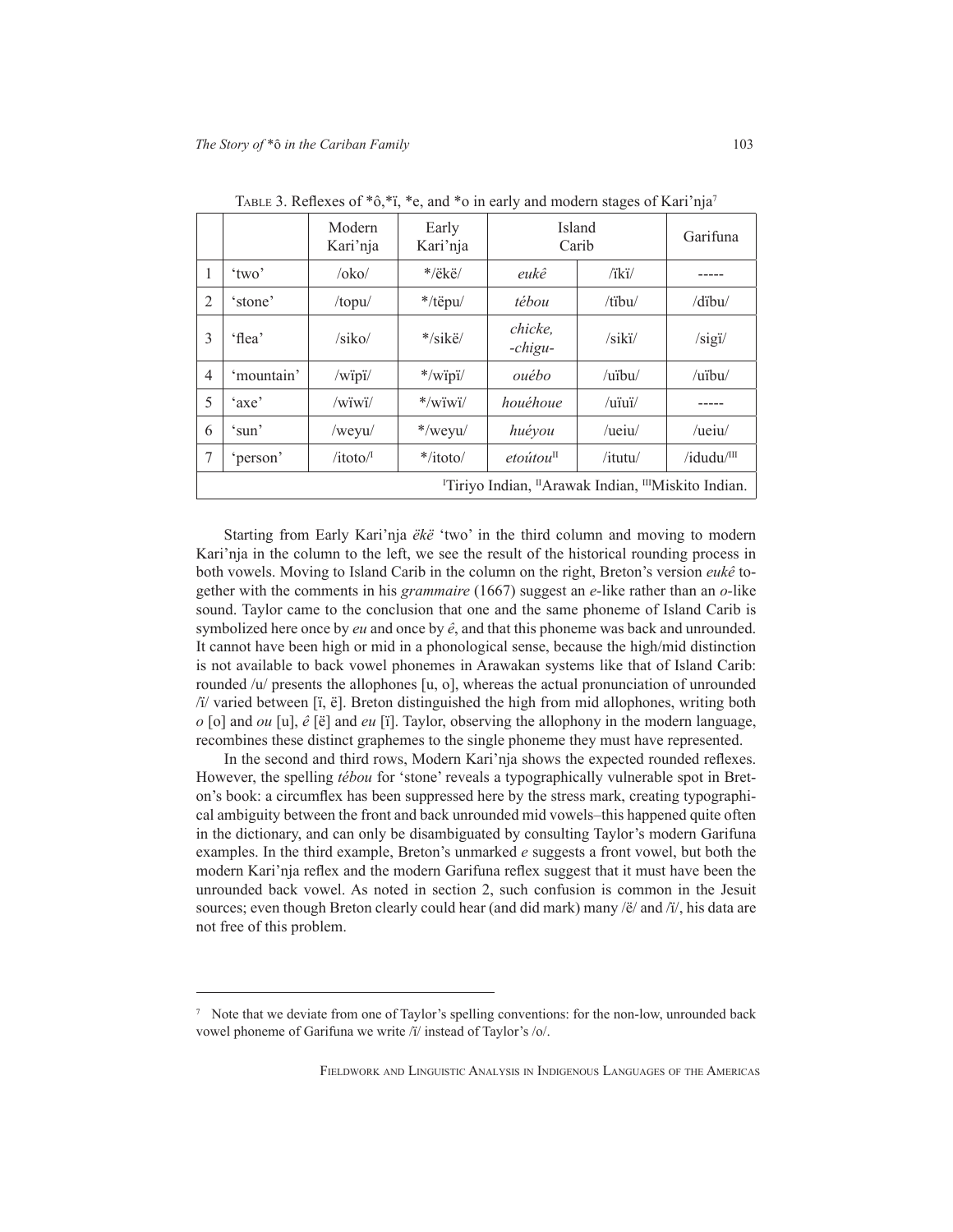In 'mountain' (row 4) and 'axe' (row 5) we assume that a high unrounded back /ï/ of early Kari'nja remained unmodified in modern Kari'nja and Island Carib (and in Garifuna).

Row 6, 'sun', in Island Carib contained a front vowel /e/, again made ambiguous by the stress mark. In comparing rows 5 and 6, we can see that Breton leaves us a clue to vowel quality in the spelling of the preceding non-syllabic /u/. Like his compatriots Boyer and Biet, Breton transferred a peculiarity of French phonology and French orthography to his Kari'nja data. French distinguishes between a labial-palatal approximant (as in  $\overline{q}$ ) *huit* 'eight') and a labial-velar approximant (as in /wi/ *oui* 'yes'). Accordingly, the French authors spell the labial approximant of Carib before a front vowel as *ü, hü* or *vü*, and before a back vowel as *oü*. So we can be certain that *houé* (in row 5) indicates the sequence /uï/, whereas *hué* (as in row 6) indicates the sequence /ue/, both confirmed by the cognates in modern Kari'nja and Garifuna.

Row 7 illustrates reflexes of \*o: they remain /o/ in modern Kari'nja, but in both Island Carib and Garifuna, they have merged with  $\sqrt{u}$  into a single phoneme, which (following Taylor) we represent as /u/.

To summarize the Island Carib facts, a phonemic contrast is seen between two back vowels, one rounded and one unrounded, each of which apparently varied freely between high and mid pronunciations. In Breton's Island Carib transcriptions, the back unrounded vowel is sometimes uniquely distinguished as *ê* or *eu*, but often ambiguously written as *é* or *e*; these can sometimes be disambiguated via Breton's convention for writing the bilabial approximant, rendering the sequence /uï/ as (*h*)*oué* and the sequence /ue/ as *hué*.

We now summarize the argument for our reconstruction of four back vowels in Early Kari'nja. First, modern Kari'nja presents three back vowels, two rounded /o, u/ and one unrounded /ï/. Second, the Island Carib rounded back vowel /u/ contains correspondences to both modern Kari'nja /u/ and a subset of /o/. We presume two Early Kari'nja rounded back vowels, high \*u and mid \*o, which survived unchanged into modern Kari'nja, but which, upon being borrowed into Island Carib's Arawakan phonological system, merged into a single back rounded phoneme. Third, the Island Carib unrounded back vowel /ï/ contains correspondences to both modern Kari'nja /ï/ and another subset of /o/. We presume two Early Kari'nja unrounded back vowels, high \*ï and mid \*ë, which underwent an analogous merger in Island Carib, to a single back unrounded vowel; in modern Kari'nja, the high back unrounded vowel survived unchanged, but the mid back unrounded vowel /ë/ became rounded in all environments and thereby underwent an unconditional merger with \*o.

Finally, we have to link up early Kari'nja \*ë to proto-Cariban \*ô. To test this connection, we added as many Island Carib and Garifuna cognates as possible to our Cariban cognate sets in Appendix 2. The resulting correspondences, presented in Appendix 1, show that, although we were unable to find clear evidence for the actual Island Carib vowel in most cognates, in the handful of cases where we have such evidence (whether from Taylor's decoding of Breton's Island Carib orthography or from Taylor's modern Garifuna data) the reflex of Proto-Cariban \*ô is the unrounded back vowel. Thus, the outcome of this experiment confirmed our expectations: where we have evidence, early Kari'nja \*ë is the continuation of Proto-Cariban \*ô. We summarize these changes in Table 4.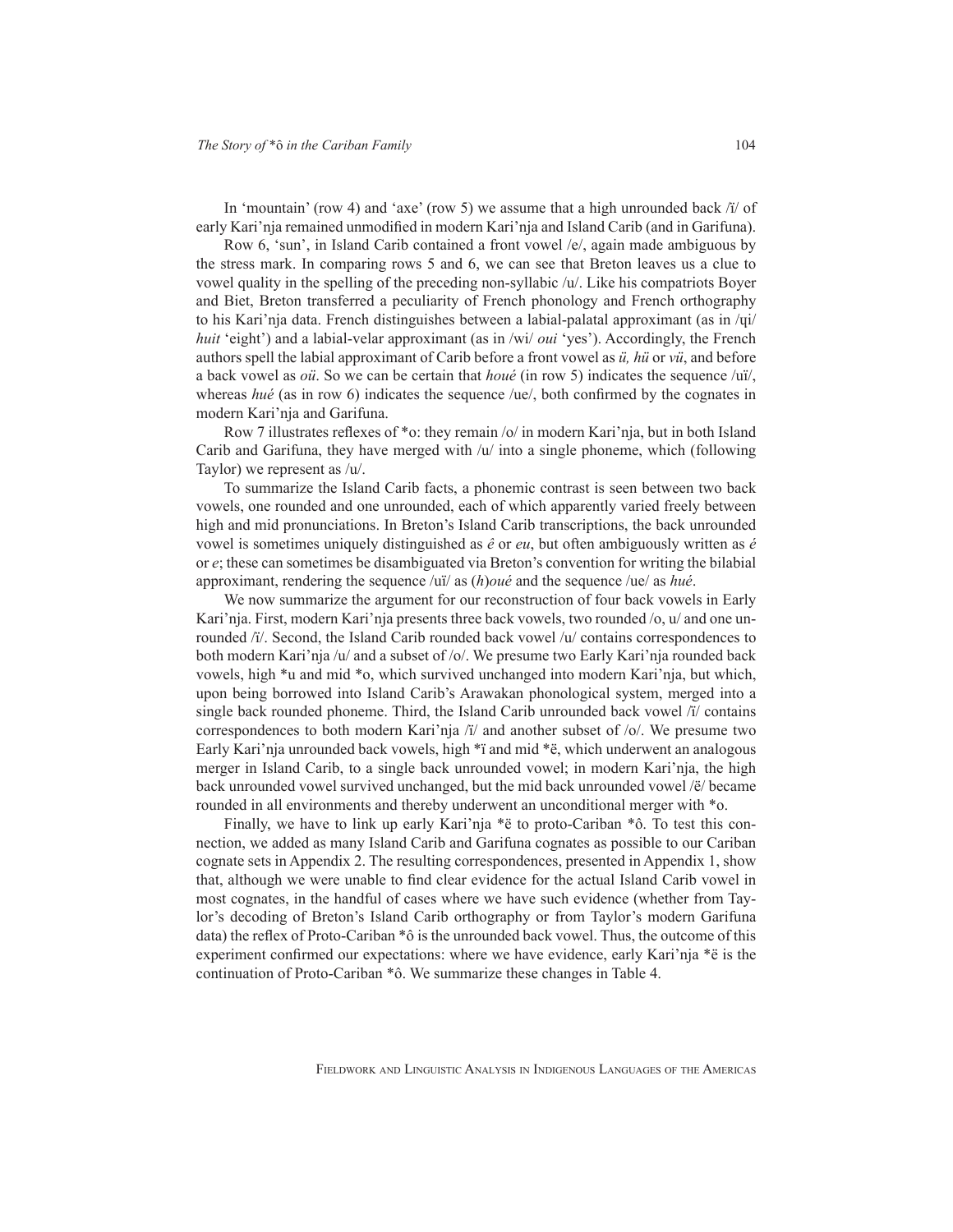| PC               | EK               | Kari'nja      | Island Carib                | Garifuna  |
|------------------|------------------|---------------|-----------------------------|-----------|
| *u               | $*_{\mathrm{u}}$ | $\mathcal{U}$ | $u$ [u~o]                   | $u$ [u~o] |
| $*_{0}$          | $^*$ 0           | 0             | $u$ [u~o]                   | $u$ [u~o] |
| $*_1$            | *ï               |               | $\ddot{i}$ [i~ $\ddot{e}$ ] | $i$ [i~ë] |
| $\hat{\sigma}^*$ | *ë               |               | $\ddot{i}$ [i~ $\ddot{e}$ ] | $i$ [i~ë] |

Table 4. Proto-Cariban (PC) > Early Kari'nja (EK) > attested languages

**4.2. \*ô >** *a* **BEFORE AND SINCE EARLY KARI'NJA.** In the opening sentence of section 3.2 (and again in the opening paragraph of section 4), we presented the somewhat simplistic categorical statement that the loss of \*ô in present-day Kari'nja was due to its merger with *o*. However, prior to this generalized merger was another, more restricted merger, in which a subset of Proto-Cariban  $\hat{\phi} > a$ . In section 4.2.1 we describe a morphonological alternation of /a/ and /o/ in the Tïre'wuyu dialect of Maroni and Mana Rivers that synchronically continues to manifest *both* shifts. In section 4.2.2 we present lexical data from the old printed sources, which suggest a possible shift from  $e^* \ge a > 0$ . And prior to both of these shifts was the shift mentioned briefly at the end of section 3.3, in which both Island Carib and Kari'nja share a number of words in which *a* is the reflex of Proto-Cariban \*ô in initial position. Given that all modern Kari'nja dialects and the borrowed lexicon in Island Carib share the same reflex, we presume that for these words, the shift from  $\hat{\sigma} > a$  must have happened between Proto-Cariban and Early Kari'nja (cf. Appendix 3).

**4.2.1. MORPHONOLOGICAL ALTERNATIONS IN THE TÏRE'WUYU DIALECT OF KARI'NJA:**  $a \sim e$ ,  $o \sim e$ ,  $a \sim o$ . The Tire' wuyu dialect differs from the other Kari'nja dialects in Suriname by the occurrence of  $\alpha$  (instead of  $\alpha$ ) in prosodically weak first syllables.<sup>8</sup> Where syllables are prosodically strong,  $\frac{\delta}{\delta}$  occurs in all dialects, and ablaut changes  $\delta$  > *e* the same in all dialects. The paradigms in  $(1-4)$  illustrate,  $(1)$  and  $(2)$  with nominal,  $(3)$ and (4) with verbal examples.

<sup>&</sup>lt;sup>8</sup> Diphthongs and vowels followed by a consonant coda count as strong. Another source of strength is a general prosodic rule, which imposes either an iambic or a trochaic pattern on the first two syllables of words, starting from the left. In the western dialects, in the first foot this prosodic strength is phonetically realized only by quantity. The Tïre'wuyu dialect, however, also differs in *this* respect. In the first foot, too, strong prominence is primarily due to melodic rises or falls (Hoff 2000, unpublished ms). In the following examples, we shall indicate prosodically strong vowels by bold font.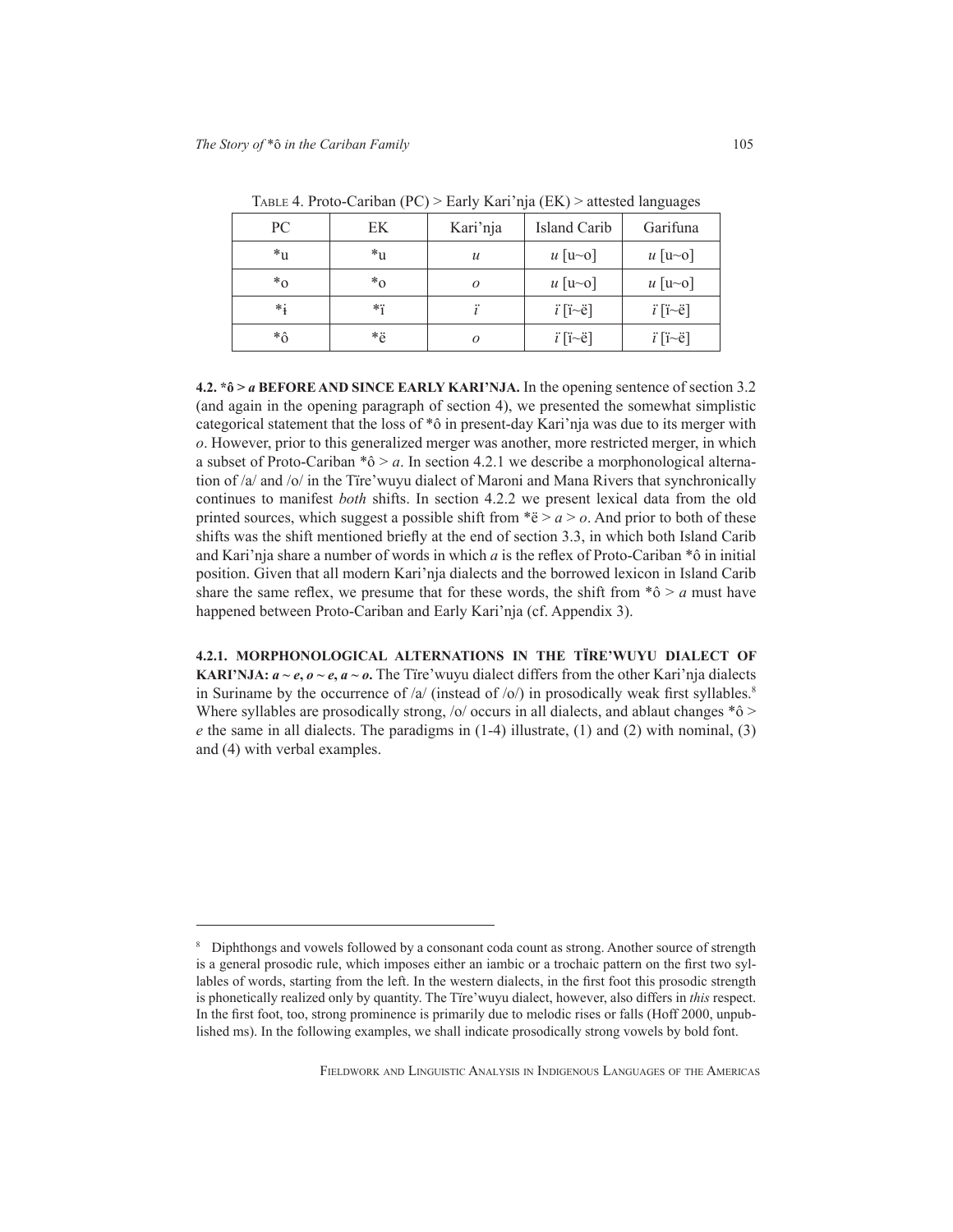| (1) | Tire'wuyu            | <b>Other dialects</b> | gloss                   |
|-----|----------------------|-----------------------|-------------------------|
|     | aremi                | oremi                 | 'spirit song'           |
|     | k-aremi-rï           | k- <u>o</u> remi-rï   | 'our spirit songs'      |
|     | y-eremi-rï           | same                  | 'my spirit song'        |
|     | Ø-eremi-rï           | same                  | 'his spirit song'       |
| (2) | <i>ombata</i>        | same                  | 'face'                  |
|     | k- <b>om</b> bata-ri | same                  | 'our faces'             |
|     | y-emba-tari          | same                  | 'my face'               |
|     | Ø-embata-rï          | same                  | 'his face'              |
| (3) | $ama-no$             | oma-no                | 'way of life'           |
|     | k-amai-ya            | k-omai-ya             | 'we live, dwell'        |
|     | y-emai-ya            | same                  | 'I live, dwell'         |
|     | Ø-emamï-rï           | same                  | 'his living, dwelling'  |
| (4) | <b>om</b> bakano     | same                  | 'waking up, transitive' |
|     | k- <b>om</b> bakae   | same                  | 'you wake me up'        |
|     | y-embakano           | same                  | 'he wakes me up'        |
|     | kïn-embakano         | same                  | 'he wakes him up'       |

In all four examples, most dialects show the standard outcome of the old *o ~ e* ablaut process; however, in Tire'wuyu, only the vowels in heavy syllables  $(2, 4)$  show the  $o \sim e$ alternation, whereas the vowels in light syllables  $(1, 3)$  instead show an  $a \sim e$  alternation. Both pairs, of course, continue the same historical ablaut process, but the Tïre'wuyu dialects show a prior change of unstressed \*ë > *a* before the unconditioned merger of \*ë > *o*.

To witness an alternation  $a \sim o$ , we must exclude ablaut by avoiding fronting prefixes. To this end, we choose one verb from an intransitive subset that employs only non-fronting prefix allophones. It is a derivation by means of the intransitivizer prefix, reconstructed to Proto-Cariban as \*ôte-, with reflexes of *at-* in Island Carib, Tïre'wuyu and Venezuelan Kari'nja (Mosonyi 1978:61), but as (*w*)*ot-* in the other dialects of Suriname (Hoff 1968:122-4). See Table 5.

TABLE 5. The intransitivizer prefix at- $/(w)$ ot-

|                                                                                    | Island Carib   Tire'wuyu dialect   Other dialects |                 |
|------------------------------------------------------------------------------------|---------------------------------------------------|-----------------|
| 'he propelled himself' $\mid n$ - <i>at</i> -alima-i $\mid n$ - <i>at</i> -arima-i |                                                   | $n$ -ot-arima-i |

The paradigm in (5) shows that the vowel in the prefix remains *a* as long as it is prosodically weak, by being in the first syllable of the first, iambic, foot. When further prefixation (in the fourth example) pushes it into the strong position, *a* is replaced by *o*. Note that in the other dialects /a/ does not occur at all in the same prefix.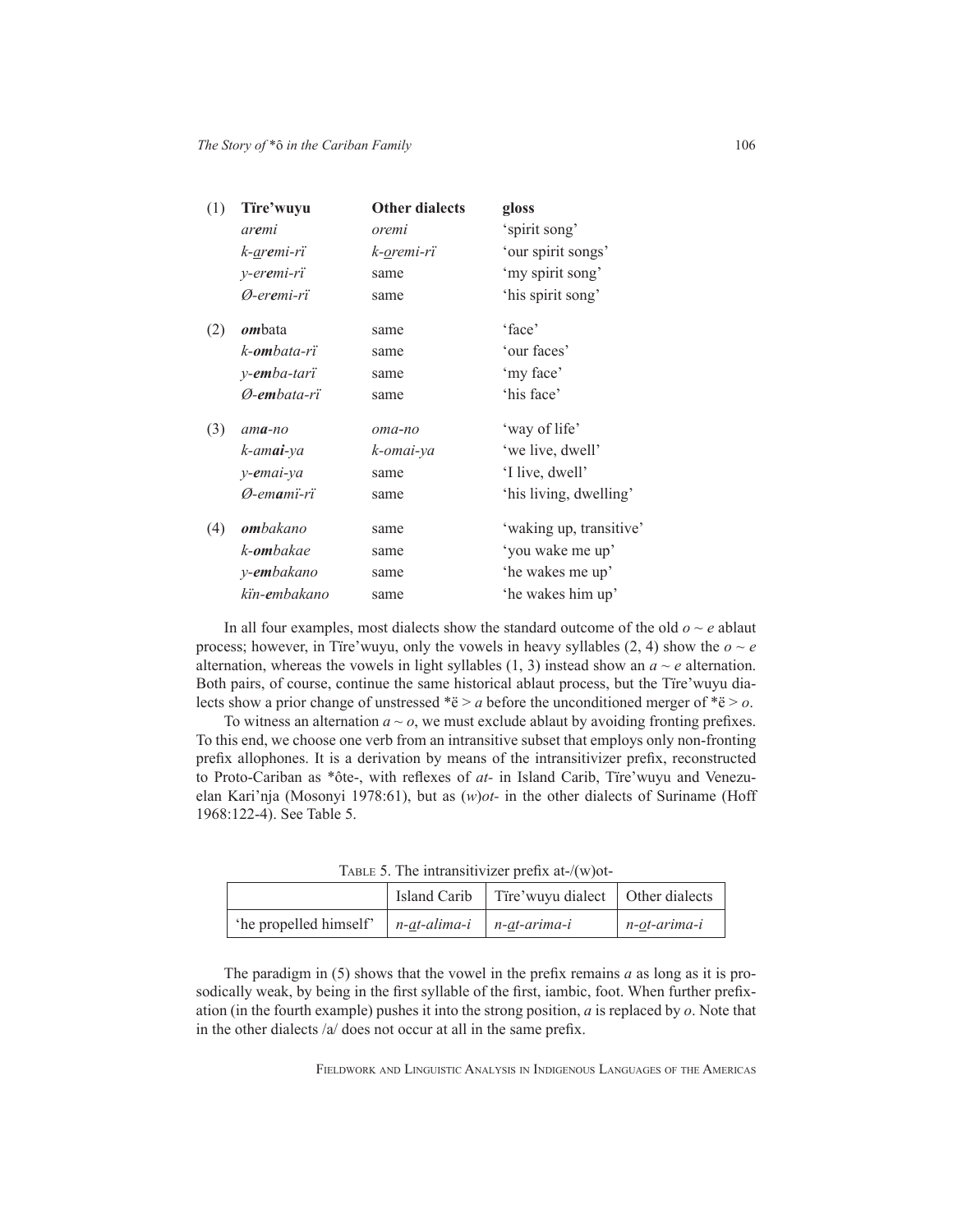| (5) | Tire'wuyu                | <b>Other dialects</b> | gloss                             |
|-----|--------------------------|-----------------------|-----------------------------------|
|     | at-arima                 | wot-arima             | 'propelling oneself'              |
|     | w-at-arima-i             | $Q$ -wot-arima-i      | 'I propelled myself <sup>"9</sup> |
|     | n-at-arima-i             | n-ot-arima-i          | 'he propelled himself'            |
|     | kï-n- <u>o</u> t-arimano | same                  | 'he propels himself'              |

**4.2.2. THE PATH FROM \*ô TO** *a* **IN THE LEXICON.** As seen in Appendix 3, several languages present *a* as the reflex of Proto-Carib \*ô when it occurs in the (unstressed) first syllable. The agreement of Island Carib, Garifuna, and all dialects of modern Kari'nja allow us to posit that Early Kari'nja was one such language. However, in considering more closely the data from Breton's dictionary with the equivalents in modern Kari'nja of Surinam, we found other cases in which an *a* of Island Carib coincided with an *o* in modern Kari'nja, as well as other anomalous correspondences that might represent modern reflexes of Proto-Cariban \*ô. This section is dedicated to an exploration of these anomalous correspondences.

Presumably, changes towards /a/ have left few traces in the present language. From the written sources, however, one may gain the impression that in the past the frequency of *a* from \*ô has been higher. We believe that this impression in most, though not all, cases would be incorrect. With the intention to gain more insight into what historically may have happened, we bring together a number of words that in the modern language of Surinam all contain one or more *o*'s (cf. the last column in Tables 6-7, next-to-last column in Table 8), corresponding to what one or two old sources wrote as either *e* or *a*.

Tables 6-8 each present data from Island Carib, Carib Pidgin, Modern Kari'nja as spoken in 1655, and Modern Kari'nja as spoken in 1955. One major divide separates the first two columns (both reflecting a contact language that used Early Kari'nja as a lexifier) from the third and fourth columns (representing different historical stages of direct descendents of Early Kari'nja). A second major divide separates the first three columns (all 17th-century sources of questionable reliability) from the fourth (a reliable modern source). Within the Kari'nja language itself, Pelleprat's (1655) materials indicate that the merger of  $\ast$ ô > *o* was already nearing its completion. But the two contact languages on the left, though recorded at nearly the same time, reflect the forms of the words as they were many centuries earlier, when the Pidgin took its lexical material from Early Kari'nja and thereby was cut loose from further developments within that language (Boyer 1654, Biet 1664). Basing himself on archeological evidence, Boomert (personal communication) estimates the beginning of widespread intertribal trade in the Caribbean area, and with it the formation of the Pidgin,

<sup>9</sup> Suffixation with -*i* expresses involvement mode, -*no*, in the next example, the unmarked (present) tense.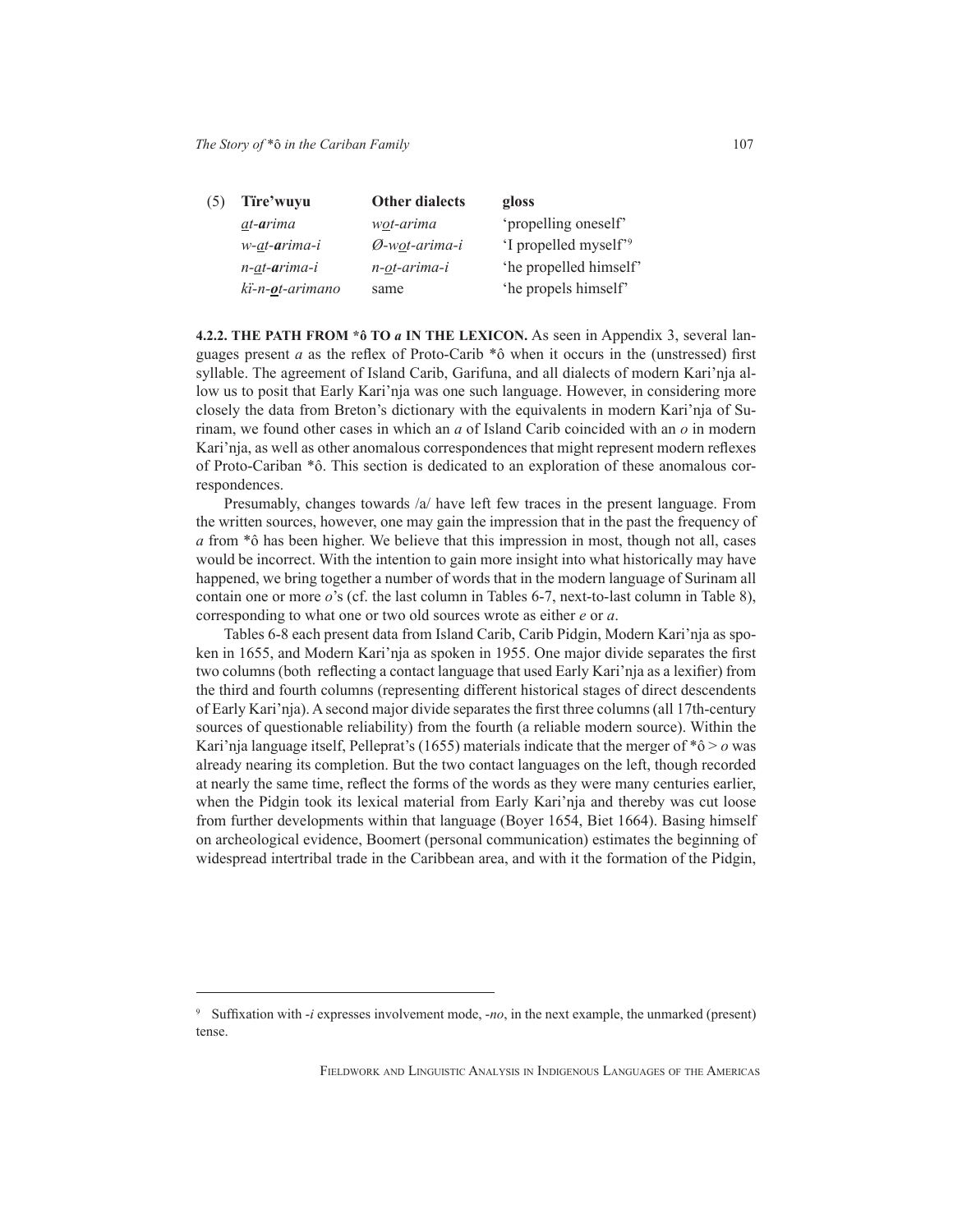at a period between 500 and 800 AD.<sup>10</sup> The divide between the Pidgin and its lexifier language became still steeper when the latter was incorporated into the Arawakan Island Carib language, perhaps two to three centuries before the arrival of Colombus.

In the three columns that are based on the old written sources the original spellings have been retained. Only Breton made an attempt to distinguish the unrounded back vowel /ë/ from /e/ (as discussed in section 4.1) by rendering it either as a digraph *eu* (items 9 and 11) or as *ê* (items 1, 2, and 10). Where these unique graphemes are lacking, we still identify *e* or *é* as /ë/ when it follows *oü* (item 5) or when it takes part in the historical developments towards *a* and *o* (the remaining underlined *e* or *é* in 3, 4, 6, cf. also Appendices 2 and 3). Additionally, we see a few cases in which Breton appears to represent /ë/ via digraphs that would have yielded a centralized nasal vowel in French: *an* (6) and *um* (7). However, even after resolving these orthographic convolutions, we remain with a residue of cases (8-13), in which Breton transcribed *a* for what the comparative record (and the outcome in Modern Kari'nja) tells us should have been the phoneme /ë/.

Looking now at the two middle columns, we can see that Boyer and Biet's Pidgin data show, if anything, more cases of *a* than Breton's Island Carib, whereas Pelleprat's contemporary Kari'nja words show the same *o* as Hoff's modern data.

<sup>&</sup>lt;sup>10</sup> Boomert relates the beginning of intertribal trading to the Koriabo pottery complex that appears in the Guianas at an estimated date between 500 and 800 AD. "Koriabo pottery is found all along the coast of the Guiana's, and it is also richly represented in the interior. Shards of traded pottery have been found even in the lower reaches of Orinoco R. In Brazilian Guiana and on Oyapock R. a different but closely related pottery complex is found. Therefore we may safely surmise that this whole area was in constant interaction, in any case along the coast. This also applies to the relations between the coastal area of the Guiana's and the Windward Islands. As a contact language presupposes relations between Indians of various linguistic backgrounds, I believe that a contact language based on Carib should date from the late pre-historic period, say from between 500-800 AD" (p.c.; see also Boomert 1995).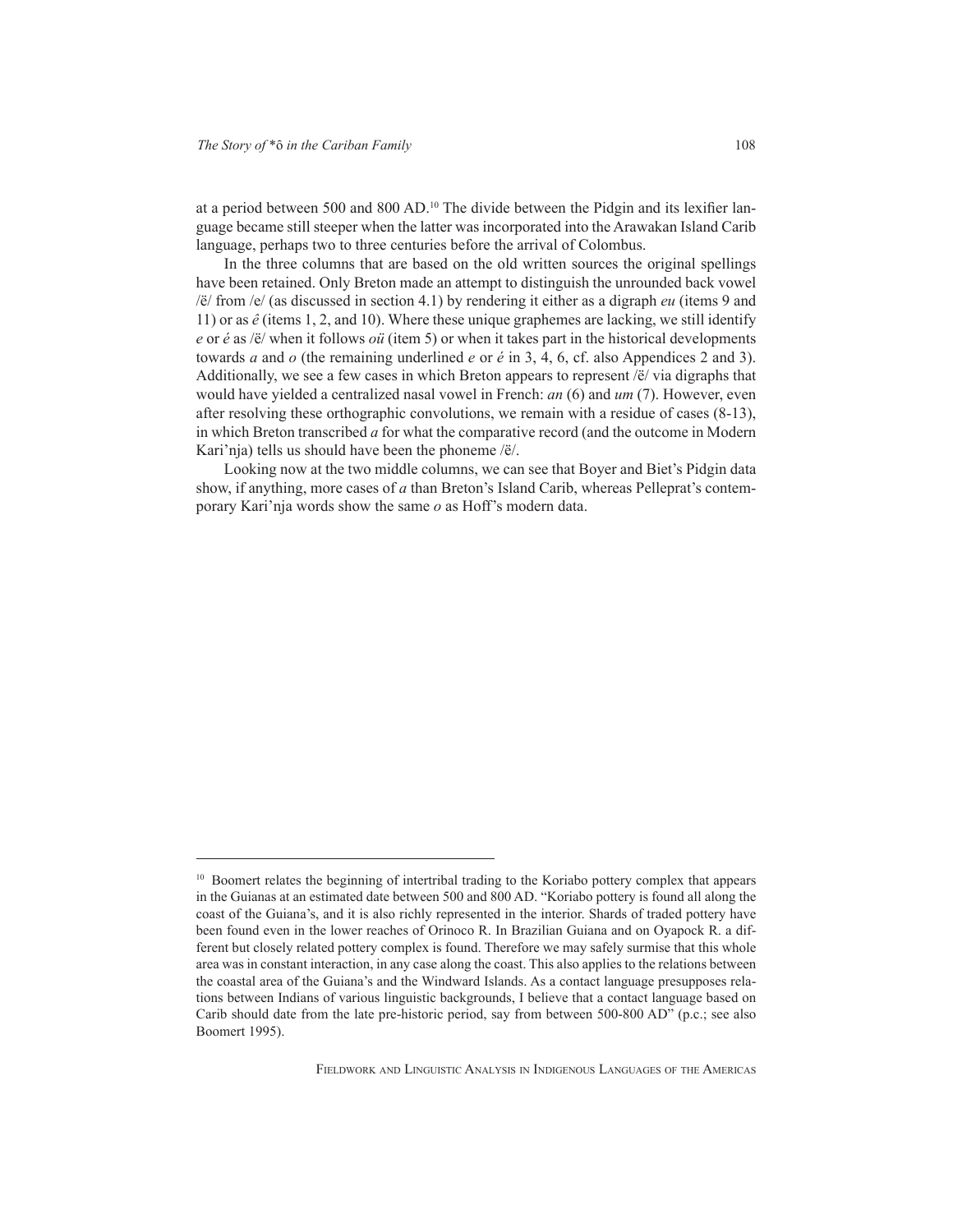|                |                 | Island Carib,<br>1655 | Pidgin lists,<br>1654-1664        | Modern<br>Kari'nja,<br>1655 | Modern<br>Kari'nja,<br>1955 |  |  |  |
|----------------|-----------------|-----------------------|-----------------------------------|-----------------------------|-----------------------------|--|--|--|
| $\mathbf{1}$   | 'pig (peccary)' | boinkê                | poingé, poinga,<br>poingo         | poinco                      | poingo                      |  |  |  |
| $\overline{2}$ | 'fart'          | i-bikê-li             | piqua                             |                             | pik <u>o</u>                |  |  |  |
| 3              | 'flea'          | chicke                | (Dutch sika)                      | chico                       | siko                        |  |  |  |
| $\overline{4}$ | 'stone'         | tebou                 |                                   | tóbou                       | topu                        |  |  |  |
| 5              | 'woman'         | oüélle                | oüali                             | oüori                       | worïi                       |  |  |  |
| 6              | 'you'           | amánle                | am <u>oré</u>                     | am <u>óro</u>               | amoro                       |  |  |  |
| 7              | 'moon'          | nónum                 | nouna                             | noûno                       | nuno                        |  |  |  |
|                |                 |                       |                                   |                             |                             |  |  |  |
| 8              | 'who'           | anaki                 | anakè, anac,<br>$n\underline{e}c$ | nóke, anóke                 | $n$ oki                     |  |  |  |
| 9              | 'come!'         | akeu                  | ac-né                             | occó-né                     | ohko ne                     |  |  |  |
| 10             | 'how many'      | átêli                 |                                   | óttoro                      | $o$ <i>htoro</i>            |  |  |  |
| 11             | 'cut'           | ch-ackeuta-é          |                                   |                             | s-akoto-ya                  |  |  |  |
| 12             | 'you came'      | mábouica              |                                   |                             | mopii ko                    |  |  |  |
| 13             | 'sleep'         | <i>aónikay</i>        | n <u>a</u> negué                  |                             | no'nïkïi                    |  |  |  |
|                |                 |                       |                                   |                             |                             |  |  |  |
| 14             | 'star'          | chiric                | serica, sirica                    | sirícco                     | siriko                      |  |  |  |
| 15             | 'he'            |                       | in a li                           |                             | in <u>o</u> ro              |  |  |  |
| 16             | 'snake'         |                       | acoïou                            |                             | $Q$ koyu                    |  |  |  |
| 17             | 'toad'          |                       | balalou                           |                             | piroru                      |  |  |  |

Table 6. Clear reflexes of \*ô in early and modern stages of Kari'nja

Table 7 offers another nine potential modern reflexes of \*ô—wherever a Kari'nja /o/ corresponds to an *e*, *a*, etc. in Island Carib we add them to this table, even though there is no evidence for the status of the vowel in the larger comparative Cariban picture. Again, we find Island Carib *e* (1-3), and *a* (4-6) corresponding to Kari'nja *o*, and once again, the Pidgin list shows nearly all *a* for these correspondences; here, Pelleprat's (1655) Modern Kari'nja data are missing most cognates, with only one case of  $\varrho$  (3) to match those in Table 6 and an anomalous case of  $\mathfrak{e}(1)$ .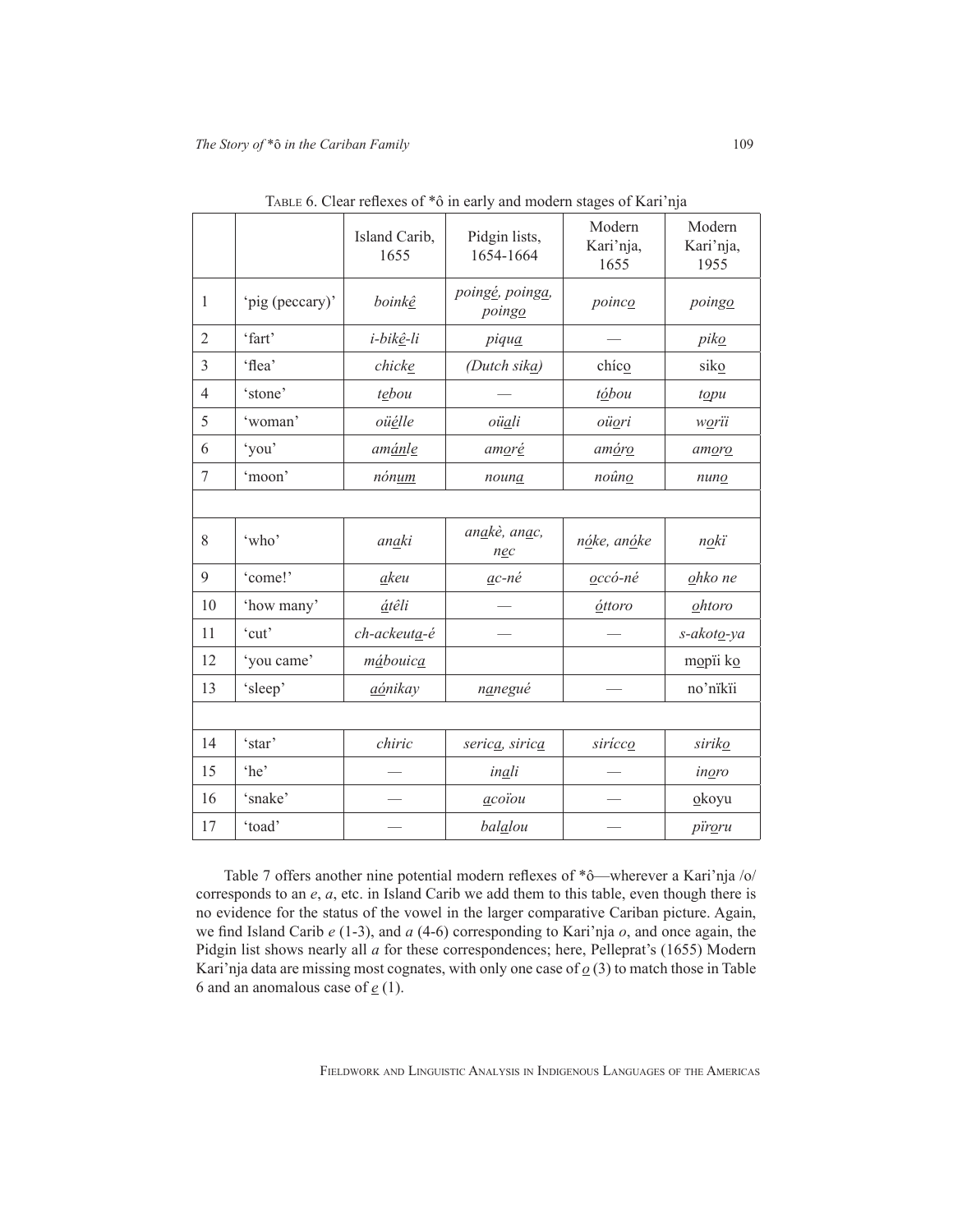|                |                         | Island Carib,<br>1655 | Pidgin lists, 1654-<br>1664 | Modern<br>Kari'nja,<br>1655 | Modern<br>Kari'nja,<br>1955                   |  |  |  |
|----------------|-------------------------|-----------------------|-----------------------------|-----------------------------|-----------------------------------------------|--|--|--|
| 1              | 'angry'                 | tere-coù              | tari-qué, teri-qué          | t <u>é</u> le-ké            | toreh-ke                                      |  |  |  |
| $\overline{2}$ | 'family'                | eme-ri                | ï-amo-ri                    |                             | omorï                                         |  |  |  |
| 3              | 'wind'                  | <i>bebéite</i>        | epepeita                    | bebeit <u>o</u>             | <i>pepeito</i>                                |  |  |  |
|                |                         |                       |                             |                             |                                               |  |  |  |
| $\overline{4}$ | 'shiver'                | ticámain              | tigaminé                    |                             | tik <u>o:</u> mïine                           |  |  |  |
| 5              | modal<br>particle       | $\frac{d}{da}$        |                             |                             | oro                                           |  |  |  |
| 6              | 'water-<br>spirit'      | acáyouman             |                             |                             | oko:yumo                                      |  |  |  |
|                |                         |                       |                             |                             |                                               |  |  |  |
| 7              | 'day after<br>tomorrow' |                       | (a)manicoropo               |                             | moningo-<br>ropo                              |  |  |  |
| 8              | 'thievish'              |                       | m <u>a</u> namé             |                             | moname                                        |  |  |  |
| 9              | 'long'                  | mouchi-pe             | manci-pe,<br>mosim-bè       |                             | m <u>an</u> si-pe<br>$m\underline{o}$ :si:-pe |  |  |  |

Table 7. Possible reflexes of \*ô in early and modern stages of Kari'nja

Finally, we have three anomalous cases, presented in Table 8. Two clear reflexes of Proto-Cariban \*o present unrounded reflexes in Island Carib: 'beer' presents the sequence *oue* /uë/, which is confirmed to be the unrounded back vowel by its Garifuna cognate *uïgu*, and which also presents a correspondence of *a* in the Pidgin; 'cashew' presents the expected reflex *ou* /u/, but alongside it also the unexpected *á*. 'Bullet' presents a still more interesting story, in which the final vowel of the Spanish loanword *pelota* is borrowed into both the Pidgin and Modern Kari'nja, as *e* (presumably /ë/) in the Pidgin, but as *o* in Modern Kari'nja.

|          | Island<br>Carib,<br>1655 | Pidgin<br>lists, 1654-<br>1664 | Modern<br>Kari'nja,<br>1655 | Modern<br>Kari'nja,<br>1955 | PC                  |  |  |  |
|----------|--------------------------|--------------------------------|-----------------------------|-----------------------------|---------------------|--|--|--|
| 'beer'   | oüecou                   | oüacou                         | oúocou                      | woku                        | *woku               |  |  |  |
| 'cashew' | oúloüi, áloi             |                                |                             | oroi                        | *oroi               |  |  |  |
| 'bullet' |                          | piroté                         | piróto                      | piroto                      | pelot <u>a</u> (Sp) |  |  |  |

Table 8. Parallel correspondences that are not reflexes of \*ô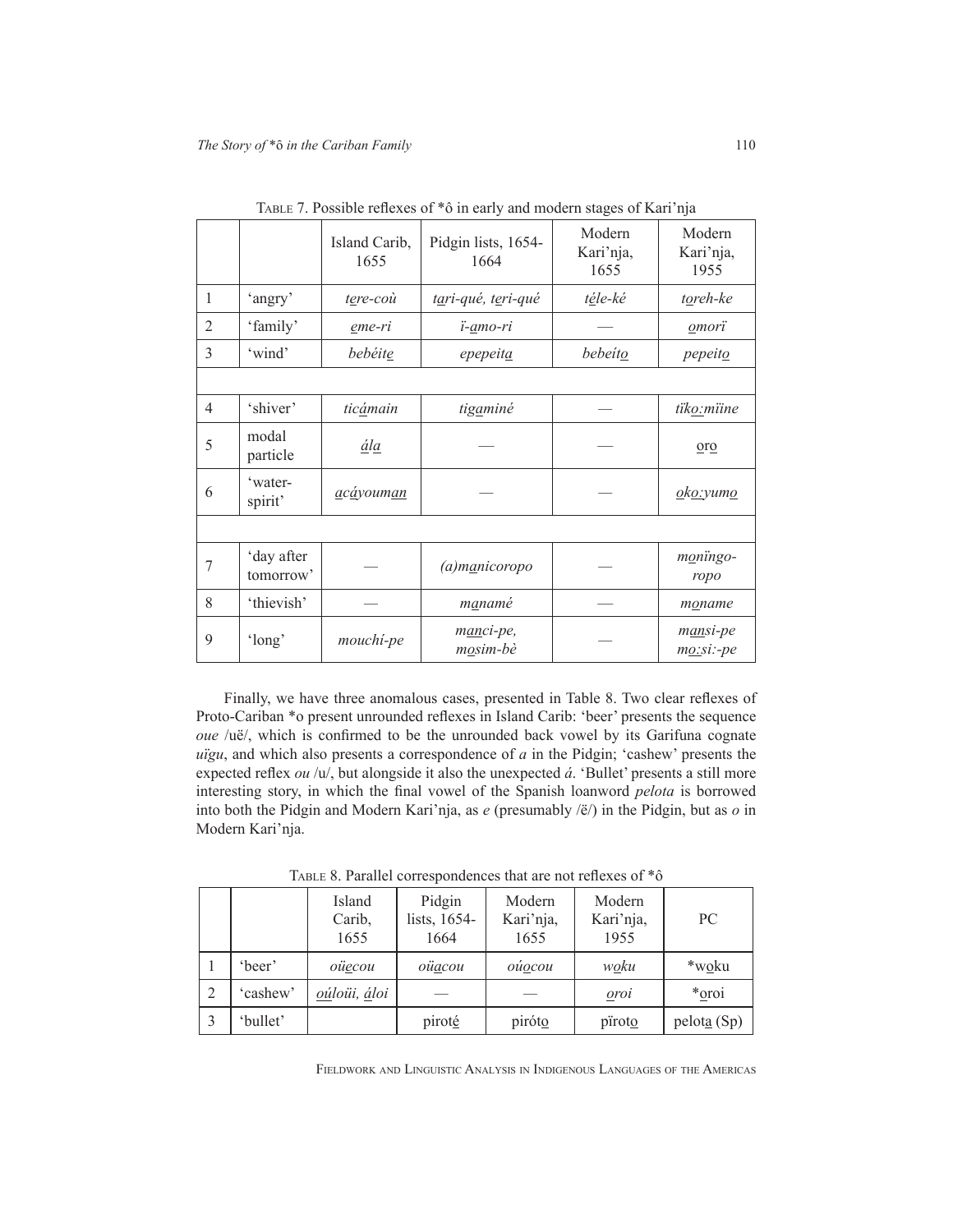How do we account for the patterns that involve *a* in Island Carib and in the Pidgin? First, are we forced to accept another wave of unconditioned sound change, in which  $\frac{\partial}{\partial \zeta}$ /a/? Second, especially given the case of Spanish /a/ being borrowed into Modern Kari'nja as  $\langle o \rangle$ , is it possible that  $\langle a \rangle$  might have served as a stepping-stone in the change from  $\langle \tilde{e} \rangle$ to /o/?

Turning to the first question, we must consider whether we accept Breton's, Boyer's, and Biet's transcriptions as accurate. For Boyer and Biet, it seems clear that they did not hear the vowel /ë/, possibly because the distinction did not survive so late into the Pidgin, but more likely because they (like the Jesuits working on Tamanaku and Kumaná) simply mistranscribed /ë/ as *a* or *e*. In support of the mistranscription position, note that the final vowel of *pelota* would almost surely have been borrowed into the Pidgin as either /a/ or /ë/ (the two available back unrounded non-high vowels); the *é* that is recorded could not represent a front vowel, and so must represent /ë/. Since Breton did have graphemes dedicated to /ë/, obviously he could hear the distinction at least sometimes; yet his use of *an, um,* and (unmarked) *e* suggests that he sometimes confused the distinction, and it is not unreasonable to assert that some cases of *a* might be similarly confused renditions of /ë/. On the other hand, Breton lived for many years among the Island Carib and spoke their language. What is more, in the two cases where Taylor provides a modern Garifuna form, the *a* in Breton is confirmed: item 6 from Table 7, *acáyouman* 'water-spirit', is confirmed by modern Garifuna *agaiumau* 'water spirit', and item 12 from Table 6, *mábouica* 'you came', is confirmed by Garifuna *mábuiga* 'so you have come'. We are forced to conclude that at least some portion—and perhaps all—of these anomalous *a*'s in Breton are the outcome of an unconditioned sound change,  $\langle \ddot{e} \rangle > \frac{a}{a}$ .

However, even accepting the existence of  $\langle \ddot{e} \rangle > \langle a \rangle$ , we still find it difficult to believe that an  $a/\|a\|$  in Island Carib or Pidgin could represent a transitional stage between  $\langle \ddot{e}/\|$  and /o/. In terms of articulation, even if we assume that lowering of /ë/ produced a temporary second low vowel phoneme, back / $\alpha$ / (distinct from front / $\alpha$ ), which could then change to /o/, this is quite a labor-intensive way to get from point a to point b, when simply adding lip rounding to /ë/ could do the job (cf. section 5). We prefer to assume that Frenchmen dealing with the Pidgin speakers identified the /ë/ of their Amerindian counterparts with the low back unrounded phoneme /ɑ/ of French (their own language), and accordingly used the grapheme a for both  $/a$  and  $/e/11$  If the Amerindians also shared the assumed equivalence ( $\degree$  e of the Amerindians =  $\alpha$  of the Europeans'), then we have an explanation for what happened to borrowed Spanish 'bullet': it must have independently started both its Pidgin and its Kari'nja careers as perotë (written piroté by Biet); in Kari'nja, it must have been among the last of the Kari'nja lexicon to contain a /ë/, which soon followed the rest of the phonemic category (the reflexes of  $*$ <sup> $\delta$ </sup>) in becoming /o/. Mosonyi has a few more entries with /a/ where Suriname Kari'nja has /o/: akoðu 'snake' (see acoïou, okoyu in row 16 of Table 6); amɨða 'beauty', for Suriname Kari'nja omïya. Presumably, the variants are the outcomes of independent shifts, which happened after the geographical separation of the Venezuelan and Surinamese dialects.

<sup>&</sup>lt;sup>11</sup> Dutch and Spanish speakers may have done the same.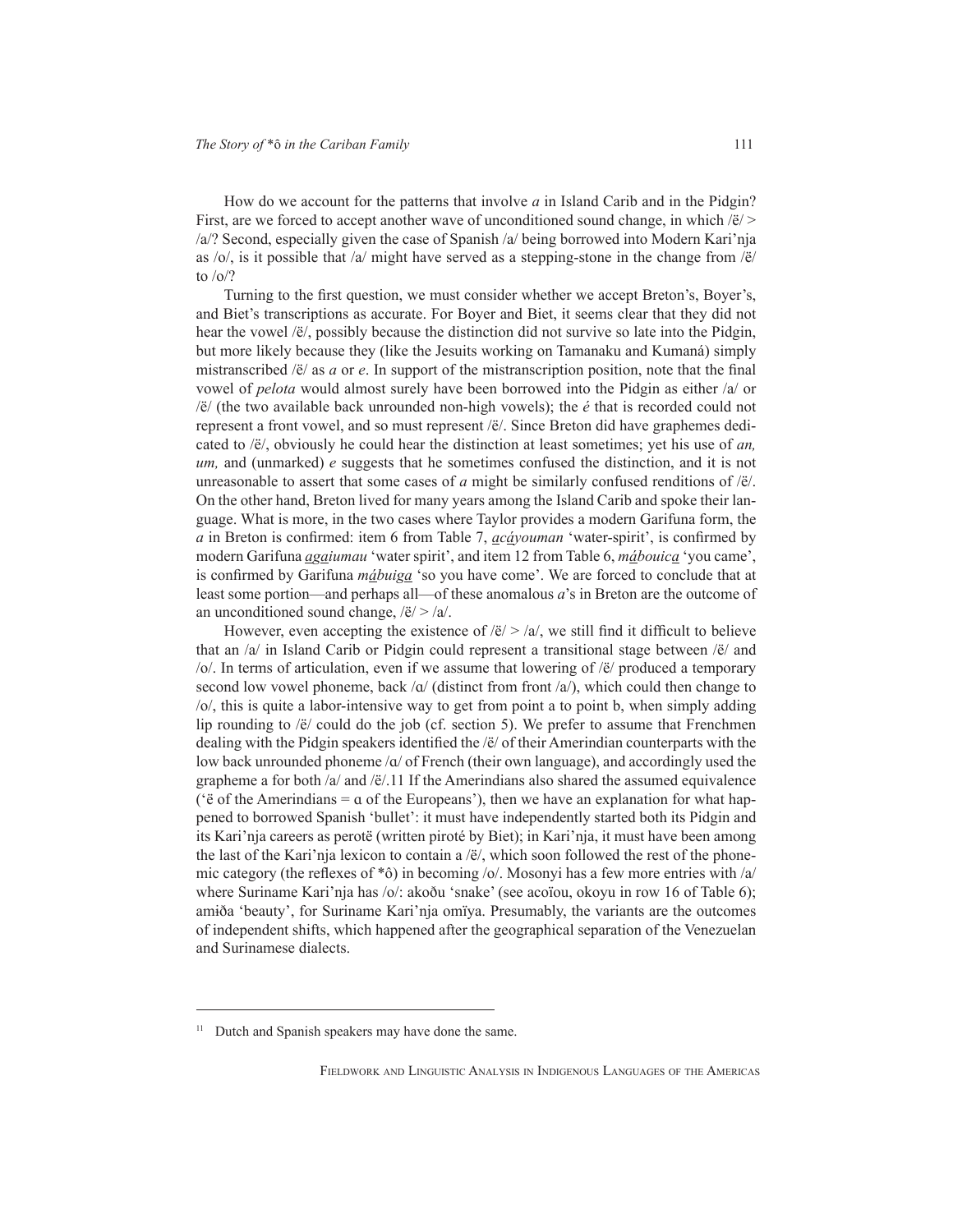The cognates in Tables 6 and 7 also appear to give evidence for different stages of the wave in which  $*\tilde{e} > o$ . Already in the very early period when the Pidgin was collecting vocabulary from Kari'nja, the wave must have started. For example, in the Pidgin most reflexes of \*ô are *e* or *a*, but some *o* can also be seen: the second vowel of 'you' (row 6 of Table 6) and one variant of the final vowel of 'pig' (row 1 of Table 5); in Island Carib, the first root vowel of 'sleep' (row 13 in Table 6). In 'long' (row 9 of Table 7), *a* and *o* appear to have alternated through the centuries. *Mansipe* was noted down by Ahlbrinck (1931:271); the same form is also found for modern Venezuelan Kari'nja, see Mosonyi (1978:30).

We conclude with a final anomaly from Island Carib: the Proto-Cariban item \*arô 'take, carry' appears in Island Carib with two variants, the expected *alee* (presumably  $= al\ddot{e}$ ) and the surprising *eulê* (=  $\ddot{e}l\ddot{e}$ ). This latter form remains a puzzle.

**5. TOWARDS DETERMINING THE THE PHONETIC VALUE OF PROTO-CARIBAN \*ô.**  At this point, it should be obvious that Proto-Cariban \*ô was an unrounded mid vowel the only question is whether it was back  $\ell \neq 0$  or central  $\ell$ . In the first place, neither candidate can be excluded on general grounds. The mid unrounded back vowel is rare in the languages of the world and also peripheral typologically, but it is still found to exist in Scottish Gaelic and in Vietnamese (Ladefoged 2005:178-179; Ladefoged & Maddieson 1996:293). The central vowel is quite common, and while in some languages it is restricted to prosodically weak syllables, there are others where it functions on a par with the other vowels, for instance in Okanagan and in UK English (Jones 1960:88-91). In this section, we make the case for each of these alternants, beginning with /ə/.

In favor of  $\alpha$ , we put first the number of modern descriptions that have identified the modern reflex of \*ô as a schwa. Although the practical orthographies generally utilize symbols like *ë* and *ö*, the articulatory descriptions that accompany them generally describe the vowel as central. Similarly, most descriptions of modern reflexes of the corresponding high vowel, \*i, describe it as central rather than back. Meira's acoustic analysis of the F1 and F2 of Tiriyó /ə/ and /i/ confirm that they are both more central relative to the pair of back vowels, /u/ and /o/. To the extent that future acoustic studies confirm a parallel result in other languages with the seven-vowel system, the principle of parsimony would guide us towards reconstructing two central vowels. However, two-dimensional plots of formant frequencies alone are insufficient to determine the nature of vowel systems that combine the dimensions front/back and spread/round (Ladefoged 1971:74).<sup>12</sup> Once again, the comparative enterprise is dependent upon increasingly sophisticated fieldwork, including the instrumental study of articulation. Given that the community of fieldworkers in the Cariban language family continues to produce increasingly sophisticated and reliable phonetic studies, there is some hope that we can return to this question a few years down the road.

<sup>&</sup>lt;sup>12</sup> In essence, F2 is lowered not only by greater backness in tongue position, but also by lip rounding. This introduces a confounding variable to explanations for relative F2 values, such that in a contrast between rounded and unrounded vowels, even if the tongue position is held constant, the F2 of the unrounded vowel will be higher, making it plot acoustically as more central. Thus, acoustic measures do not allow us to identify what portion of the change in F2 is due to rounding and what portion to tongue advancement.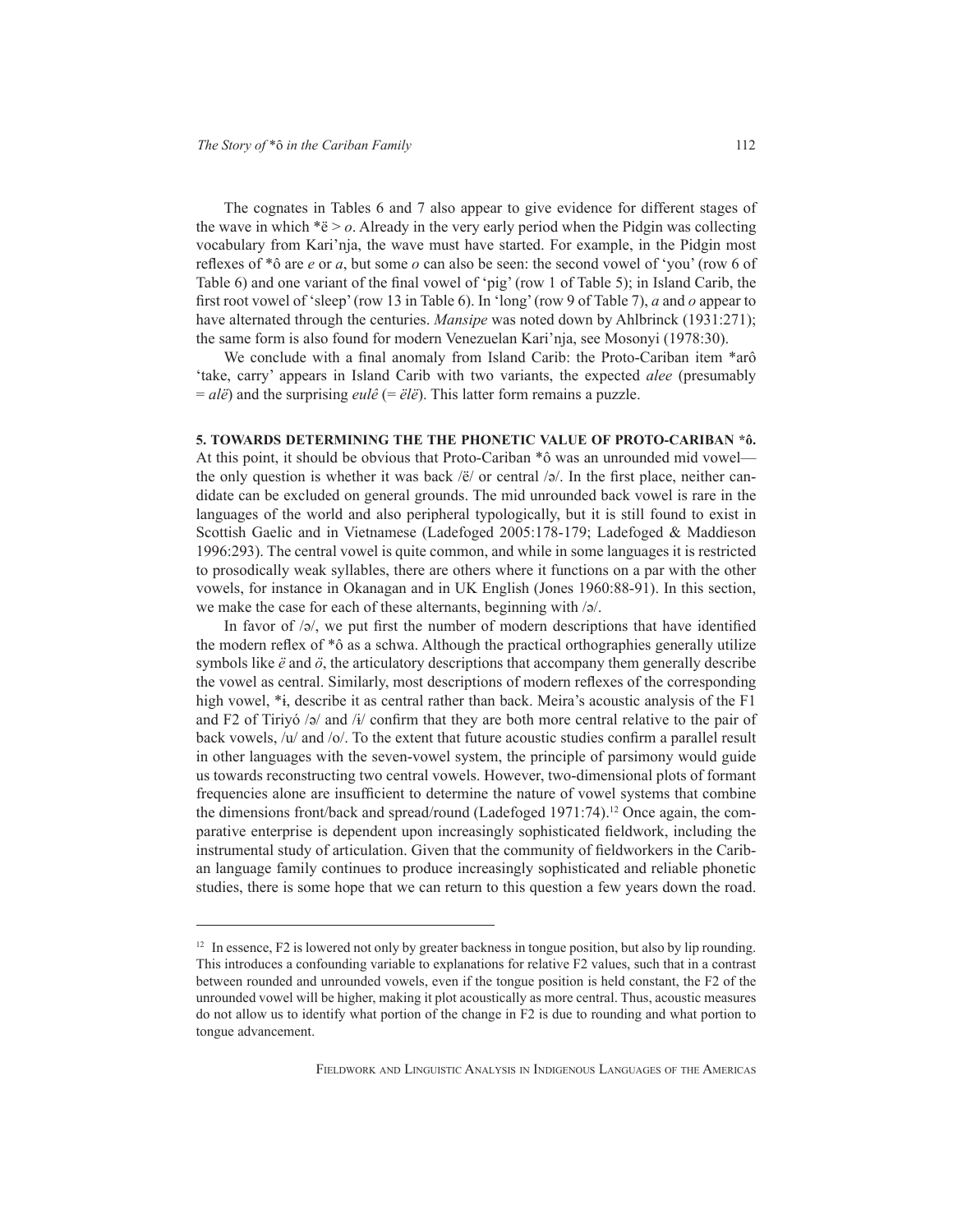But even if we were to have incontrovertible phonetic data for all languages, the degree of precision of the descriptions of the modern languages (Kari'nja, Garifuna, Tiríyo) is only marginally relevant to the phonetic value of the proto-vowel. Original values may survive, but they may undergo change as well.

In favor of /ë/, there are a number of modern descriptions that place the modern reflex of \*ɨ as an unrounded high **back** vowel, including for Kari'nja (Hoff 1968), Hixkaryana (Derbyshire 1985), and Garifuna (where the unrounded back vowel alternates between high and mid). If the unrounded high vowel were to reconstruct as back rather than central, then by analogy this would make more likely the reconstruction of the unrounded mid vowel as back. But rather than rely solely on numbers, in favor of this position we can add an argument that follows from the phonetic properties that would create a disposition for the mergers with four other vowel phonemes, resulting in its ultimate disappearance. Starting from the unrounded mid back vowel /ë/, all four mergers could come about by the change of just one phonetic feature: lowering produced  $\lambda/\lambda$ , raising produced  $\lambda/\lambda$  or /ï/, fronting produced /e/, and rounding produced /o/. To realize the merger with /a/ both vowels presumably are equally suited: lowering will do. For the merger with /ɨ, ï/, both vowels are equally well-suited (assuming parallism between the high and mid unrounded vowels): the central /ə/ would raise to the central /ɨ/ or the back /ë/ would raise to the back /ï/. For the merger with /e/, both vowels need to move in the same direction: forward. Our impression is, however, that fronting of back vowels is a more natural change than fronting of central vowels. For the merger with /o/, the back vowel only has to lose its atypical unroundedness. The central vowel, on the other hand, has both to acquire rounding and to move backwards: a complicated change, and therefore less likely to end up in a disappearance by merger (Labov 1994:327-329). This fact puts \*ə at a disadvantage, except in those languages where the merger with  $\frac{\delta}{\delta}$  did not happen and instead  $\frac{\delta}{\delta}$  is found. For these languages the other candidate, \*ë, needs an extra change from back to central. This change, however, is less complicated than the combined change (backing, rounding) needed to move from *ə* towards /o/.

The simplicity of the four changes, each involving only a single feature, should increase the likelihood that the changes would result in mergers, as did happen—rather than in the emergence of new vowels, as otherwise might have happened. For in another respect the conditions for the preservation of the phonological distinction were favorable: there was ample room in phonetic space for distinctions like /e/ versus /ɛ/, /o/ versus /ɔ/, /a/ versus /ɑ/ (cf. Labov 1994:327-329). So we conclude that \*ô certainly was an unrounded mid vowel, more likely back than central.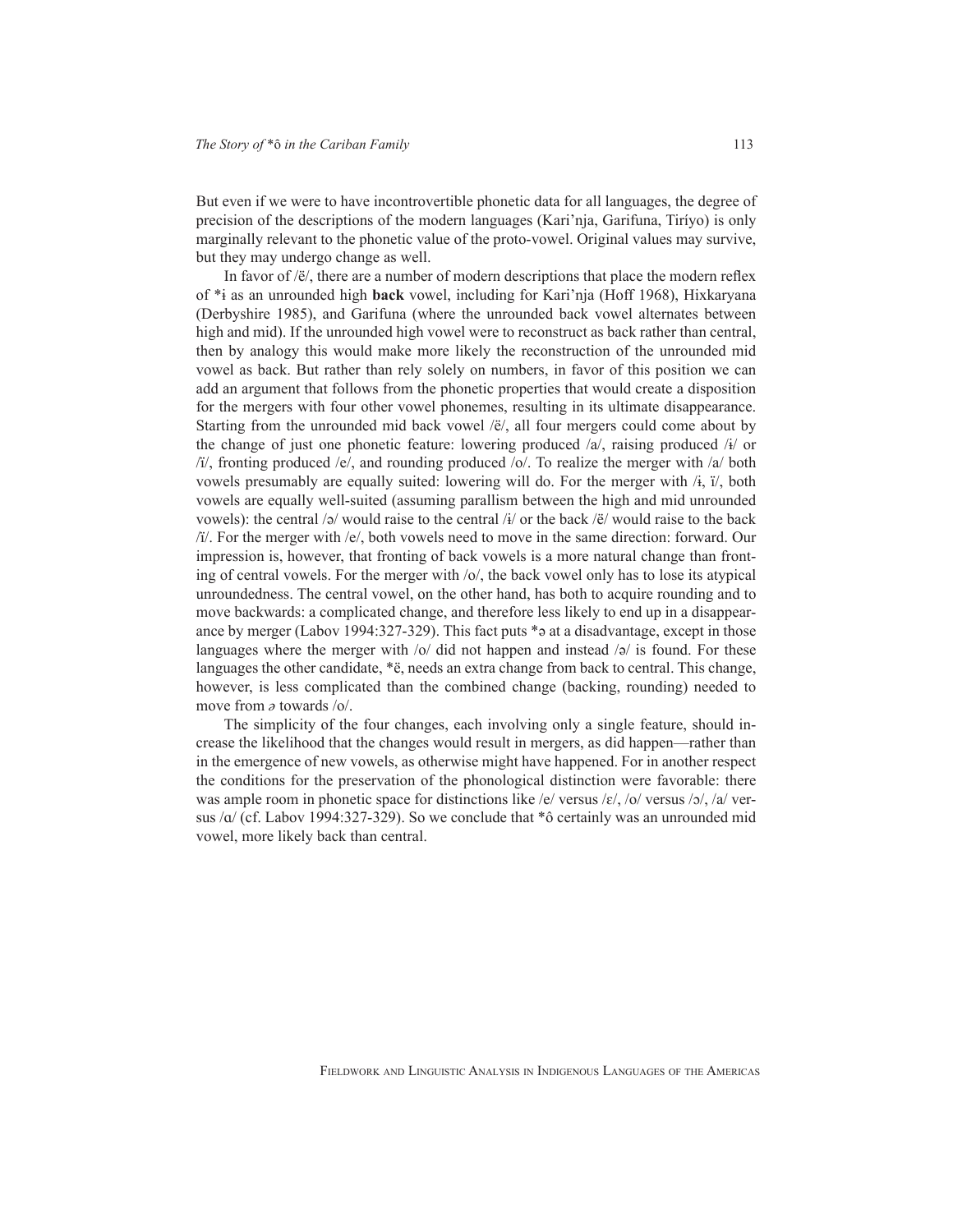|                                                       | $\cosh$<br>$\ast$ jð) | ь                | O             |               | O                                        | O                                        |               |          |                          |                          |                      | $\mathbb O$ | $\circ$  | $\circ$    | $\circ$   |               |                           |                    |               |               |               |            |           |         |          |          | $\circ$  |                    |
|-------------------------------------------------------|-----------------------|------------------|---------------|---------------|------------------------------------------|------------------------------------------|---------------|----------|--------------------------|--------------------------|----------------------|-------------|----------|------------|-----------|---------------|---------------------------|--------------------|---------------|---------------|---------------|------------|-----------|---------|----------|----------|----------|--------------------|
|                                                       | bone<br>$*$ jô        | 6                | $\circ$       | $\circ$       | Φ                                        | Φ                                        |               | $\circ$  | a<br>ς,                  | a<br>c,                  |                      | $\circ$     | $\circ$  | $\circ$    | $\circ$   | $\circ$       | Φ                         | G                  | o             |               |               | Φ          | ◎         | Ø       | Ø        | Ø        |          |                    |
|                                                       | tooth<br>$(*)$ ô      | 6                | $\circ$       | $\circ$       | Φ                                        | Φ                                        | $\bullet$     | $\circ$  | é                        | O                        |                      | $\circ$     | $\circ$  | $\circ$    | $\circ$   | $\circ$       | $\circ$                   | e/ə                | $\, \circ \,$ |               | $\, \circ \,$ | $\circ$    | $\circ$   | $\circ$ | $\circ$  |          | $\circ$  | $\circ$            |
|                                                       | honey<br>beel         | ರ್               | $\, \circ \,$ |               |                                          | $\sigma$                                 |               | $\circ$  |                          |                          |                      | $\circ$     | $\equiv$ | $\circ$    | $\circ$   | $\circ$       | $\circ$                   | $\sigma$           | $\, \circ \,$ |               | $\, \circ \,$ |            | $\sigma$  | Ø       | Ø        | $\circ$  | $\circ$  |                    |
|                                                       | woman                 | ຫ                | $\, \sigma$   | $\, \circ \,$ | $\, \circ \,$                            | $\mathrel{\mathsf{\scriptstyle{\circ}}}$ | $\circ$       | $\circ$  | é                        | $\sim$                   | $\ddot{\phantom{a}}$ |             |          | $\circ$    | $\circ$   |               | ß                         | $\sigma$           |               |               | Ø             |            |           |         |          | ◎        | $\circ$  | $\circ$            |
|                                                       | stone                 | 6                | $\circ$       | $\, \sigma$   | $\sigma$                                 | $\sigma$                                 |               | $\circ$  | é                        | $\overline{a}$           | $\overline{a}$       | $\circ$     | $\circ$  | $\circ$    | $\circ$   | $\circ$       | $\circ$                   | $\, \circ \,$      | 이             | $\circ$       | $\, \sigma$   |            | $\sigma$  |         |          | $\circ$  |          | $\circ$            |
|                                                       |                       | ဗ်               | $\, \sigma$   |               | $\, \circ \,$                            | $\mathbf \sigma$                         | $\sigma$      | $\circ$  |                          |                          |                      | $\circ$     | $\circ$  | $\circ$    | $\circ$   | $\circ$       | e/O/1                     | $\sigma$           | $\bullet$     |               | $\, \circ \,$ |            | $\sigma$  | $\circ$ | $\circ$  | $\circ$  |          |                    |
|                                                       | snake                 | 6                | $\sigma$      |               | $\sigma$                                 | $\sigma$                                 | $\sigma$      | $\circ$  |                          |                          |                      | $\circ$     | $\circ$  | $\circ$    | $\circ$   | a             | $e$ /o/a                  | $\sigma$           | a             |               | $\, \circ \,$ |            | $\sigma$  | $\circ$ | $\circ$  | $\circ$  |          |                    |
|                                                       | star                  | ь                | $\, \sigma$   | $\, \circ \,$ | $\, \sigma$                              | $\sigma$                                 |               | $\circ$  | Ø                        | Ø                        | $\overline{a}$       | La          | $\circ$  | $\circ$    | $\circ$   | e/a           | $\circ$                   | $\sigma$           | $\, \circ \,$ |               |               |            | $\sigma$  |         | Ø        |          | $\equiv$ |                    |
|                                                       | seize                 | <sub>ဝ</sub> ်   | $\, \circ \,$ |               | $\sigma$                                 | $\, \sigma$                              | $\sigma$      | $\circ$  | $\circ$                  | $\circ$                  |                      | $\circ$     | Ø        | $\circ$    | $\circ$   | $\circ$       |                           | $\sigma$           | $\, \sigma$   |               | Øή            |            | $\sigma$  | $\circ$ |          | Φ        | $\equiv$ | $\circ$            |
|                                                       |                       | ь                | $\sigma$      |               |                                          | $\sigma$                                 |               | $\circ$  |                          |                          |                      | $\circ$     | $\circ$  | $\circ$    | $\circ$   | Ø             | $\mathbf{e} / \mathbf{o}$ | Ø                  |               |               | $\, \circ \,$ | $\circ$    | $\sigma$  |         | $\circ$  |          |          |                    |
|                                                       | toad                  | 6                | $\sigma$      |               |                                          | $\mathbbmss{D}$                          |               | $\circ$  |                          |                          |                      | $\circ$     | $\circ$  | $\circ$    | $\circ$   | eu            | $eu$ o                    | $\sigma$           |               |               | $\, \circ \,$ |            | $\sigma$  |         | $\equiv$ |          |          |                    |
|                                                       | kill                  | 6                | $\, \circ \,$ | $\sigma$      | $\sigma$                                 | $\mathbbmss{D}$                          | $\sigma$      | $\circ$  | é                        | $\ddot{}$                |                      | $\circ$     | $\circ$  | $\circ$    | $\circ$   | e/a           | e/a                       | $\sigma$           | $\, \circ \,$ |               | $\sigma$      |            | $\sigma$  | $\circ$ | $\circ$  | $\circ$  | $\circ$  | $\Rightarrow$      |
|                                                       | moon                  | $\sigma_{\rm m}$ | $\, \circ \,$ |               | $\sigma$                                 | $\sigma$                                 | $\, \sigma$   | $\circ$  | E                        | $\overline{a}$           |                      | $\circ$     |          | $\circ$    |           | ß             |                           | $\sigma$           | $\, \sigma$   |               |               |            | G         |         | $\circ$  | O        |          | $\circ$            |
|                                                       | leave                 | లె               | $\, \circ \,$ | $\sigma$      | $\sigma$                                 | $\sigma$                                 |               | $\circ$  | óú                       | $\Rightarrow$            |                      | $\circ$     | $\circ$  | $\circ$    | $\circ$   |               |                           |                    |               |               | $\Rightarrow$ |            | $\sigma$  | $\circ$ | $\circ$  |          | $\circ$  |                    |
| APPENDIX 1. Some correspondences for Proto-Cariban *6 | <b>IMPER</b>          | 6                | $\sigma$      | $\sigma$      | $\sigma$                                 | $\sigma$                                 | $\sigma$      | $\circ$  | Ğ.                       | $\ddot{}$                |                      | $\circ$     | $\circ$  | $\circ$    | $\circ$   | $\circ$       |                           | $\sigma$           | $\, \circ \,$ | $\sigma$      | $\sigma$      |            | o         |         | $\circ$  | O        | $\circ$  |                    |
|                                                       | high                  | ర్               | $\sigma$      |               | $\mathrel{\mathsf{\scriptstyle{\circ}}}$ | $\mathrel{\mathsf{\scriptstyle{\circ}}}$ | $\, \circ \,$ | $\circ$  |                          |                          |                      | $\circ$     | Ø        | $\circ$    | $\circ$   | $\circ$       | $\mathbf{e}^{\prime}$ o   | ə/e                | $\, \circ \,$ |               | Ø             | ÷          | $\ddot{}$ |         | ◎        | $\circ$  | $\circ$  | $\cdot$            |
|                                                       | 80                    | 6                | $\sigma$      | $\, \circ \,$ | $\sigma$                                 | $\sigma$                                 | $\, \circ \,$ | $\circ$  | $\circ$                  | $\ddot{\phantom{1}}$     |                      | $\circ$     | $\circ$  | $\circ$    | $\circ$   | e/a           | e/a                       | $\sigma$           | o             | o             | $\sigma$      |            | $\sigma$  | $\circ$ | $\circ$  | $\circ$  | $\circ$  |                    |
|                                                       | flea                  | ర్               | $\sigma$      | $\, \circ \,$ | $\, \sigma$                              | $\sigma$                                 |               | $\circ$  | $\circ$                  | $\overline{a}$           | $\sim$               | $\circ$     | $\circ$  | $\circ$    | $\circ$   | $\circ$       | $\circ$                   | $\, \circ \,$      | o             |               | $\sigma$      |            | $\sigma$  | a       | $\circ$  | $\circ$  |          |                    |
|                                                       | arrow <sub>2</sub>    | ь                | $\, \circ \,$ | $\, \circ \,$ | ٠U                                       | $\, \circ \,$                            | $\, \sigma$   | $\sim$   |                          |                          |                      | $\circ$     |          |            |           | O             | $\circ$                   | é                  |               |               | $\, \circ \,$ |            | $\sigma$  | $\circ$ | $\circ$  | $\circ$  | $\circ$  | $\equiv$           |
|                                                       |                       | ь                | $\sigma$      | $\, \circ \,$ | $\mathbbmss{D}$                          | $\sigma$                                 | $\, \sigma$   | $\circ$  | Ø                        | Ø                        |                      | $\circ$     | $\circ$  | $\circ$    | $\circ$   | $\frac{1}{2}$ |                           | 9/e                | Ø             | Ø             | Ø             | Ø          | $\sigma$  | Ø       | Ø        | $\circ$  | $\circ$  |                    |
|                                                       | about.ERG             | 6                | $\, \circ \,$ | $\, \circ \,$ | $\, \circ \,$                            | $\mathbbmss{D}$                          | $\, \sigma$   | $\circ$  | öÜ                       | Έ                        |                      | $\circ$     | $\circ$  | $\circ$    | $\circ$   | $\sigma$      |                           | $\sigma$           | $\, \circ \,$ | $\, \circ \,$ | $\, \circ \,$ | $\cdot$ ++ | $\sigma$  | $\circ$ | $\circ$  | Φ        | $\circ$  | $\cdot$ ++         |
|                                                       |                       |                  | Tiriyó        | Akuriyó       | Karihona                                 | Wayana                                   | Ye'kwana      | Kari'nja | Island Carib<br>(Breton) | Island Carib<br>$(Hoff)$ | Garifuna             | Apalaí      | Waiwai   | Hixkaryana | Katxuyana | Tamanaku      | Kumana                    | Yabarana<br>Mapoyo | Panare        | Pemón         | Kapong        | Makushi    | Bakairi   | Arara   | Ikpéng   | Kuhikuru | Yukpa    | Wainiri<br>Atroari |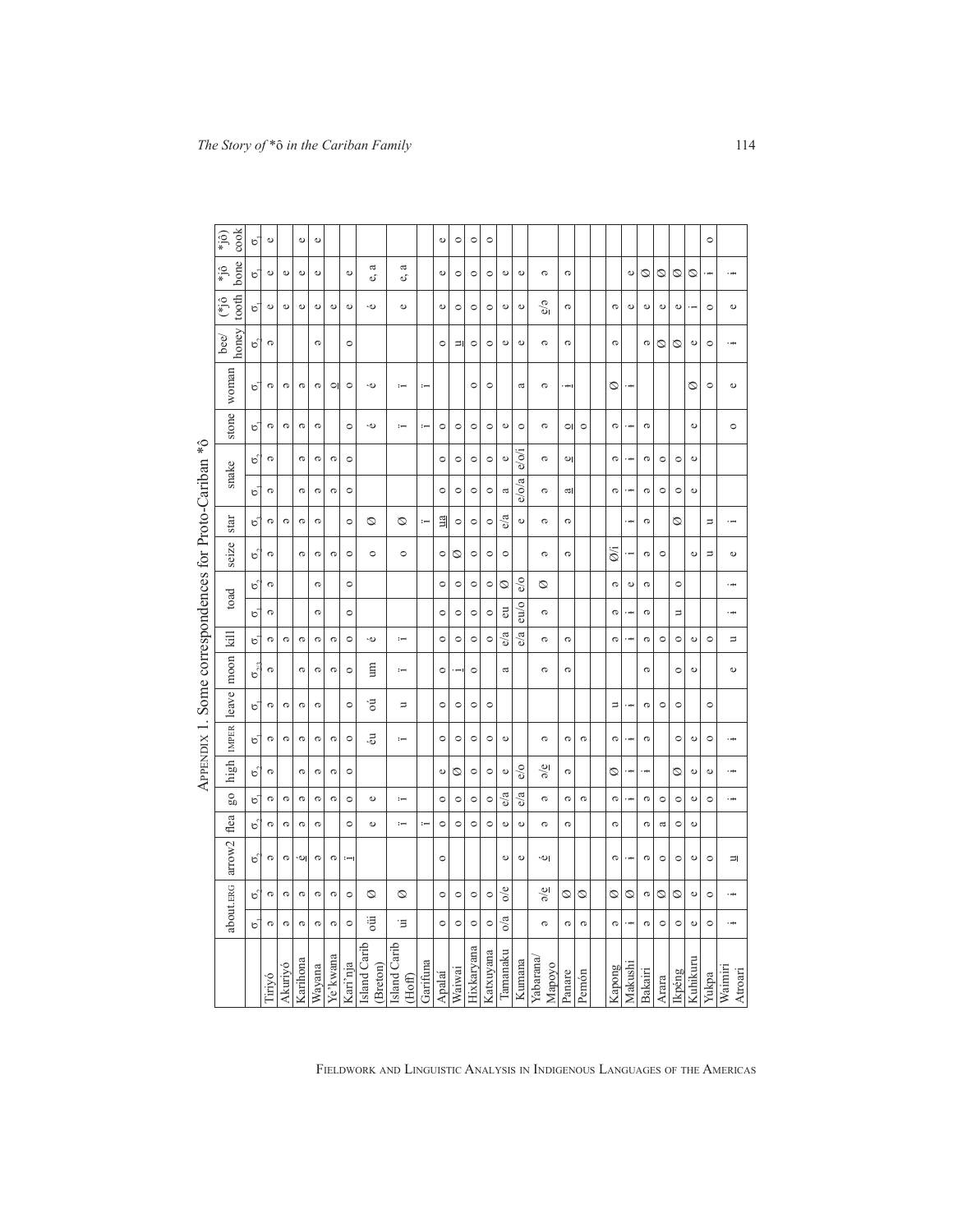|                                                | toad            | *pôrôru                          |                           | nuered                                                   |                            |                             | ereq                                    |                  | poro:ri         |                 |                      |          | pororu                  | фогогі                 | hororu                  | porori               | beuru            | pororo<br>puerer, | nād                                                              |               | (p <u>ere</u> teku) | nampelad          | piretiku                | nered          |                               | puron             |
|------------------------------------------------|-----------------|----------------------------------|---------------------------|----------------------------------------------------------|----------------------------|-----------------------------|-----------------------------------------|------------------|-----------------|-----------------|----------------------|----------|-------------------------|------------------------|-------------------------|----------------------|------------------|-------------------|------------------------------------------------------------------|---------------|---------------------|-------------------|-------------------------|----------------|-------------------------------|-------------------|
|                                                | shoot, kill     | $*[ii]w@[n@]$                    | $\mathbf{E}$ M $[t]$ *    | $[$ ti]w $\sup$                                          | e.                         | $\left[\frac{1}{2}W\right]$ | $\mathbb{E}^{M}[m]$                     | tiw <sub>2</sub> | $\overline{WQ}$ | oué             | /uï/                 |          | $\overline{\mathsf{S}}$ | [t]wo                  | $[t]$ w $\underline{0}$ | $[$ t $]$ w $\Omega$ | $\overline{WQ}$  | wa, we            | waw <sub>2</sub> , w <sub>2</sub> ,<br>$W\overset{\bullet}{\in}$ | <b>BM</b>     | $(w_{\mathcal{Q}})$ | wana, wa          | $\overline{\mathbf{v}}$ | 요.             | $\overline{8}$                | $\overline{W}$    |
|                                                | moon            | *nunuwô                          | $\epsilon$ umn $\epsilon$ | euung                                                    |                            | eunu                        | Ewnunu                                  | eunu             | nu:no           | nónum           | $/$ nun $\mathbf{i}$ |          | nuno                    | ``<br>mu:ni            | nuno                    |                      | num <u>a</u>     |                   | eu:na                                                            | ēu:ēm         |                     |                   |                         | eunu           |                               | nuno              |
|                                                | $leave$ $(\pi)$ | $*$ n <u>ô</u> [mô]              | $\frac{e}{\sqrt{\tan 1}}$ | $\mathbb{E}$                                             | ng                         | ng                          | eruēu                                   |                  | no:             | noúta           | $/$ nuta $/$         |          | nomo                    | $n_{Q}$ m              | $n_{Q}$ m               | nomo                 |                  |                   |                                                                  |               | $(n$ ema $)$        | numi              | nimi                    | ≀ <u>o</u> l   | $\overline{\text{nn}}$        | $\overline{m}$    |
|                                                | IMPER           | $* - k\hat{0}$                   | $eY_{-*}$                 | -kə                                                      | ēy-                        | $\bar{e}$ 3-                | $-k$ , $-k_2$                           | -ke              | $-10$           | -kéu            | $\sqrt{-kT}$         |          | $-1$                    | $-k$                   | $-1⁄0$                  | $-10$                | $-ke$            |                   | ēz-                                                              | ēz-           | -ke                 | $-k2 - 82$        | ķ                       | $-k_2$ , $-82$ |                               | $-k_{0}$ , $-k$   |
| Cognate sets for Proto-Cariban * $\delta^{13}$ | high            | *kaw <u>ô</u>                    | ewax*                     | kaw <u>ə</u> , ka <u>e</u>                               |                            | kawa                        | kawo                                    | kaw <u>ə</u> :   | ka:wo           |                 |                      |          | kae                     | kaw, kaji              | kawo                    | kawo                 | kawe             | kawe, kao         | ka:a, kawe                                                       | kawg          |                     |                   | kawine                  | kai            |                               | ikap              |
|                                                | $\frac{6}{8}$   | $*$ [w] $\hat{c}$ [m $\hat{c}$ ] | $\lim$                    | $t_{\underline{2}, t_{\underline{3}, t_{\underline{4}}}$ | t <u>a</u> , t <u>ə</u> mi | t <u>ə</u> , d <u>ə</u> mi  | $t_{\mathcal{D}}$ , $t_{\mathcal{D}}$ m | <u>ta, tama</u>  | wito            | $\dot{m}$ -te-m | /ij/                 |          | $\overline{a}$          | to, tomo               | $\overline{c}$          | to, tomo             | te, ta           | ta, te            | $\overline{c}$                                                   | 의             | $\overline{c}$      | 임                 | ij                      | da, ta         | $\overline{\text{d}\text{d}}$ | ero               |
| APPENDIX 2.                                    | flea            | $*$ tikô                         | exili*                    | sika                                                     | ext∬                       | tfika                       | siko, sihko                             |                  | si:ko           | chicke          | /siki/               | sigi     | fiko                    | si:ko                  | aiko                    | siko                 | tfike            | chike, chikon     | $e^{t}$                                                          | <b>exu</b> fi | (chike)             | tfige             |                         | <b>Gai</b>     | tfiga                         | trigon            |
|                                                | arrow-2         | pirôw(a)                         | nend <sub>*</sub>         | nend                                                     | nend                       | hargu                       | пена                                    |                  | piri wa         | bouléüa         | /pur <u>i</u> ua     |          | pirou                   |                        |                         |                      | preu             | pureu, preu       | réu                                                              |               | (pereu)             | nēred             | piriu                   | nend           | pirom                         | pirom             |
|                                                | about/ERG       | *pôkô                            | eyēd <sub>*</sub>         | p <u>a(ka</u> )                                          | eyēd                       | eyēd                        | pak(a)                                  | exēq             | po:ko           | botiic          | /poik/               |          | poko                    | $\overline{\text{op}}$ | hoko                    | hoko                 | poko-no<br>pake, |                   | pake, paka                                                       | pa?           | bek                 | p <u>a</u> k, bak | pi?                     | eaew           | pok                           | w <u>o</u> k, pok |
|                                                |                 | <b>P.Cariban</b>                 | P.Taranoan                | <b>Tirivó</b>                                            | Akuriyó                    | Karihona                    | Wayana                                  | Ye'kwana         | Kari'nja        | IC (Breton)     | IC (Hoff)            | Garifuna | Apalaí                  | Waiwai                 | Hixkaryana              | Katxuyana            | Tamanaku         | Kumana            | Yabarana/<br>Mapoyo                                              | Panare        | Pemón <sup>2</sup>  | Kapong            | Makushi                 | Bakairi        | Arara                         | Ikpéng            |

<sup>13</sup> Pemón words in parentheses are taken from Armellada and Salazar (1982), which recognizes neither i nor a. The other words in the Pemón row are taken from Gildea's field notes with the Arekuna dialect of Pemón. 13 Pemón words in parentheses are taken from Armellada and Salazar (1982), which recognizes neither ɨ nor ə. The other words in the Pemón row are taken from Gildea's field notes with the Arekuna dialect of Pemón.

Fieldwork and Linguistic Analysis in Indigenous Languages of the Americas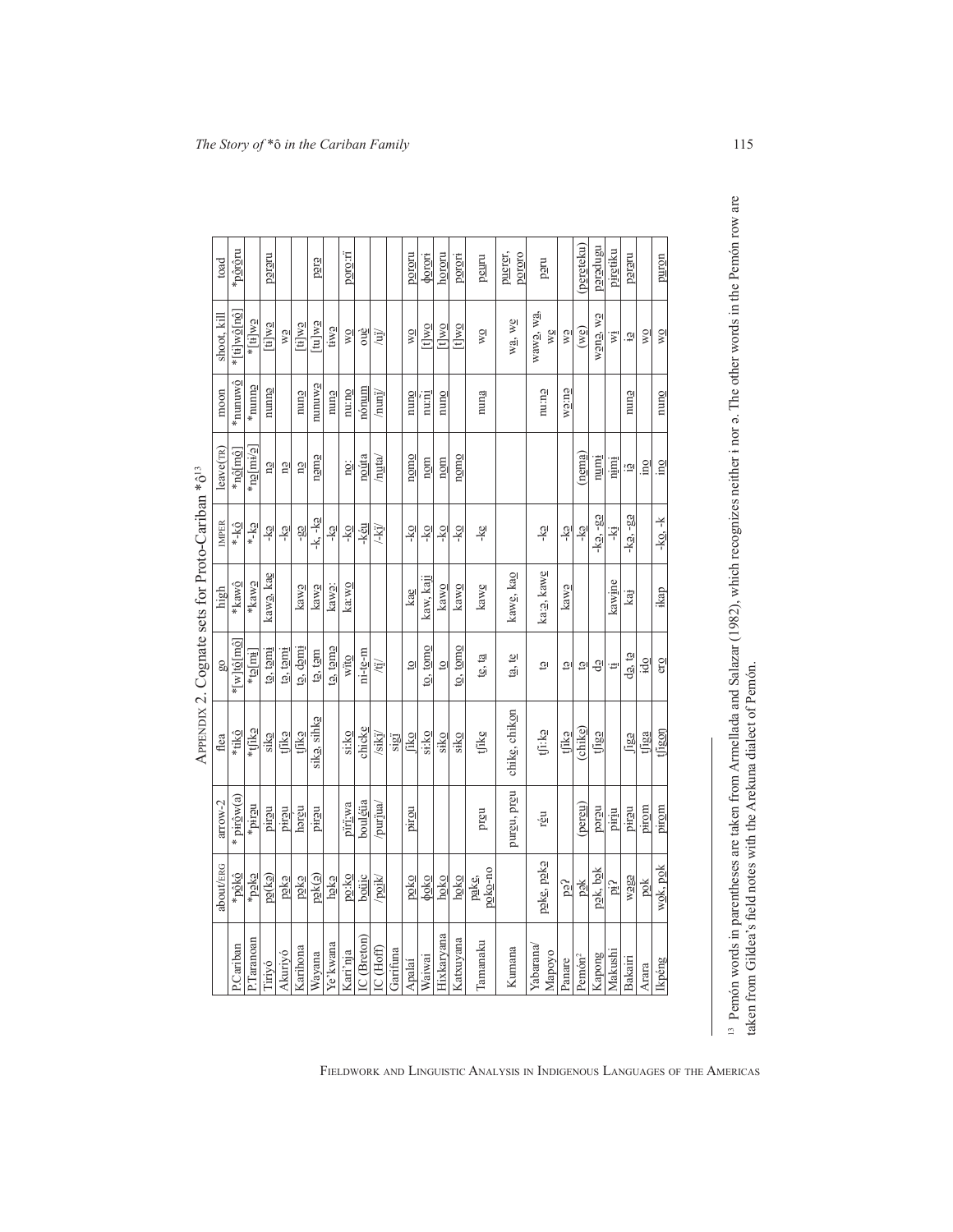|                     |            |                         |                    | cook      | $*[t-]]$ ô       |                     | [t]je  |             | .थ                 | <u>idje</u> |                |          |             |                                    |          | $\bullet$                 | <u>lijo</u>      | $[1+i]$       | 의                      |                     |                     |                                        |        |                     |           |                         |
|---------------------|------------|-------------------------|--------------------|-----------|------------------|---------------------|--------|-------------|--------------------|-------------|----------------|----------|-------------|------------------------------------|----------|---------------------------|------------------|---------------|------------------------|---------------------|---------------------|----------------------------------------|--------|---------------------|-----------|-------------------------|
| toad                |            |                         | pirin              | bone      | *jôtipô/i        | *jetipa             | jetipe | edzā        | jetiha             | jetpi       |                | je:po    | epou, abo   | /gpu, abu/                         |          | je?pi, ze?pi              | iot∫hi           | jotfhi        | jotfpi                 | jetpe               | jepo, jep, tjep     | jahpa, ja?ba                           |        | edue                | (ygpue)   | $\frac{1}{2}$ pi        |
| shoot,<br>$\rm{ki}$ | e, he      | WQ                      | $\overline{\mu}$   |           |                  |                     |        |             |                    |             |                |          |             |                                    |          |                           |                  |               |                        |                     |                     |                                        |        |                     |           |                         |
| moon                | nune       |                         | nenuwg             | tooth     | $*10$            | $\frac{1}{2}$       | .≌l    | $\tilde{p}$ |                    | .의.의        | $\delta$ e     | 'ন       | Ϊğι         | /ieri                              |          | $J\ddot{E}$ , $Z\ddot{E}$ |                  | 의 의 의         |                        | اٍ في               | ΦI                  | éma j <u>a</u> , je                    |        | $\overline{\omega}$ | (ye)      | io, el                  |
| $leave$ (TR)        |            | ejo                     |                    | bee/honey | *wanô            |                     | wang   |             |                    | wang        |                | wa:no    |             |                                    |          | ano                       | we:nu            | weno          | weno                   | wang                | wáng, wang          | wa:n <u>ə</u> ,                        | wáno   | wang, wong          | (wan)     |                         |
| IMPER               | $-ke$      | $-ko$ , $-k$            | 복                  | woman     | *wôriti          | ljt(i/jlew*         | nēm    | $w$ ari?i   | waritfi            | WQW         | wori           | wo:rii   | oüélle      | $\overline{\text{u}^{\text{int}}}$ | üΪï      |                           |                  | woriskomo     | worisi                 |                     | wariz, waritfe      | w <u>ə</u> ria'mu                      |        | winki?, winkit      | (wgn)     | $uri\mathcal{H}$ $j$ aŋ |
| high                | kapehe     | kaje                    | kawi               |           |                  |                     |        |             |                    |             |                |          |             |                                    |          |                           |                  |               |                        |                     |                     |                                        |        |                     |           |                         |
| 80                  | 의          | $\overline{\mathbf{a}}$ | ίij,               | stone     | $*$ tópu         | ndē <sub>1*</sub>   | ndē    | ndeq        | urjet              | ndep        |                | to:pu    | tébou       | /tibu/                             | dibu     | topu                      | $t_0$ : $\phi$ u | tohu          | tohu                   | rda                 | odo                 | $u$ d: $\bar{e}$                       |        | $\overline{\omega}$ | to?       | tak, tabu               |
| flea                | sike       |                         |                    | snake     | *ôkôju           | ieyē <sub>*</sub>   | iezie  |             | exe                | ieyē        | ak <u>o</u> ji | oko:ju   |             |                                    |          | okoi                      | okoji            | okoje         | okoji                  | akei                | ekei, aki,<br>okoju | ieyē                                   |        | ake, a?ke           | (okoi)    | reae                    |
| arrow-2             | hiye       |                         | piruwa             | star      | *tirikô          | exuil <sub>1*</sub> | siriko | sirika      | tfirika            | sirika      |                | siri:ko  | chiric      | /sirik/                            | sirigi   | firikua(:)to              | <b>firko</b>     | <b>feriko</b> | tfir( <sup>j</sup> )ko | tfirika,<br>tfirike | tfirke              | tfirika, sihka                         |        | tjakan              | (chirike) |                         |
| about/ERG           | heke, peke | po, poko                | piki               | seize     | *ap <u>ô</u> ti  | iljēde <sub>*</sub> | rede   |             | apat <sub>fi</sub> | iede        | ahai           | apo:1    | aboüi       | /aboi/                             |          | apoi                      | ahsi             | ahosi         | ahosi                  | apoi?               |                     | $\mathop{\rm app\acute{e}i}\nolimits?$ |        | apasi               | (apichi)  | a?tfi, apisi            |
|                     | Kuhikuru   | Yukpa                   | Waimiri<br>Atroari |           | <b>P.Cariban</b> | P.Taranoan          | Tiriyó | Akuriyó     | Karihona           | Wayana      | Ye'kwana       | Kari'nja | IC (Breton) | IC (Hoff)                          | Garifuna | Apalaí                    | Waiwai           | Hixkaryana    | Katxuyana              | Tamanaku            | Kumana              | Yabarana/                              | Mapoyo | Panare              | Pemón     | Kapong                  |

APPENDIX 2. Cognate sets for Proto-Cariban \*ô (continued) APPENDIX 2. Cognate sets for Proto-Cariban  $*$ ô (continued)

Fieldwork and Linguistic Analysis in Indigenous Languages of the Americas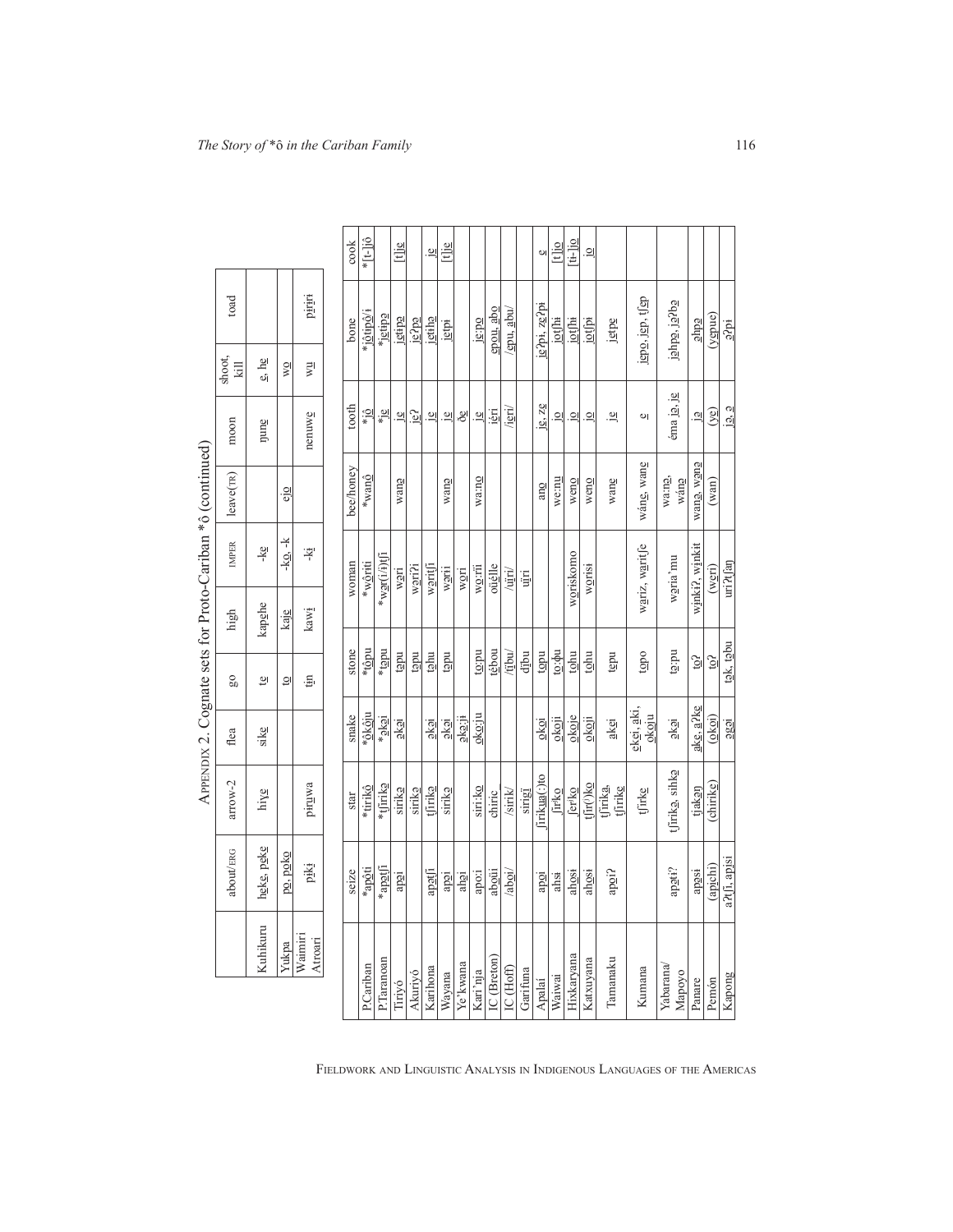|                 |                       | )                             |       |       |                  |           |            |                   |         |
|-----------------|-----------------------|-------------------------------|-------|-------|------------------|-----------|------------|-------------------|---------|
|                 | seize                 | star                          | snake | stone | woman            | bee/honey | tooth      | bone              | $\cosh$ |
| Makushi         | api?si                | siriki                        | ikii  | Ĝ.    | $w$ iri $\gamma$ |           | je, e      | $j\in\mathcal{P}$ |         |
| Bakairi         | $\overline{\epsilon}$ | extrut                        | nese  | iei   |                  | pěra      | υı         | ibiri             |         |
| Arara           | aboti                 |                               | okoi  |       |                  | wan       |            | $i$ tpi-n         |         |
| <b>Ikpéng</b>   |                       | tim                           | 080   |       |                  | pan       |            | tipin             |         |
| Kuhikuru        | ihe                   |                               | eke   | urja  | itãõ             | ine       |            | $\frac{1}{2}$     |         |
| Yukpa           | apuje                 |                               |       | 의     | worepa           | wano      |            | $\frac{1}{2}$     |         |
| Waimiri Atroari | ape?                  | fek <u>u</u><br>firki, firiki |       | top   | weri             | wani      | <u>isi</u> | iщ                |         |

APPENDIX 2. Cognate sets for Proto-Cariban \*ô (continued) APPENDIX 2. Cognate sets for Proto-Cariban  $*$ ô (continued)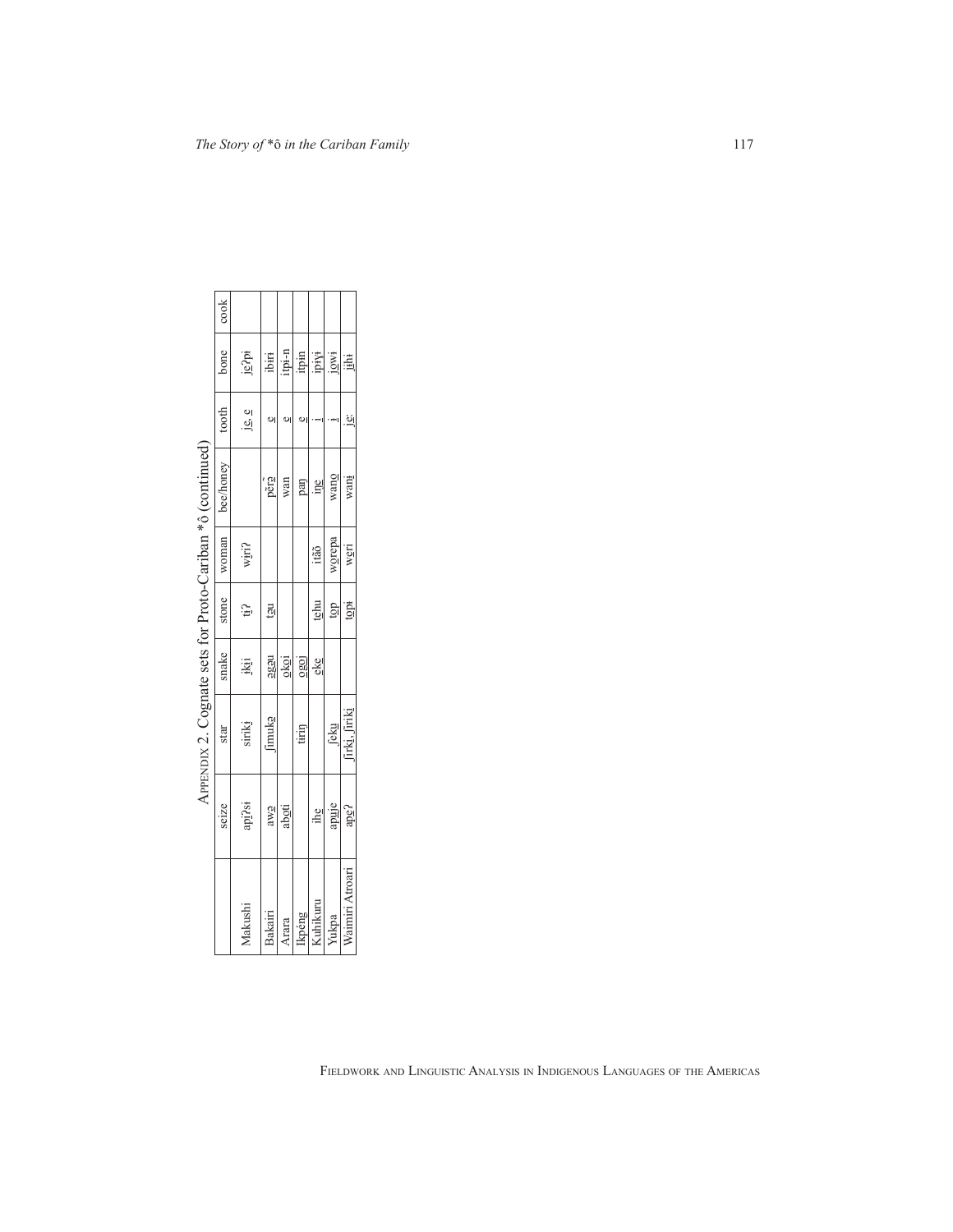| P.Taranoan<br>P.Cariban<br>Karihona<br>Akuriyó<br>Tiriyó | path                               |                                           |                         |                                                                      |                                | food          | food        |
|----------------------------------------------------------|------------------------------------|-------------------------------------------|-------------------------|----------------------------------------------------------------------|--------------------------------|---------------|-------------|
|                                                          |                                    | who                                       | what                    |                                                                      | you                            | (UNPOSSESSED) | (POSSESSED) |
|                                                          | *ôtema                             | *ônôki                                    | $*$ ôti                 | $*$ Ôwi-rô                                                           | $*0$ m $0$ -r $0$              | *ôrepa        | *i-ôrepa-ri |
|                                                          | *atfema, etfema                    | iyēuē <sub>*</sub>                        | $\ddot{\vec{e}}$        | $*_{\mathbf{S}}$                                                     | enjeurē <sub>*</sub>           | *arepa        | *erepa      |
|                                                          | aema, e:ma                         | aki                                       | ati,                    | wi[:]                                                                | ems                            | $2$ repa      | erepa       |
|                                                          | $e$ ?ema                           | ä                                         | Ψē                      | `\$                                                                  | <u>eme</u>                     |               | erepa       |
|                                                          | esema                              | angki                                     | 高                       | imē                                                                  | <b>Elētuē</b>                  | $are$ ha      | ereha       |
| Wayana                                                   | ahema, ehema                       | anik                                      | ä                       | $\frac{1}{2}$                                                        | eurē                           |               | erepa       |
| Ye'kwana                                                 |                                    |                                           |                         | $\ddot{x}$                                                           | epēurē                         |               |             |
| Kari'nja                                                 | $e$ :ma                            | ano:ki, no:ki                             | 0.11                    | $\underline{\mathbf{a}}\mathbf{u}, \underline{\mathbf{a}}\mathbf{u}$ | amorro                         | arepa         | erepa-ri    |
| C (Breton                                                | éma                                | $\underline{\underline{\textbf{and}}}$ ki | $\frac{at-3}{2}$        | $\frac{1}{2}$                                                        | amánle                         | aléiba        |             |
| IC (Hoff)                                                | /jma/                              | $\frac{1}{2}$                             | $\overline{\text{at}}$  | $\overline{\text{au}}$                                               | $\langle \text{amiri} \rangle$ | /arepa        |             |
| Garifuna                                                 | ima                                |                                           |                         | $\frac{1}{2}$                                                        | amiri                          |               |             |
| Apalaí                                                   | osema                              | $angk$                                    | σĦ                      | $\ddot{\mathbf{w}}$                                                  | omoro                          |               |             |
| Waiwai                                                   | esama                              | onoke                                     | ati, ahtfe              | $QW_1$                                                               | $onoro$                        |               | erewsi      |
| Hixkaryana                                               | asama, osama                       | onoki                                     | $eteni$                 | pun                                                                  | omoro                          |               | erewsi      |
| Katxuyana                                                | esma                               | na:ki                                     | ti:mo                   | $\overline{\text{OW1}}$                                              | omoro                          |               |             |
| Famanaku                                                 | atfema                             | <u>ane</u> k, <u>ane</u> ?                |                         | ure                                                                  | amare                          | arepa         |             |
| Kumana                                                   | azema, etfema                      | anek, eneke                               | eti, et                 | ure, utxe                                                            | amuere                         |               | erepa       |
| Yabarana<br>Mapoyo                                       | e:ma, atjema                       | n <u>ə</u> kki, <u>a</u> neki             | eti, ati, atti          | ur <u>ə,</u> wər <u>ə,</u><br>wihi                                   | mo(re), marra                  |               |             |
| Panare                                                   | tfama, tfima                       | n eR                                      | ah-kai?, ah-tə          | $\Xi$                                                                | meuur                          |               |             |
| Pemón                                                    | (ema)                              | $(\text{ang})$                            | $\bigcirc$              | gnu(i)                                                               | amarg/ama:ri                   |               |             |
| Kapong                                                   | $e$ ?ma                            | $mik$ , $mli$                             | $e^{J-f}$               | gnu(j)                                                               | enēur                          |               |             |
| Makushi                                                  | $e$ ?ma                            | $\frac{1}{2}$ $\frac{1}{2}$ $\frac{1}{2}$ | $\approx$               | i                                                                    | $am_{\pm}$                     |               |             |
| Bakairi                                                  | $\frac{8}{2}$ wa, $\frac{8}{2}$ wã | äg                                        | الع<br>ال               | eun                                                                  | eme                            |               |             |
| Arara                                                    | $a$ mna                            | nok                                       | $Qdi$ , ate             | uro                                                                  |                                |               |             |
| Ikpéng                                                   | $a$ mna                            | onok                                      | $\overline{\mathbf{a}}$ | pun                                                                  | omro, omo                      |               |             |
| Kuhikuru                                                 | ama, ima                           |                                           | Φ                       | uye                                                                  | g(x)                           |               |             |
| Yukpa                                                    | osema                              | $\overline{n}$                            |                         | $a_{W1}$                                                             | amo, amor                      |               |             |
| Waimiri Atroari                                          | wuma, k-ima                        |                                           |                         | $a_{W}$                                                              | ami, amiri                     |               |             |

<sup>14</sup> 'What' in IC (Breton) is limited to the fixed expression *attouati* 'yes, there is nothing against it'. 14 'What' in IC (Breton) is limited to the fixed expression *attoüati* 'yes, there is nothing against it'.

Fieldwork and Linguistic Analysis in Indigenous Languages of the Americas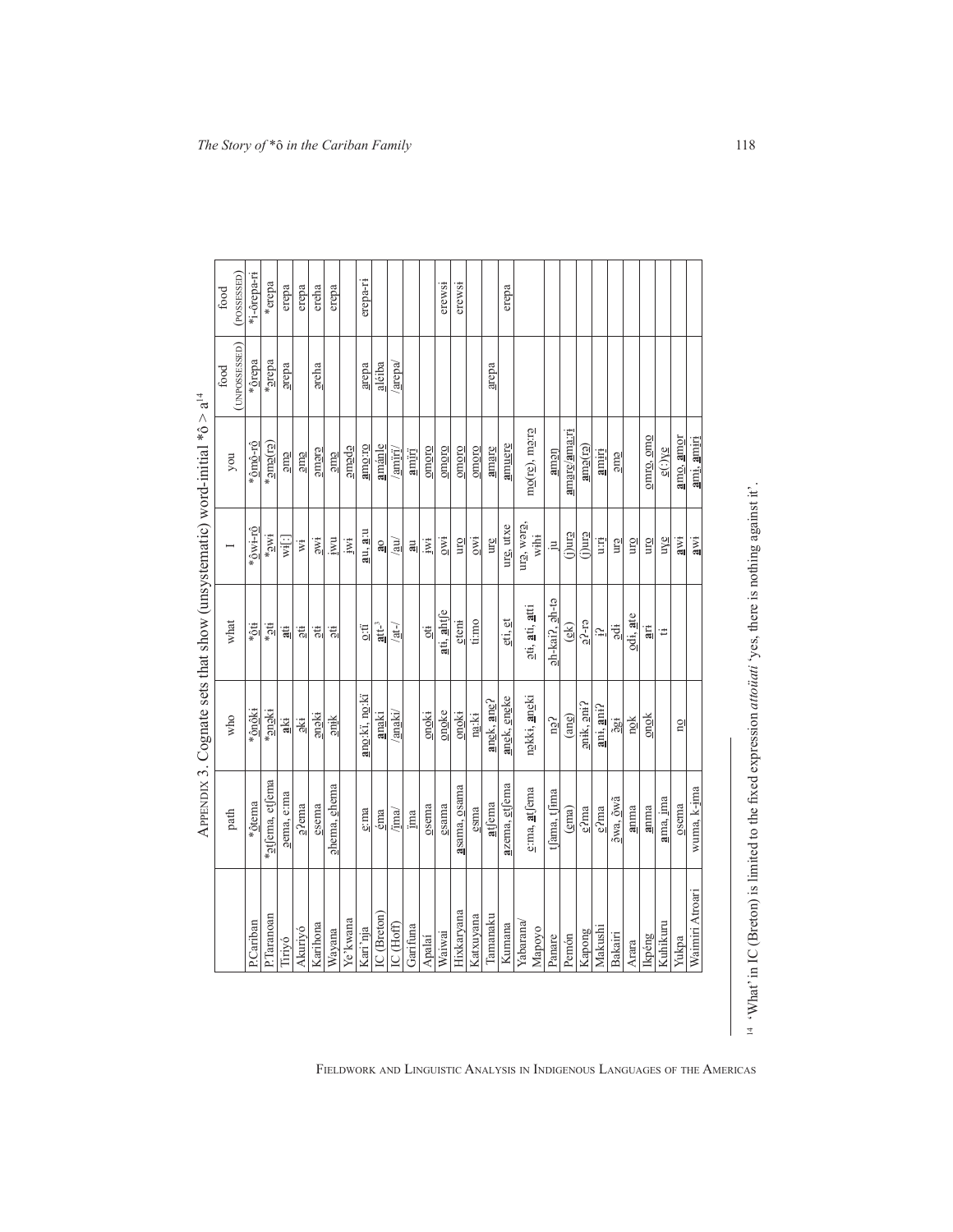| Language            | Source                                                                                      |
|---------------------|---------------------------------------------------------------------------------------------|
| P.Cariban           | Gildea & Payne 2007, Meira 2002                                                             |
| P.Taranoan          | Meira 2000                                                                                  |
| Tiriyó              | Meira 2000                                                                                  |
| Akuriyó             | Meira 2000                                                                                  |
| Karihona            | Meira 2000                                                                                  |
| Wayana              | Tavares 2005, Meira's field notes, Tavares' field notes                                     |
| Ye'kwana            | Hall 1988, Mattéi-Muller & Henley 1990, Cáceres p.c. with Gildea                            |
| Kari'nja            | Hoff 1968, Mosonyi 1978, Hoff's field notes                                                 |
| IC (Breton)         | Breton 1655 (1999)                                                                          |
| IC (Hoff)           | Taylor 1977, Taylor & Hoff 1980, Taylor p.c. with Hoff                                      |
| Garifuna            | Taylor 1951, Taylor p.c. with Hoff                                                          |
| Apalaí              | Koehn & Koehn 1986, 1995; Gildea field notes, Meira field notes                             |
| Waiwai              | Hawkins 1998, Gildea field notes, Meira field notes                                         |
| Hixkaryana          | Derbyshire 1961, 1979, 1985; Gildea field notes, Meira field notes                          |
| Katxuyana           | Gildea field notes, Meira field notes                                                       |
| Tamanaku            | Gilij 1680-84 (1965), Mattéi-Muller & Henley 1990, Meira & Gildea in prep.                  |
| Kumana              | Mattéi-Muller & Henley 1990                                                                 |
| Yabarana/<br>Mapoyo | Mattéi-Muller 2004, Mattéi-Muller pc with Gildea                                            |
| Panare              | Mattéi-Muller 1994, Payne & Payne 1999, Gildea field notes                                  |
| Pemón               | Armellada & Salazar 1982                                                                    |
| Kapong              | Fox 2003, Gildea's field notes                                                              |
| Makushi             | Abbott 1990, Amodio & Pira 1996                                                             |
| Bakairi             | Meira & Franchetto 2005, Meira's field notes                                                |
| Arara               | Meira & Franchetto 2005, Souza, I. 1988, Souza S. 1993                                      |
| Ikpéng              | Campetela 1997, 2002; Pacheco 1997, 2001, Pacheco p.c. with Gildea, Gildea's field<br>notes |
| Kuhikuru            | Meira & Franchetto 2005, Santos 2005                                                        |
| Yukpa               | Meira & Franchetto 2005, Meira's field notes                                                |
| Waimiri Atroari     | Bruno 2003, Lacerda & Queiroz 1991, Bruno p.c. with Meira                                   |

APPENDIX 4. Language sources for cognate sets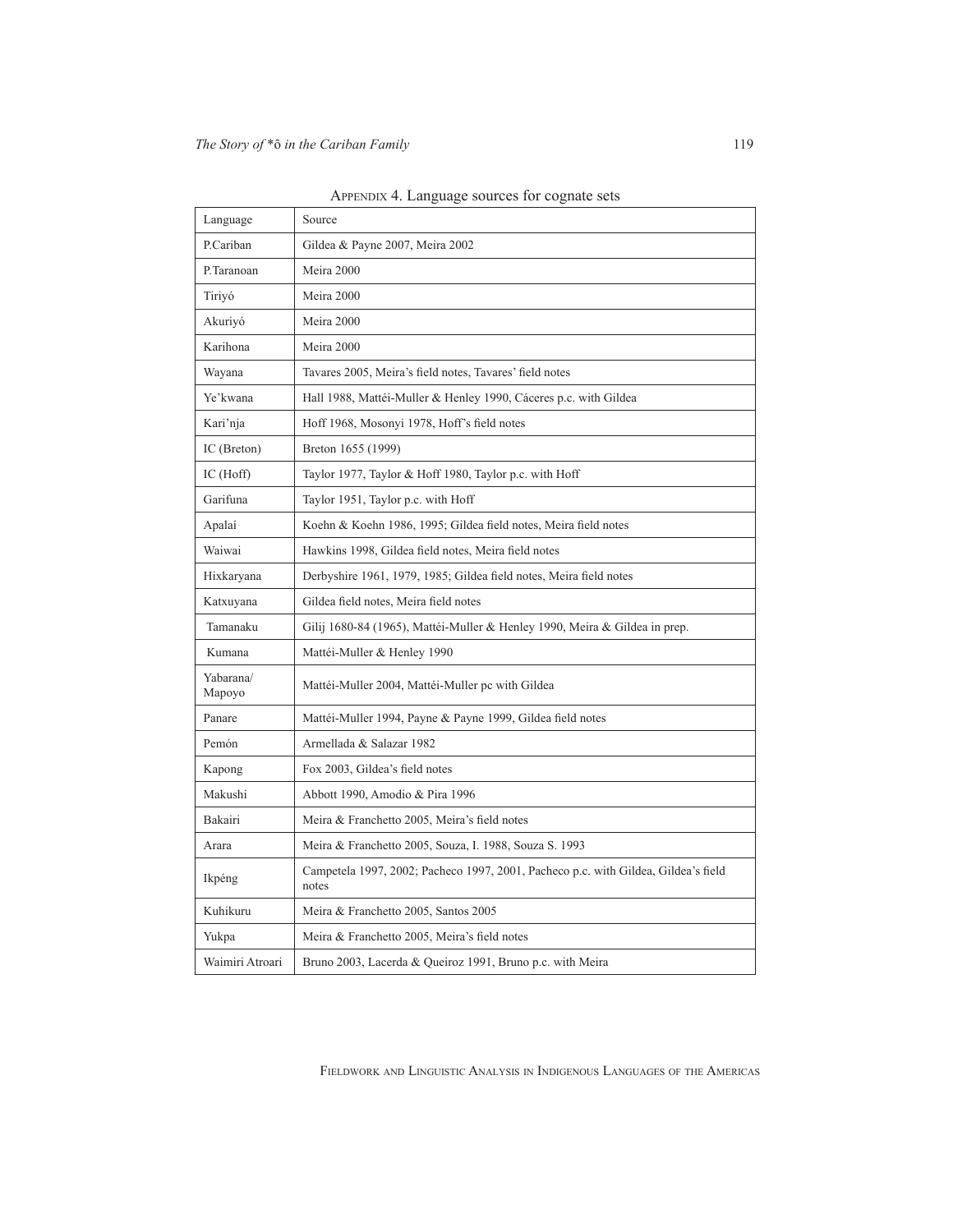#### **References**

- Abbott, Miriam. 1991. Macushi. In Desmond C. Derbyshire & Geoffrey K. Pullum (eds.), *Handbook of Amazonian Languages*, vol. 3, 23-160. Berlin: Mouton de Gruyter.
- Adam, Lucien. 1893. *Matériaux pour servir à l'établissement d'une grammaire comparé des dialectes de la famille caribe* (Bibliothèque Linguistique Américaine tome 17). Paris: Maissonneuve.
- Ahlbrinck, Wilhelmus G. 1931. *Encylopedie der Karaïben* (Behelzend taal, zeden en de gewoonten de zer Indianen, Bd. 37, No. 1). Amsterdam: Verh. Ak. Wetenschappen, Afd. let., NF.
- Álvarez, José. 2000. La entrada verbal en la lexicografía del Pemón (Caribe). *Boletín de Lingüística* 15. 65-94.
- Amodio, Emanuele & Vicente Pira. 1996. *Língua Maxixi-macusi maimu: Guia para o aprenzizado e discionário de lingual macuxi.* Boa Vista (Roraima): Diocese de Roraima and Missionários de Scarboro.
- Armellada, Cesário de & Mariano Gutiérrez Salazar. 1981. *Diccionario Pemón*. Caracas: Ediciones Corpoven.
- Biet, Antoine. 1664. *Voyage de la France équinoxiale en l'Isle de Cayenne*. Paris: François Clouzier.
- Boomert, Arie. 1995. Island Carib archeology. In Neil L. Whitehead (ed.), *Wolves from the sea*, 23-36. Leiden: KITLV Press.
- Boyer, Paul. 1654. *Véritable relation de tout ce qui s'est sait et passé au voyage que Monsieur de Bretigny fit à l'Amérique occidentale*. Paris: Pierre Rocolet.
- Breton, Raymond. 1655. *Dictionnaire Caraïbe-Français*. Auxerre: Gilles Bouquet. Nouvelle édition 1999. Paris: Karthala et IRD.
- Bruno, Ana Carla dos Santos. 2003. *Waimiri Atroari grammar: Some phonological, morphological and syntactic aspects*. Tucson, AZ: University of Arizona dissertation.
- Caesar-Fox, Desrey. 2003. *Zauro'nödok Agawaio yau: Variants of Akawaio spoken at Waramadong*. Houston, TX: Rice University dissertation.
- Campetela, Cilene. 1997. *Análise do system de marcação de caso nas orações independents da língua Ikpeng.* Campinas, Brazil: Universidade Estadual de Campinas MA thesis.
- Campetela, Cilene. 2002. *Aspectos prosódicos da língua Ikpeng*. Campinas, Brazil: Universidade Estadual de Campinas dissertation.
- Carlin, Eithne B. 2004. *A grammar of Trio, a Cariban language of Suriname* (Duisburg Papers on Research in Language and Culture 55). Frankfurt-am-Main: Peter Lang.
- de Armellada, Cesário & Mariano Gutiérrez Salazar (see Armellada)
- de Goeje, Claudius H. (see Goeje)
- de Souza, Isaac Costa (see Souza)
- de Souza, Shirley Dias Cardoso (see Souza)
- Derbyshire, Desmond C. 1961. Hixkaryana (Carib) syntax structure. *International Journal of American Linguistics* 27. 125-142 & 226-236.
- Derbyshire, Desmond C. 1965. *Textos Hixkaryâna* (Publicações Avulsas 3). Belém: Museu Goeldi.
- Derbyshire, Desmond C. 1979. *Hixkaryana* (Lingua Descriptive Studies 1). Amsterdam: North Holland.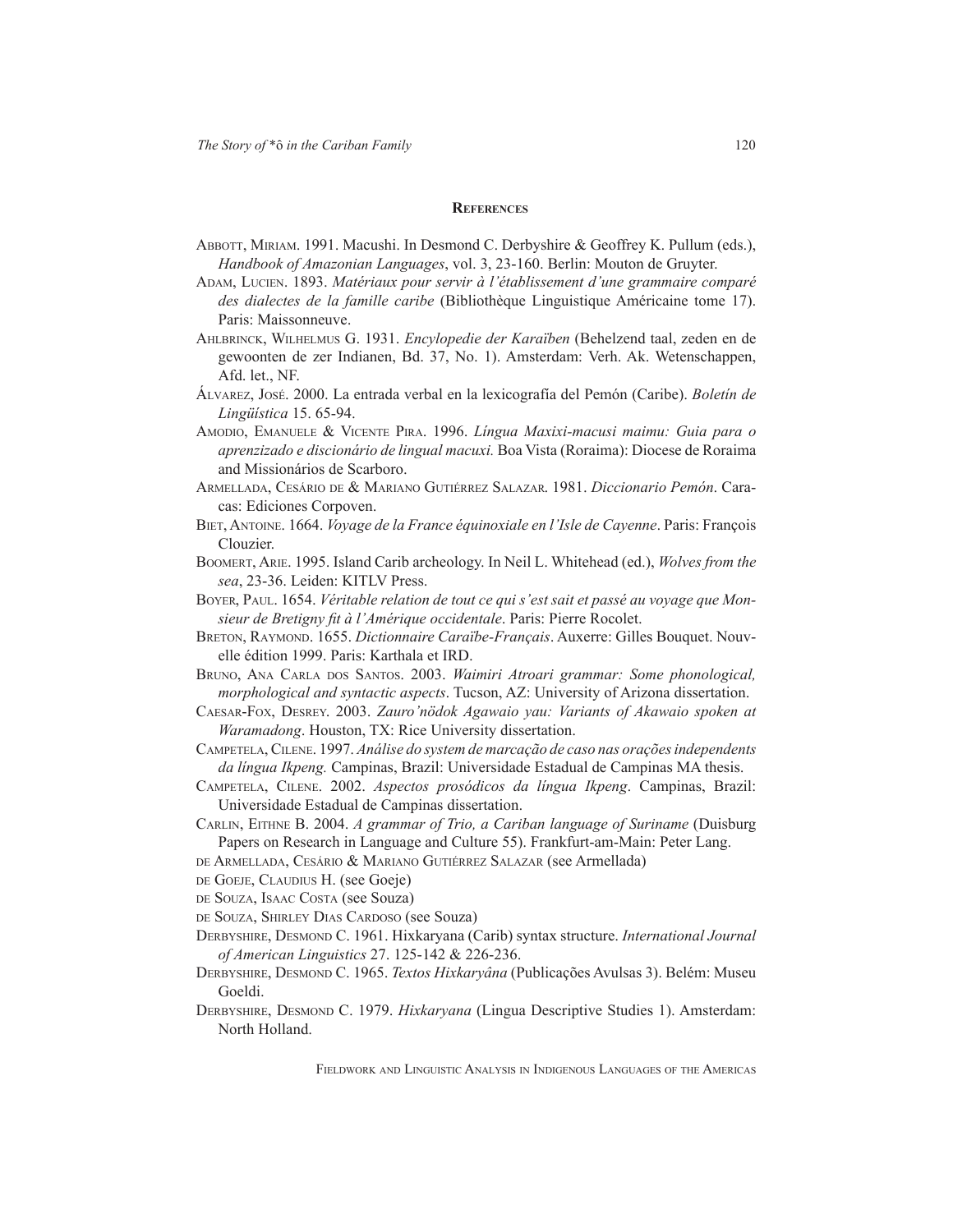- Derbyshire, Desmond C. 1985. *Hixkaryana and linguistic typology*. Arlington: Summer Institute of Linguistics & the University of Texas at Arlington.
- dos Santos, G. Mara Ferreira (see Santos)
- Edwards, Walter F. 1978. A preliminary sketch of Arekuna (Carib) phonology. *International Journal of American Linguistics* 44. 223-227
- Gildea, Spike. 2003. The Venezuelan branch of the Cariban language family. *Amérindia* 28. 7-32.
- Gildea, Spike & Doris L. Payne. 2007. Is Greenberg's Macro-Carib viable? In Ana Vilacy Galucio & Pieter Muysken (eds.), *Lingüística histórica na América do Sul* (Boletim do Museu Emilio Goeldi, Série de Ciências Humanas). Belém: Museu Goeldi.
- Gilij, Filippo Salvatore. 1780-1784. *Saggio di storia americana*, vols. 1-3. Rome: Publisher.
- Girard, Victor. 1971. *Proto-Carib phonology*. Berkeley, CA: University of California dissertation.
- GOEJE, CLAUDIUS H. DE. 1909. *Études linguistiques Caraïbes*. Amsterdam: Verhandelingen der Koninklijke Academie van Wetenschappen te Amsterdam.
- GOEJE, CLAUDIUS H. DE. 1946. *Études linguistiques Caribes*, tome II. Amsterdam: Verhandelingen der Koninklijke Nederlandsche Academie van Wetenschappen.
- Hall, Katherine. 1988. *The morphosyntax of discourse in De'kwana Carib*. St. Louis, MO: Washington University dissertation.
- Hawkins, Robert. 1998. Waiwai. In Desmond C. Derbyshire & Geoffrey K. Pullum (eds.), *Handbook of Amazonian Languages*, vol. 4, 3-202. Berlin: Mouton de Gruyter.
- Hoff, Berend J. 1968. *The Carib language: Phonology, morphonology, morphology, texts and word index* (Verhandelingen van het Koninklijk Instituut voor Taal-, Land-, en Volkenkunde 55). The Hague: Nijhoff.
- HOFF, BEREND J. 1995. Language contact, war, and Amerindian historical tradition: The special case of the Island Carib. In Neil L. Whitehead (ed.), *Wolves from the sea*, 37-60. Leiden: KITLV Press.
- Hoff, Berend J. 2000. Klemtoon en accent in het Caribisch van Suriname. Unpublished ms.
- Jones, Daniel. 1960. *An outline of English phonetics,* 9th edn. Cambridge: Heffer.
- Koehn, Edward & Sally Sharp Koehn. 1986. Apalai. In Desmond C. Derbyshire & Geoffrey K. Pullum (eds.), *Handbook of Amazonian Languages*, vol. 1, 33-127. Berlin: Mouton de Gruyter.
- Koehn, Edward & Sally Sharp Koehn. 1995. *Vocabulário básico Apalaí-Português: Dicionário da língua Apalaí*. Cuiabá: Summer Institute of Linguistics.
- Labov, William. 1994. *Principles of linguistic change, volume 1: Internal factors*. Oxford & Cambridge, MA: Blackwell.
- Lacerda, Edith & Carlos Augusto Queiroz. 1991. *Waimiri Atroari preliminary dictionary.* Manaus: PWA.
- Ladefoged, Peter. 1971. *Preliminaries to linguistic phonetics*. Chicago & London: University of Chicago Press.
- Ladefoged, Peter. 2005 (2001). *Vowels and consonants,* 2nd edn. Oxford: Blackwell.
- Ladefoged, Peter & Ian Maddieson. 1996. *The sounds of the world's languages*. Oxford: Blackwell.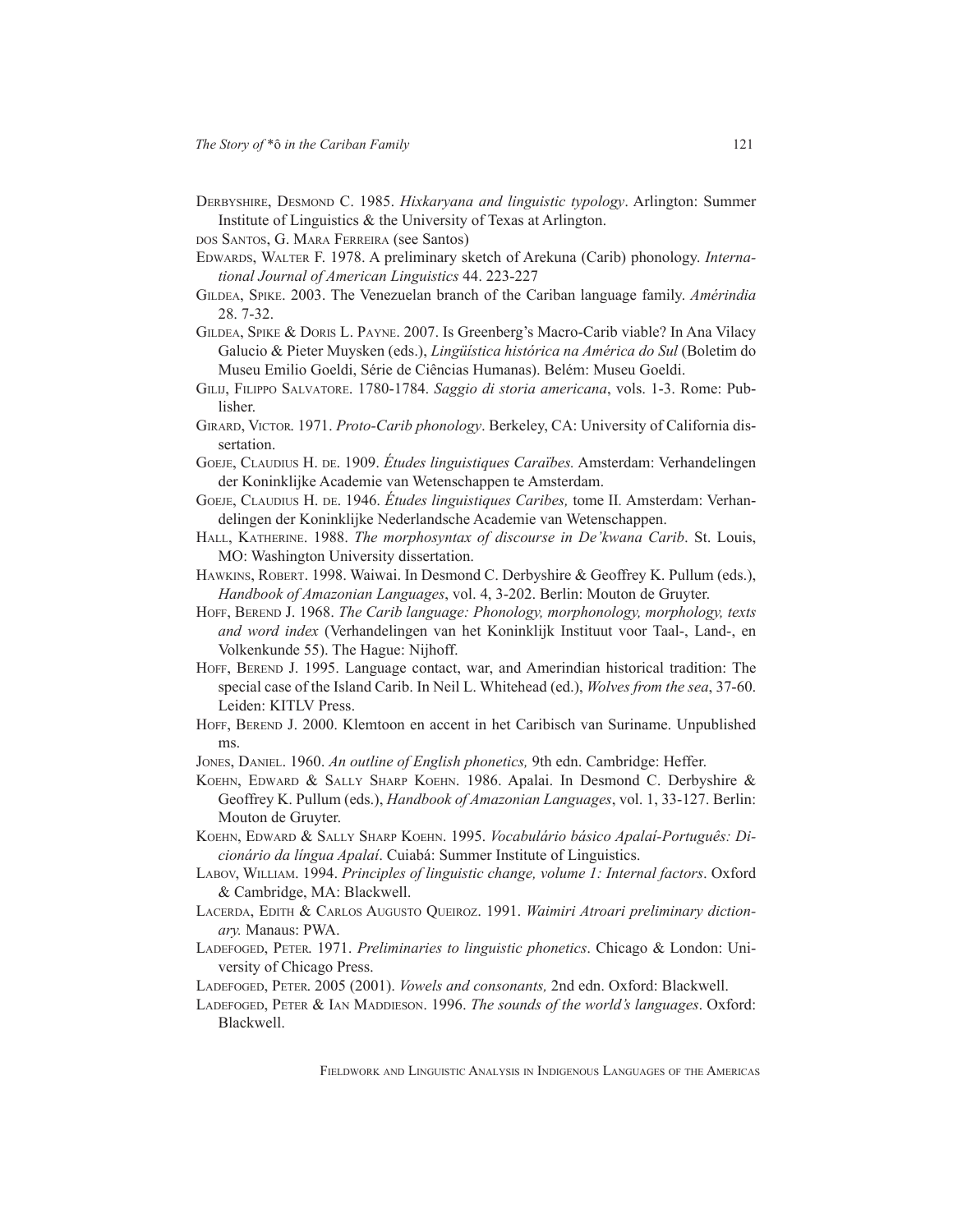- Mattéi-Muller, Marie-Claude. 1994. *Diccionário ilustrado Panare-Español, índice Español-Panare.* Caracas: Comisión Quinto-Centenário.
- Mattéi-Muller, Marie-Claude. 2002. En busca de criterios clasificatorios para la familia caribe. Linguas Indigenas Brasileiras: Fonologia, gramática e história. In Ana Suelly Arruda Câmara Cabral & Aryon Dall'igna Rodrigues (eds.), *The 1st Encontro Internacional do Grupo de Trabalho sobre línguas Indígenas da ANPOLL,* 37-53. Belém: Editora Universitária, Universidade Federal do Pará.
- Mattéi-Muller, Marie-Claude. 2003. Pémono: Eslabón perdido entre Mapoyo y Yawarana. *Amérindia* 28. 33-54.
- Mattéi-Muller, Marie-Claude & Paul Henley. 1990. *Los Tamanaku: Su lengua, su vida*. San Cristobal: Universidad Católica del Táchira.
- Meira, Sérgio. 1999. *A grammar of Tiriyó*. Houston, TX: Rice University dissertation.
- Meira, Sérgio. 2000. *A reconstruction of Proto-Taranoan: Phonology and morphology.*  Munich: LINCOM Europa.
- Meira, Sérgio. 2002. A first comparison of pronominal and demonstrative systems in the Cariban language family. In Milly Crevels, Simon van der Kerke, Hein van der Voort & Sérgio Meira (eds.), *Current studies in South American languages* (Indigenous Languages of Latin America Series 3), 255-275. Leiden: Research School of Asian, African, and Amerindian Studies.
- Meira, Sérgio. 2003. A marcação de pessoa nos verbos em Bakairi (Karíb). In Francesc Queixalós (ed.) *Ergatividade na Amazônia II*. Paris: CNRS-CELIA.
- MEIRA, SÉRGIO & BRUNA FRANCHETTO. 2005. The southern Cariban languages and the Cariban family. *International Journal of American Linguistics* 71. 127-192.
- MEIRA, SÉRGIO, SPIKE GILDEA & BEREND J. HOFF. Forthcoming. On the origin of ablaut in the Cariban family. In Spike Gildea & Ana Vilacy Galucio (eds.), *Historical linguistics in South America*, special issue of the *International Journal of American Linguistics*.
- Mosonyi, Jorge C. 1978. *Diccionario basico del idioma Cariña*. Caracas, Venezuela: Universidad Central de Venezuela dissertation.
- Pacheco, Frantomé. 1997. *Aspectos da gramática Ikpeng.* Campinas, Brazil: Universidade Estadual de Campinas MA thesis.
- Pacheco, Frantomé. 2001. *Morfossintaxe do verbo Ikpeng.* Campinas, Brazil: Universidade Estadual de Campinas dissertation.
- Payne, Thomas & Doris L. Payne. 1999. Panare: A Cariban language of central Venezuela*.* Unpublished ms.
- Pelleprat, Pierre. 1655. *Relation des missions des PP. de la compagnie de Jésus dans les isles, et dans la terre ferme de l'Amérique Méridionale, avec une introduction à la langue des Galibis*. Paris: Cramoisy.
- Santos, G. Mara Ferreira dos. 2002. *Morfologia Kuikuro: As categories 'nome' e 'verbo' e os processos de transitivização e intransitivização.* Rio de Janeiro, Brazil: Universidade Federal de Rio de Janeiro MA thesis.
- Santos, G. Mara Ferreira dos. 2005. The flexional morphological classes in the Kuikuro language. Paper presented at Grammaire des Langues caribes - Grammar of Cariban Languages. Paris.
- Souza, Isaac Costa de. 1988. *Contribuição para a fonologia da língua Arara (Karib)*. Campinas, Brazil: Universidade Estadual de Campinas MA thesis.